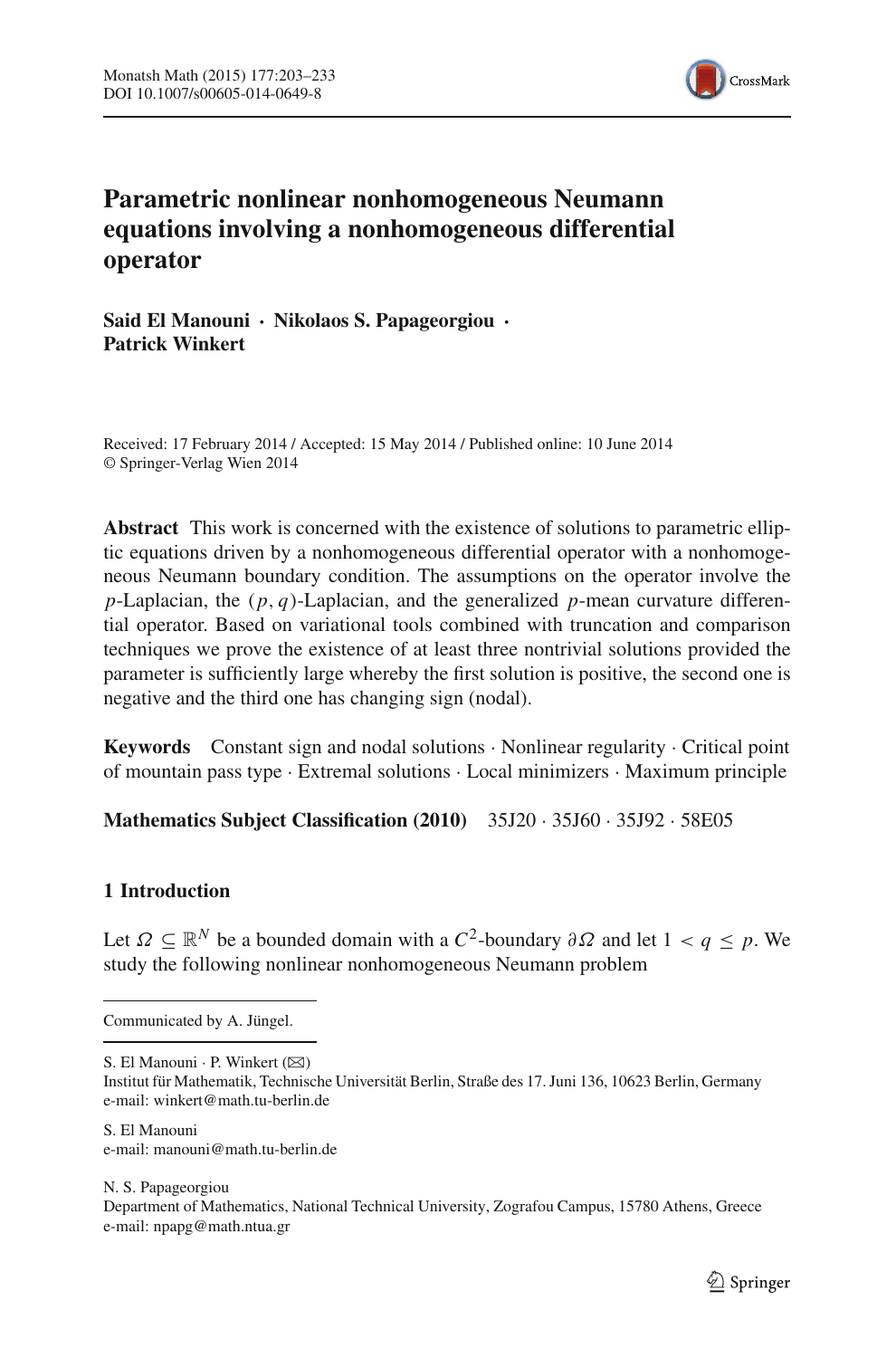$$
-\operatorname{div} a(\nabla u) = -\chi |u|^{p-2}u - f(x, u) \quad \text{in } \Omega,
$$
  

$$
\frac{\partial u}{\partial n_a} = \lambda |u|^{q-2}u - h(x, u) \quad \text{on } \partial \Omega,
$$
 (1.1)

<span id="page-1-0"></span>where  $\partial u/\partial n_a$  denotes the conormal derivative with respect to the mapping  $a : \mathbb{R}^N \to$  $\mathbb{R}^N$  which is supposed to be continuous and strictly monotone with  $(p-1)$ -growth. The nonlinearities  $f : \Omega \times \mathbb{R} \to \mathbb{R}$  and  $h : \partial \Omega \times \mathbb{R} \to \mathbb{R}$  are assumed to be Carathéodory functions being  $(p-1)$ -superlinear near  $\pm \infty$  and bounded on bounded sets while  $\chi$ ,  $\lambda$  are real parameters to be specified. The aim of this paper is to establish the existence of at least three nontrivial solutions provided  $\lambda > 0$  is sufficiently large depending on the first two eigenvalues of the negative *q*-Laplacian −Δ*<sup>q</sup>* with Steklov boundary condition. In addition we give complete sign information of the solutions obtained, that is, the first solution is positive, the second one is negative and finally, the third one has changing sign.

Such results are known for quasilinear elliptic equations involving the *p*-Laplacian and were obtained by a number of authors in the last years with different methods. Without guarantee of completeness we refer to the papers of Abreu-Marcos do Ó-Medeiros [\[1\]](#page-29-0), Fernández Bonder-Rossi [\[6](#page-29-1)], Fernández Bonder [\[7](#page-29-2)[,8](#page-29-3)], Li-Li [\[14](#page-29-4)], Liu-Zheng [\[16](#page-30-0)], Martínez-Rossi [\[18](#page-30-1)], Winkert [\[23,](#page-30-2)[25\]](#page-30-3), Zhao-Zhao [\[27](#page-30-4)], and the references therein. To the best of our knowledge, the results presented here are the first one concerning multiplicity of solutions for equations involving a nonhomogeneous operator with nonhomogeneous Neumann boundary condition.

Our paper extends the results of Winkert [\[23](#page-30-2)] in different ways. On the one hand we can replace the *p*-Laplacian used in [\[23](#page-30-2)] by a more general nonhomogeneous operator and on the other hand we can drop a hypothesis on the function  $f: \Omega \times \mathbb{R} \to \mathbb{R}$ required in [\[23\]](#page-30-2), namely:

(H) There exists a number  $\delta_f > 0$  such that  $\frac{f(x, s)}{\ln n}$  $\frac{f(x, y, z)}{|s|^{p-2}s} \ge 0$  for all  $0 < |s| \le \delta_f$  and for a.a. *x* ∈ Ω.

Assumption (H) implies that the function *f* must change sign near zero. Now, we do not need this condition on *f* . It is also worth pointing out that we do not need differentiability, polynomial growth or some integral conditions on the mappings *f* and *h*. Our approach is based on variational methods coupled with truncation and comparison techniques.

#### <span id="page-1-1"></span>**2 Preliminaries and hypotheses**

In this section we recall some basic facts about critical point theory which will be needed in Sect. [3.](#page-8-0) For this purpose, let *X* be a Banach space with norm  $\|\cdot\|_X$  and denote by  $X^*$  its dual space equipped with the dual norm  $\|\cdot\|_{X^*}$ , that is

$$
\|\xi\|_{X^*} = \sup \{ \langle \xi, v \rangle_{(X^*, X)} : v \in X, \|v\|_X \le 1 \},
$$

where  $\langle \cdot, \cdot \rangle_{(X^*, X)}$  stands for the duality paring of  $(X^*, X)$ .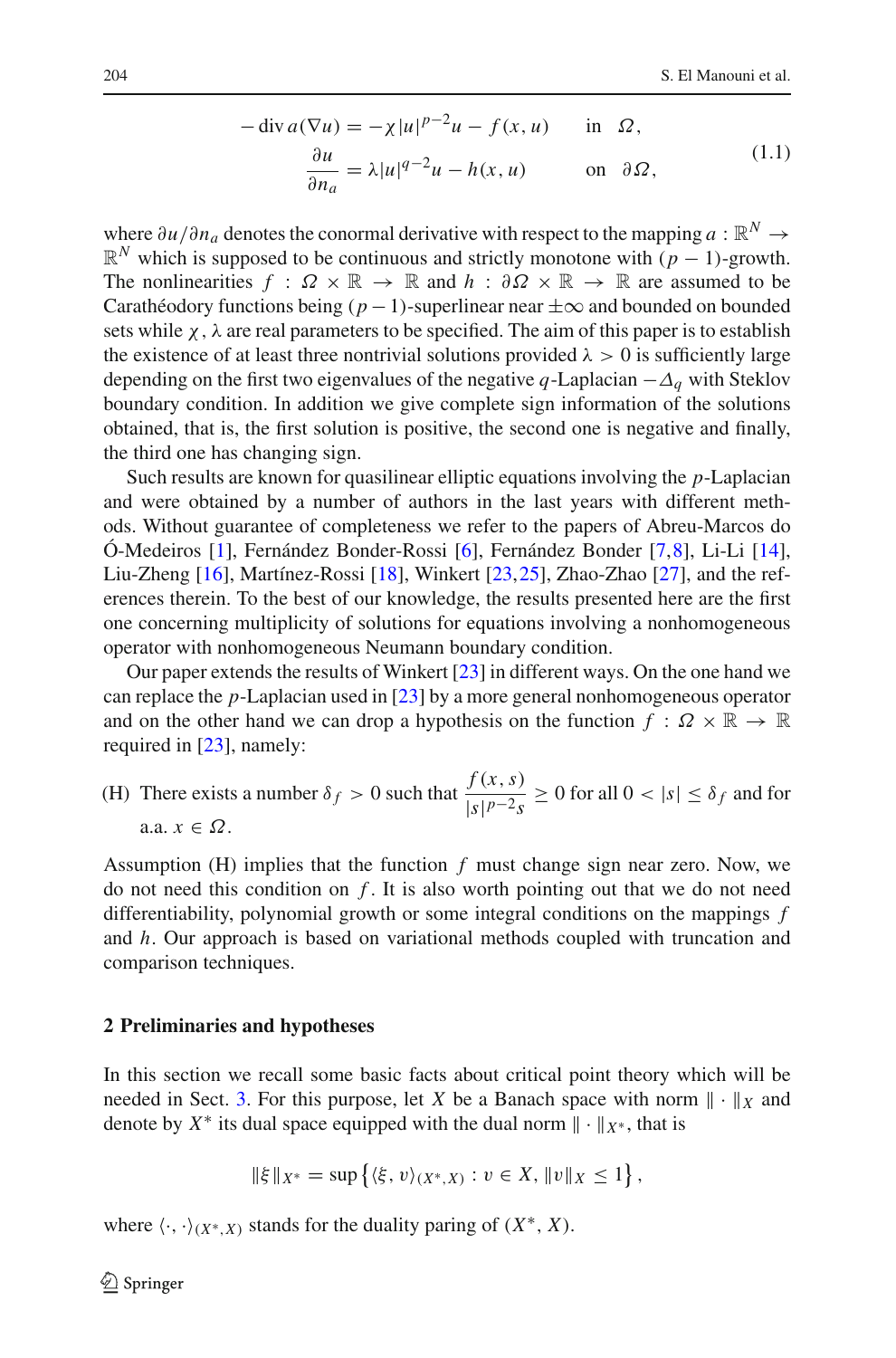**Definition 2.1** The functional  $\varphi \in C^1(X)$  fulfills the Palais-Smale condition at the level  $c \in \mathbb{R}$  (the PS<sub>c</sub>-condition for short) if every sequence  $(u_n)_{n>1} \subseteq X$  satisfying  $\varphi(u_n) \to c$  and  $\varphi'(u_n) \to 0$  in  $X^*$ , admits a strongly convergent subsequence. We say that  $\varphi$  satisfies the Palais-Smale condition (the PS-condition for short) if it satisfies the PS<sub>*c*</sub>-condition for every  $c \in \mathbb{R}$ .

This compactness-type condition on  $\varphi$  leads to a deformation theorem which is the main ingredient in the minimax theory of the critical values of  $\varphi$ . A basic result in that theory is the so-called mountain pass theorem.

<span id="page-2-0"></span>**Theorem 2.2** *If*  $\varphi \in C^1(X)$ ,  $u_1, u_2 \in X$ ,  $||u_2 - u_1||_X > \rho > 0$ ,

 $\max{\{\varphi(u_1), \varphi(u_2)\}}$  <  $\inf{\{\varphi(u) : \|u - u_1\|_X = \rho\}} =: m_\rho$ 

*and*  $\varphi$  *satisfies the PS<sub>c</sub>-condition where* 

$$
c = \inf_{\gamma \in \Gamma} \max_{0 \le t \le 1} \varphi(\gamma(t))
$$

*with*  $\Gamma = \{ \gamma \in C([0, 1], X) : \gamma(0) = u_1, \gamma(1) = u_2 \}$ , then  $c > m_0$  and c is a *critical value of* ϕ*.*

Given  $\varphi \in C^1(X)$  and  $c \in \mathbb{R}$ , we introduce the following sets:

$$
\varphi^c = \{ u \in X : \varphi(u) \le c \} \qquad \text{(the sublevel set of } \varphi \text{ at } c),
$$
  
\n
$$
K_{\varphi} = \{ u \in X : \varphi'(u) = 0 \} \qquad \text{(the critical set of } \varphi),
$$
  
\n
$$
K_{\varphi}^c = \{ u \in K_{\varphi} : \varphi(u) = c \} \qquad \text{(the critical set of } \varphi \text{ at the level } c).
$$

<span id="page-2-1"></span>The following result is the so-called second deformation theorem (see, for example, Gasiński and Papageorgiou [\[11](#page-29-5), p. 628]).

**Theorem 2.3** *If*  $\varphi \in C^1(X)$ ,  $a \in \mathbb{R}$ ,  $a < b < +\infty$ ,  $\varphi$  satisfies the PS<sub>c</sub>-condition for *every*  $c \in [a, b), \varphi$  *has no critical values in*  $(a, b)$  *and*  $\varphi^{-1}(a)$  *contains at most a finite number of critical points of*  $\varphi$ *, then there exists a continuous map*  $\hat{h}$  : [0, 1]  $\times$  $(\varphi^b \backslash K_{\varphi}^b) \rightarrow \varphi^b$  *such that* 

(a) 
$$
\hat{h}(0, u) = u
$$
 for all  $u \in \varphi^b \backslash K_{\varphi}^b$ ;

(b) 
$$
\hat{h}(1, \varphi^b \setminus K_{\varphi}^b) \subseteq \varphi^a;
$$

- *(c)*  $\hat{h}(t, u) = u$  *for all*  $(t, u) \in [0, 1] \times \varphi^a$ ;
- $(d) \varphi(\hat{h}(t, u)) \leq \varphi(\hat{h}(s, u))$  *for all t*,  $s \in [0, 1]$ ,  $s \leq t$ , and all  $u \in \varphi^b \setminus K^b_{\varphi}$ .

By  $L^p(\Omega)$  (or  $L^p(\Omega; \mathbb{R}^N)$ ),  $L^p(\partial \Omega)$ , and  $W^{1,p}(\Omega)$  we denote the usual Lebesgue and Sobolev spaces with their norms  $\|\cdot\|_{p,\Omega}$ ,  $\|\cdot\|_{p,\partial\Omega}$ , respectively,  $\|\cdot\|_{1,p}$ , which is given by

$$
||u||_{1,p} = \left(||\nabla u||_{p,\Omega}^p + ||u||_{p,\Omega}^p\right)^{\frac{1}{p}} \text{ for all } u \in W^{1,p}(\Omega).
$$

 $\mathcal{L}$  Springer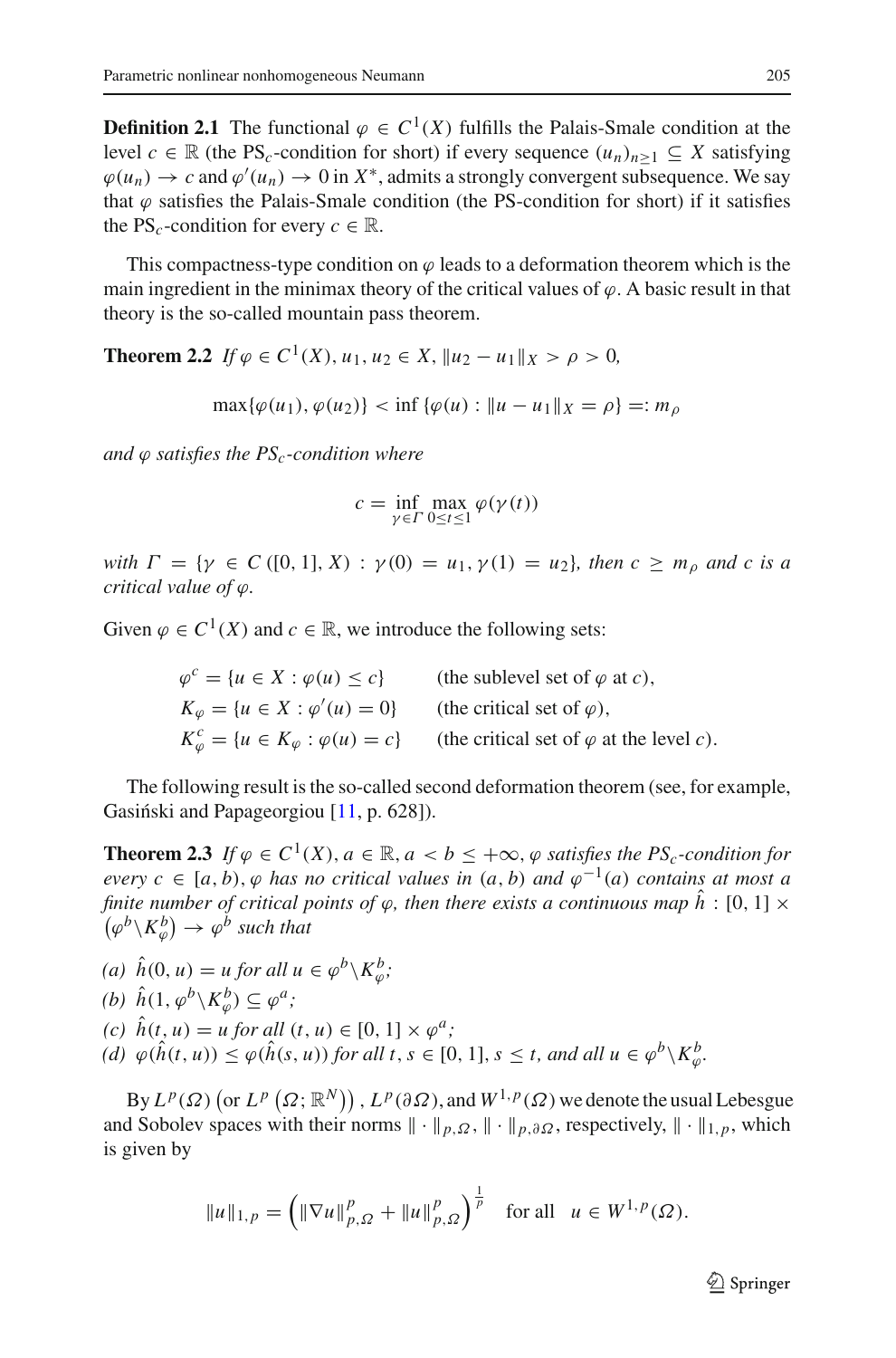The norm of  $\mathbb{R}^N$  is denoted by  $\|\cdot\|_{\mathbb{R}^N}$  and  $(\cdot, \cdot)_{\mathbb{R}^N}$  stands for the inner product in  $\mathbb{R}^N$ . In addition to the Sobolev space  $W^{1,p}(\Omega)$ , we will also use the ordered Banach space  $C^1(\overline{\Omega})$  with norm  $\|\cdot\|_{C^1(\overline{\Omega})}$  and its positive cone

$$
C^{1}(\overline{\Omega})_{+} = \left\{ u \in C^{1}(\overline{\Omega}) : u(x) \ge 0 \text{ for all } x \in \overline{\Omega} \right\},\
$$

which has a nonempty interior given by

$$
\operatorname{int}\left(C^1(\overline{\Omega})_+\right) = \left\{u \in C^1(\overline{\Omega})_+ : u(x) > 0 \text{ for all } x \in \overline{\Omega}\right\}.
$$

Now let  $\omega \in C^1(0, +\infty)$  be a function satisfying

$$
0 < c_0 \le \frac{t\omega'(t)}{\omega(t)} \le c_1
$$
 and  $c_2t^{p-1} \le \omega(t) \le c_3(1+t^{p-1})$ 

for all  $t > 0$  and with some constants  $c_0$ ,  $c_1$ ,  $c_2$ ,  $c_3 > 0$ . The hypotheses on  $a : \mathbb{R}^N \to$  $\mathbb{R}^N$  read as follows.

H(a):  $a(\xi) = a_0 \left( \|\xi\|_{\mathbb{R}^N} \right) \xi$  for all  $\xi \in \mathbb{R}^N$  with  $a_0(t) > 0$  for all  $t > 0$  and (i)  $a_0 \in C^1(0,\infty)$ ,  $t \mapsto ta_0(t)$  is strictly increasing,  $\lim_{t \to 0^+} ta_0(t) = 0$ , and  $\lim_{t \to 0} \frac{ta'_0(t)}{t}$  $t \rightarrow 0^+$  $\frac{a_0(t)}{a_0(t)} > -1;$ (ii)  $\|\nabla a(\xi)\|_{\mathbb{R}^N} \leq c_4$  $\omega\left(\left\Vert \xi\right\Vert _{\mathbb{R}^{N}}\right)$  $\frac{\ln S \ln R^N}{\|\xi\|_{\mathbb{R}^N}}$  for all  $\xi \in \mathbb{R}^N \setminus \{0\}$  and some  $c_4 > 0$ ;  $(iii)$   $(\nabla a(\xi)y, y)_{\mathbb{R}^N} \geq \frac{\omega\left(\|\xi\|_{\mathbb{R}^N}\right)}{\|\xi\|_{\mathbb{R}^N}}$  $\frac{\|\mathbf{g}\|_{\mathbb{R}^N}}{\|\xi\|_{\mathbb{R}^N}} \|y\|_{\mathbb{R}^N}^2$  for all  $\xi \in \mathbb{R}^N \setminus \{0\}$  and all  $y \in \mathbb{R}^N$ .

It is easy to see that condition  $H(a)(i)$  implies that  $a \in C^1\left(\mathbb{R}^N\setminus\{0\},\mathbb{R}^N\right) \cap C\left(\mathbb{R}^N,\mathbb{R}^N\right)$ and so, the assumptions in hypotheses  $H(a)(ii)$ , (iii) are reasonable.

Let  $G_0(t) = \int_0^t s a_0(s) ds$  and let  $G(\xi) = G_0 \left( \|\xi\|_{\mathbb{R}^N} \right)$  for all  $\xi \in \mathbb{R}^N$ . Then

$$
\nabla G(\xi) = G'_0 \left( \|\xi\|_{\mathbb{R}^N} \right) \frac{\xi}{\|\xi\|_{\mathbb{R}^N}} = a_0 \left( \|\xi\|_{\mathbb{R}^N} \right) \xi = a(\xi) \text{ for all } \xi \in \mathbb{R}^N \setminus \{0\},
$$

which means that  $G(\cdot)$  is the primitive of  $a(\cdot)$ . Obviously,  $G(\cdot)$  is convex and since  $G(0) = 0$  we have the estimate

<span id="page-3-1"></span>
$$
G(\xi) \le (a(\xi), \xi)_{\mathbb{R}^N} \quad \text{for all} \quad \xi \in \mathbb{R}^N. \tag{2.1}
$$

The following lemma gives some basic properties of the mapping  $a : \mathbb{R}^N \to \mathbb{R}^N$ .

<span id="page-3-0"></span>**Lemma 2.4** *Under the hypotheses H(a) there holds*

- (i)  $\xi \rightarrow a(\xi)$  *is maximal monotone and strictly monotone*;
- (ii)  $\|a(\xi)\|_{\mathbb{R}^N} \le c_5 \left(1 + \|\xi\|_{\mathbb{R}^N}^{p-1}\right)$  for all  $\xi \in \mathbb{R}^N$  and some  $c_5 > 0$ ;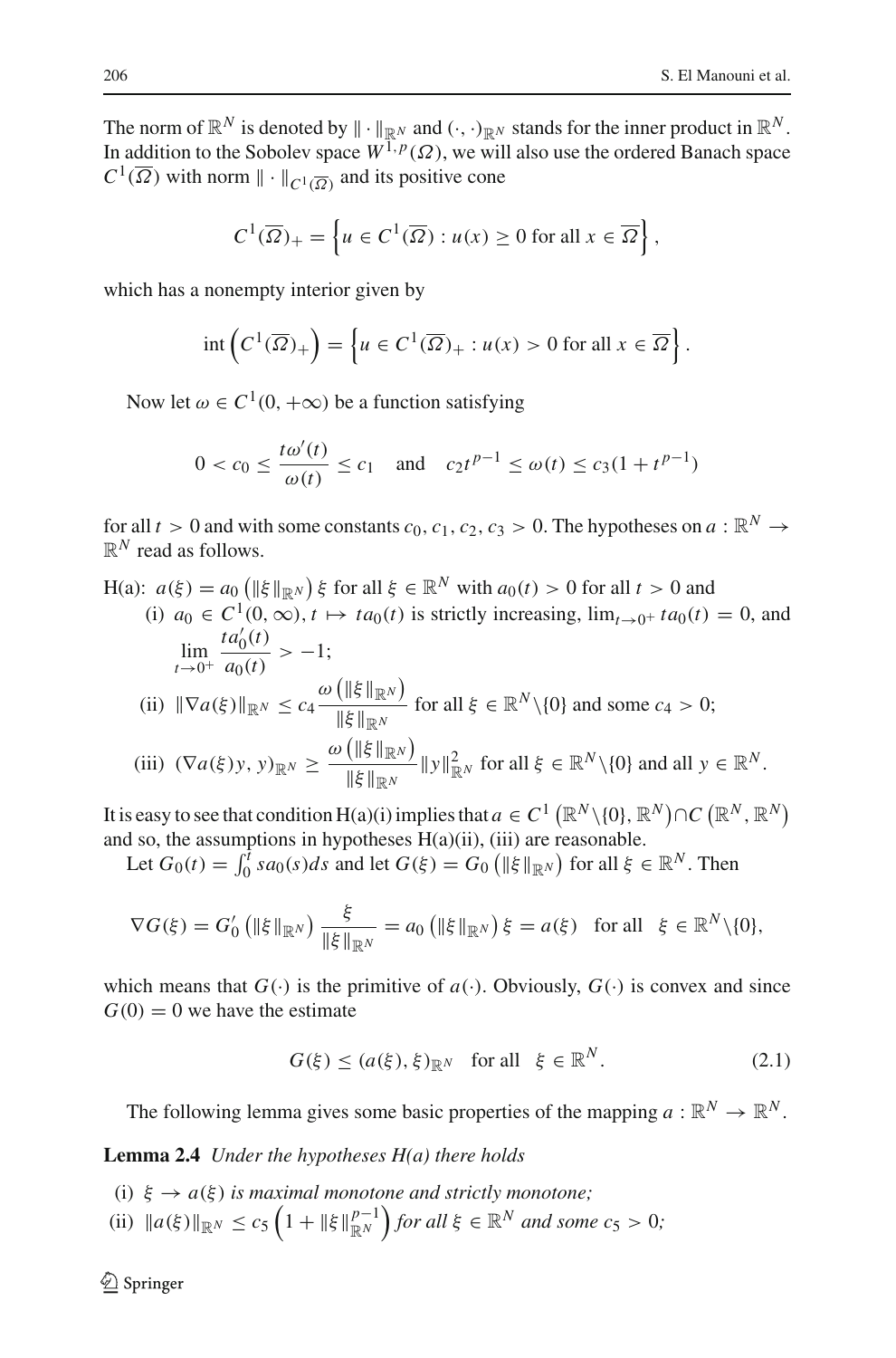(iii)  $(a(\xi), \xi)_{\mathbb{R}^N} \ge \frac{c_2}{p-1} \|\xi\|_{\mathbb{R}^N}^p$  *for all*  $\xi \in \mathbb{R}^N$ *.* 

Taking into account Lemma [2.4](#page-3-0) combined with [\(2.1\)](#page-3-1) we infer the following growth estimates for the primitive  $G(.)$ .

**Corollary 2.5** *If hypotheses H(a) hold, then*

$$
\frac{c_2}{p(p-1)}\|\xi\|_{\mathbb{R}^N}^p\leq G(\xi)\leq c_6\left(1+\|\xi\|_{\mathbb{R}^N}^p\right)\ \text{ for all }\ \xi\in\mathbb{R}^N\ \text{ and some }\ c_6>0.
$$

It should be mentioned that the operator  $a : \mathbb{R}^N \to \mathbb{R}^N$  defined through hypotheses H(a) contains several interesting differential operators as special cases.

(i) Let  $1 < p < \infty$  and let  $a(\xi) = ||\xi||_{\mathbb{R}^N}^{p-2} \xi$  with  $1 < p < \infty$ . Then  $a(\cdot)$  represents the well-known *p*-Laplace differential operator defined by

$$
\Delta_p u = \text{div}\left(\|\nabla u\|_{\mathbb{R}^N}^{p-2} \nabla u\right) \quad \text{for all} \quad u \in W^{1,p}(\Omega).
$$

The corresponding potential is given by  $G(\xi) = \frac{1}{p} ||\xi||_{\mathbb{R}^N}^p$  for all  $\xi \in \mathbb{R}^N$ .

(ii) Let  $1 < q < p$  and let  $a(\xi) = ||\xi||_{\mathbb{R}^N}^{p-2} \xi + ||\xi||_{\mathbb{R}^N}^{q-2} \xi$ . Then  $a(\cdot)$  becomes the (*p*, *q*)-differential operator defined by

$$
\Delta_p u + \Delta_q u = \text{div}\left(\|\nabla u\|_{\mathbb{R}^N}^{p-2} \nabla u\right) + \text{div}\left(\|\nabla u\|_{\mathbb{R}^N}^{q-2} \nabla u\right)
$$

for all  $u \in W^{1,p}(\Omega)$ . The associated potential is  $G(\xi) = \frac{1}{p} \|\xi\|_{\mathbb{R}^N}^p + \frac{1}{q} \|\xi\|_{\mathbb{R}^N}^q$ for all  $\xi \in \mathbb{R}^N$ .

(iii) Let  $1 < p < \infty$  and let  $a(\xi) = \left(1 + \|\xi\|_{\mathbb{R}^N}^2\right)^{\frac{p-2}{2}} \xi$ . In this case  $a(\cdot)$  represents the generalized *p*-mean curvature differential operator which is defined by

$$
\operatorname{div}\left[\left(1+\|\nabla u\|_{\mathbb{R}^N}^2\right)^{\frac{p-2}{2}}\nabla u\right] \quad \text{for all} \quad u \in W^{1,p}(\Omega).
$$

The potential is  $G(\xi) = \frac{1}{p} \left[ \left( 1 + ||\xi||^2_{\mathbb{R}^N} \right)^{\frac{p}{2}} - 1 \right]$  for all  $\xi \in \mathbb{R}^N$ .

Now, let  $f_0: \Omega \times \mathbb{R} \to \mathbb{R}$ ,  $h_0: \partial \Omega \times \mathbb{R} \to \mathbb{R}$  be Carathéodory functions satisfying the subsequent growth conditions

$$
|f_0(x, s)| \le c_{f_0} \left(1 + |s|^{r_1 - 1}\right) \quad \text{for a.a. } x \in \Omega \text{ and all } s \in \mathbb{R},
$$
  

$$
|h_0(x, s)| \le c_{h_0} \left(1 + |s|^{r_2 - 1}\right) \quad \text{for a.a. } x \in \partial \Omega \text{ and all } s \in \mathbb{R},
$$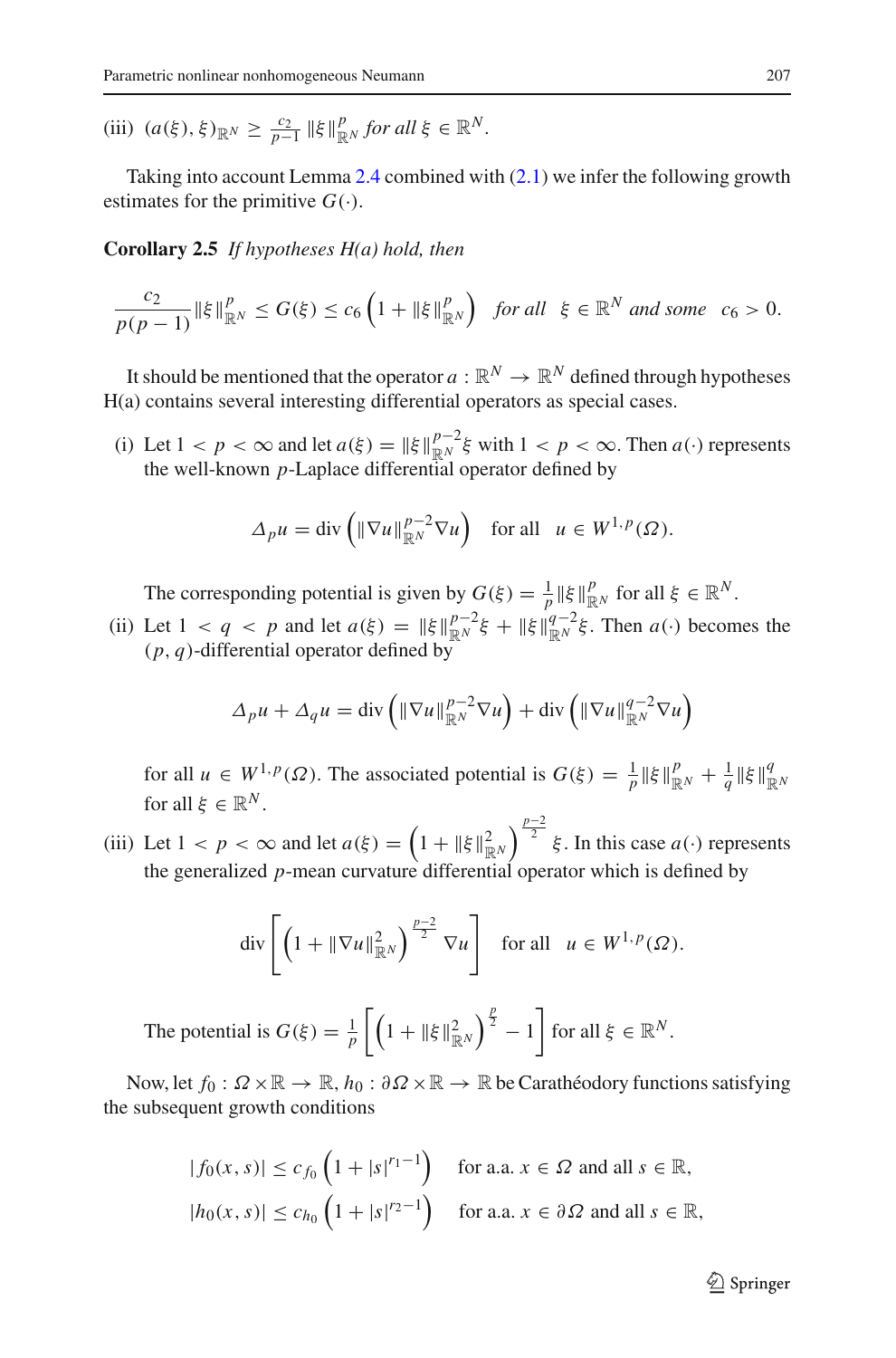with  $c_{f_0}, c_{h_0} > 0$  and  $1 < r_1 < p^*$ ,  $1 < r_2 < p_*$ , where  $p^*$ ,  $p_*$  denote the critical exponents of *p* given by

$$
p^* = \begin{cases} \frac{Np}{N-p} & \text{if } p < N \\ +\infty & \text{if } p \ge N \end{cases} \quad \text{and} \quad p_* = \begin{cases} \frac{(N-1)p}{N-p} & \text{if } p < N \\ +\infty & \text{if } p \ge N \end{cases}.
$$

Setting  $F_0(x, s) = \int_0^s f_0(x, t) dt$ ,  $H_0(x, s) = \int_0^s h_0(x, t) dt$  we define the *C*<sup>1</sup>functional  $\varphi_0 : W^{1,p}(\Omega) \to \mathbb{R}$  through

$$
\varphi_0(u) = \int_{\Omega} G(\nabla u) dx - \int_{\Omega} F_0(x, u) dx - \int_{\partial \Omega} H_0(x, u) d\sigma.
$$

The following result concerning local minimizers is originally due to Brezis-Nirenberg [\[2](#page-29-6)] and was extended by García Azorero-Peral Alonso-Manfredi [\[9\]](#page-29-7), Motreanu-Papageorgiou [\[20\]](#page-30-5), Winkert [\[24](#page-30-6)], and Khan-Motreanu [\[12\]](#page-29-8).

<span id="page-5-2"></span>**Proposition 2.6** *Let the assumptions in H(a) be satisfied. If*  $u_0 \in W^{1,p}(\Omega)$  *is a local*  $C^1(\overline{\Omega})$ *-minimizer of*  $\varphi_0$ *, i.e., there exists*  $\rho_0 > 0$  *such that* 

$$
\varphi_0(u_0) \le \varphi_0(u_0 + h) \quad \text{for all} \quad h \in C^1(\overline{\Omega}) \text{ with } ||h||_{C^1(\overline{\Omega})} \le \rho_0,
$$

*then u*<sup>0</sup> *is also a local*  $W^{1,p}(\Omega)$ *-minimizer of*  $\varphi_0$ *, i.e., there exists*  $\rho_1 > 0$  *such that* 

$$
\varphi_0(u_0) \le \varphi_0(u_0 + h) \quad \text{for all } h \in W^{1, p}(\Omega) \text{ with } ||h||_{1, p} \le \rho_1.
$$

*Proof* The theorem follows directly from the abstract result obtained by Khan-Motreanu [\[12](#page-29-8)]. Indeed, let  $X = C^1(\overline{\Omega})$ ,  $Y = W^{1,p}(\Omega)$ , and let

$$
J(u) = \int_{\Omega} G(\nabla u) dx \text{ and } E(u) = \int_{\Omega} F_0(x, u) dx + \int_{\partial \Omega} H_0(x, u) d\sigma.
$$

Setting

$$
\Phi(u) = \left( \|u\|_{r_1,\Omega}^{r_1} + \|u\|_{r_2,\partial\Omega}^{r_2}\right)^{\max(r_1,r_2)}
$$

it is straightforward to verify that the assumptions in  $[12,$  $[12,$  Theorem 2.1] are satisfied. This completes the proof.

Now, let  $A: W^{1,p}(\Omega) \to (W^{1,p}(\Omega))^*$  be the nonlinear map defined by

$$
\langle A(u), v \rangle = \int_{\Omega} \left( a(\nabla u), \nabla v \right)_{\mathbb{R}^N} dx \quad \text{for all } u, v \in W^{1, p}(\Omega). \tag{2.2}
$$

<span id="page-5-0"></span>,

<span id="page-5-1"></span>The next proposition gives the main properties of A (see, for example, Gasinski-Papageorgiou [\[10,](#page-29-9) p. 562]).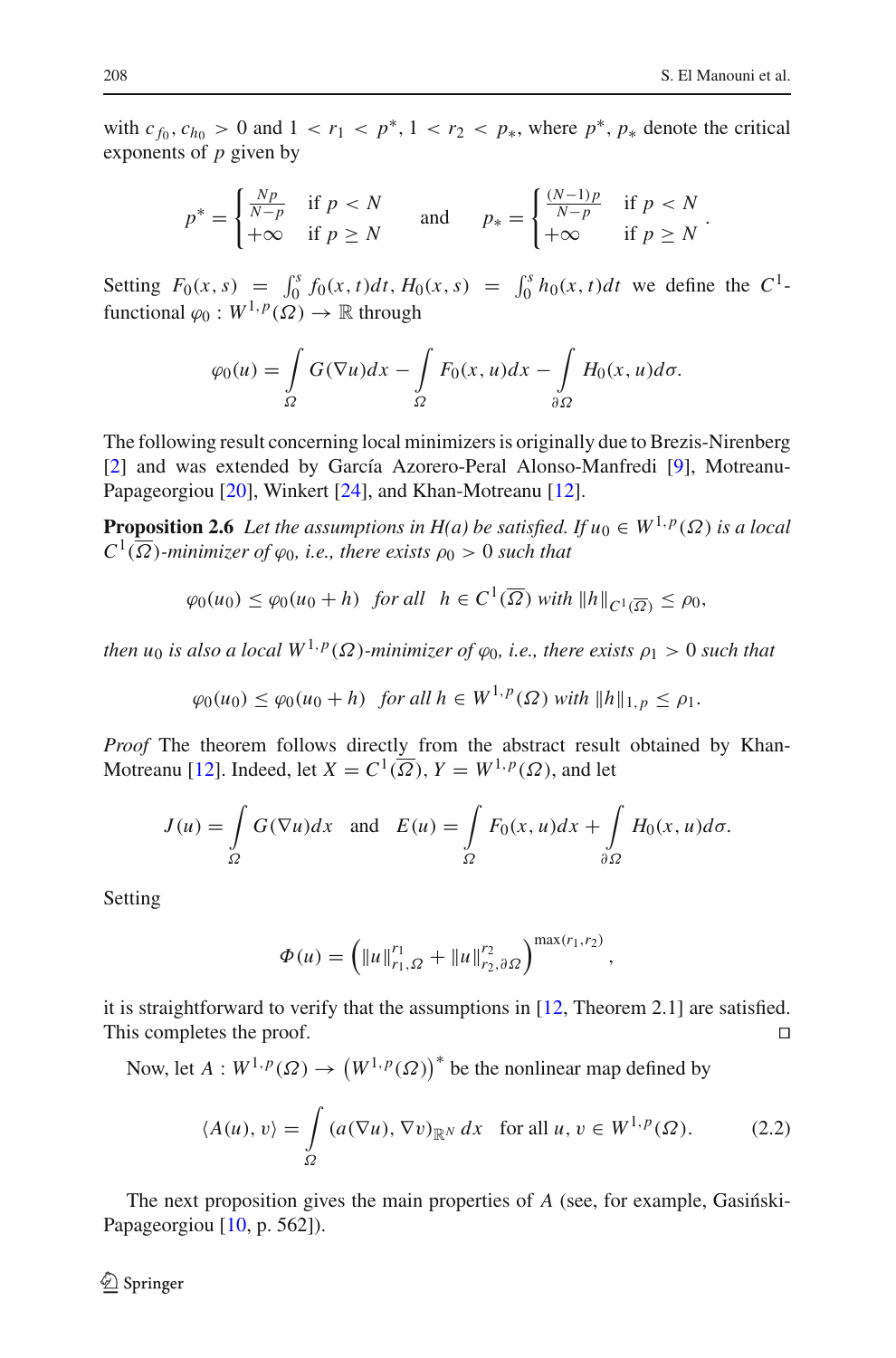**Proposition 2.7** *Let hypotheses H(a) be satisfied. Then*  $A : W^{1,p}(\Omega) \to (W^{1,p}(\Omega))^*$ *defined by* [\(2.2\)](#page-5-0) *is continuous, monotone (hence maximal monotone) and of type*  $(S)_+$ , *i.e., if*  $u_n \rightharpoonup u$  *in*  $W^{1,p}(\Omega)$  *and*  $\limsup_{n\to\infty} \langle A(u_n), u_n - u \rangle \leq 0$ *, then*  $u_n \to u$  *in*  $W^{1,p}(\Omega)$ .

Given  $1 < r < \infty$ , we denote by  $\Delta_r : W^{1,r}(\Omega) \to (W^{1,r}(\Omega))^*$  the *r*-Laplacian which is defined by

$$
\langle \Delta_r u, v \rangle = \int\limits_{\Omega} \|\nabla u\|_{\mathbb{R}^N}^{r-2} \left(\nabla u, \nabla v\right)_{\mathbb{R}^N} dx \quad \text{for all} \quad u, v \in W^{1,r}(\Omega).
$$

If  $r = 2$ , then  $\Delta_r = \Delta$  becomes the well-known Laplace operator and we have  $\Delta \in \mathcal{L}(H_0^1(\Omega), H^{-1}(\Omega))$ , where  $\mathcal{L}(H_0^1(\Omega), H^{-1}(\Omega))$  denotes the vector space of all bounded linear operators from  $H_0^1(\Omega)$  into  $H^{-1}(\Omega)$ .

A main role in our treatment plays the spectrum of the *r*-Laplacian with a Steklov boundary condition. To this end, we consider the following eigenvalue problem

$$
-\Delta_r u = -|u|^{r-2}u \quad \text{in } \Omega,
$$
  

$$
\|\nabla u\|_{\mathbb{R}^N}^{r-2} \frac{\partial u}{\partial n} = \hat{\lambda}|u|^{r-2}u \quad \text{on } \partial\Omega,
$$
 (2.3)

<span id="page-6-0"></span>where  $\partial u/\partial n$  is the outer normal derivative of *u* at  $\partial \Omega$ . A number  $\hat{\lambda} \in \mathbb{R}$  is an eigenvalue of  $(-\Delta_r, W^{1,r}(\Omega))$  if problem [\(2.3\)](#page-6-0) admits a nontrivial weak solution  $\hat{u} \in W^{1,p}(\Omega)$  which is called an eigenfunction corresponding to the eigenvalue  $\hat{\lambda}$ . The set of eigenvalues is denoted by  $\hat{\sigma}(r)$  which has a smallest element  $\hat{\lambda}_1(r)$ . The spectrum of  $(2.3)$  were intensively studied by Lê [\[13](#page-29-10)] and Martínez-Rossi [\[17\]](#page-30-7) whereby the main facts read as follows:

- $\hat{\lambda}_1(r)$  is positive, isolated, and simple;
- •

$$
\hat{\lambda}_1(r) = \inf_{u \in W^{1,p}(\Omega)} \left\{ \int_{\Omega} \|\nabla u\|_{\mathbb{R}^N}^r dx + \int_{\Omega} |u|^r dx : \|u\|_{r,\partial\Omega}^r = 1 \right\};
$$

•  $\hat{\sigma}(r)$  is closed.

We further point out that every eigenfunction corresponding to the first eigenvalue  $\hat{\lambda}_1(r)$  does not change sign in  $\overline{\Omega}$ . In fact it turns out that every eigenfunction associated to an eigenvalue  $\hat{\lambda} \neq \hat{\lambda}_1(r)$  changes sign on  $\partial \Omega$ .

In what follows we denote by  $\hat{u}_1(r)$  the normalized (i.e.,  $\|\hat{u}_1(r)\|_{r,\partial\Omega} = 1$ ) positive eigenfunction corresponding to  $\lambda_1(r)$ . As shown in Lê [\[13\]](#page-29-10), thanks to the nonlinear regularity theory and the nonlinear maximum principle, we can suppose that  $\hat{u}_1(r) \in$ int  $(C^1(\overline{\Omega})_+)$ . Additionally, due to the fact that  $\hat{\lambda}_1(r)$  is isolated, the second eigenvalue  $\hat{\lambda}_2(r)$  is well-defined by

$$
\hat{\lambda}_2(r) = \inf \left[ \hat{\lambda} \in \hat{\sigma}(r) : \hat{\lambda} > \hat{\lambda}_1(r) \right].
$$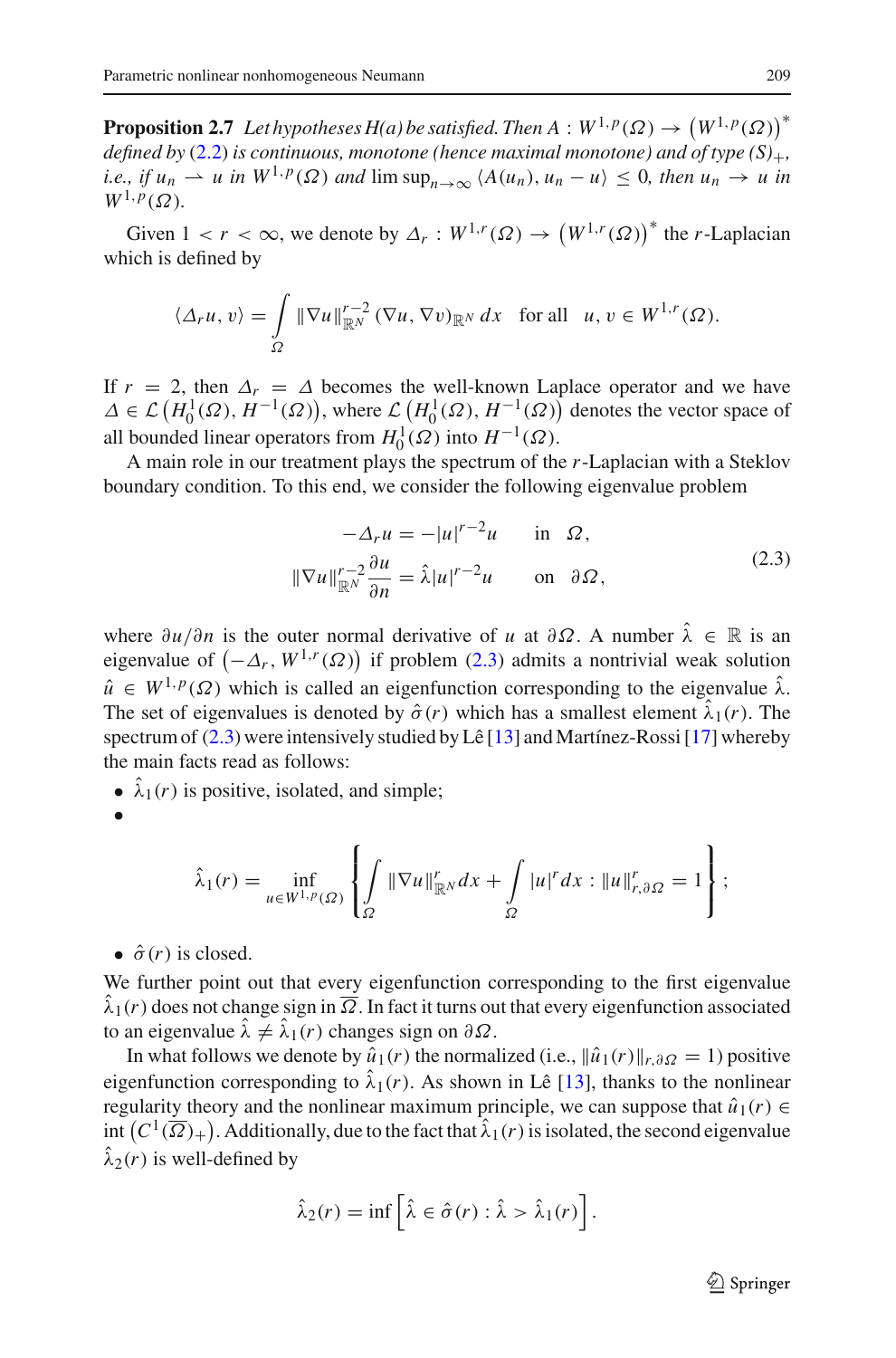Now, let  $\partial B_1^{r, \partial \Omega} = \{ u \in L^r(\partial \Omega) : ||u||_{r, \partial \Omega} = 1 \}$  and  $S_r = W^{1,r}(\Omega) \cap \partial B_1^{r, \partial \Omega}$ . Then, due to Martínez-Rossi [\[19\]](#page-30-8), we have the following variational characterization of  $\hat{\lambda}_2(r)$ .

<span id="page-7-4"></span>**Proposition 2.8** *There holds*

$$
\hat{\lambda}_2(r) = \inf_{\hat{\gamma} \in \hat{\Gamma}(r)} \max_{-1 \leq t \leq 1} \left[ \int_{\Omega} \|\nabla \hat{\gamma}(t)\|_{\mathbb{R}^N}^r dx + \int_{\Omega} |\hat{\gamma}(t)|^r dx \right],
$$

 $where \ \hat{\Gamma}(r) = \{ \hat{\gamma} \in C \ ([-1, 1], S_r) : \hat{\gamma}(-1) = -\hat{u}_1(r), \hat{\gamma}(1) = \hat{u}_1(r) \}.$ 

Recall that if a functional satisfies the PS-condition (or the C-condition) and it is bounded below, then it is coercive (see Čaklović-Li-Willem  $\lceil 3 \rceil$  and Gasingski-Papageorgiou [\[11](#page-29-5), p. 614]). The converse assertion is in general not true, but in our setting we can give a positive answer.

Indeed, let  $\hat{f}: \Omega \times \mathbb{R} \to \mathbb{R}, \hat{h}: \partial \Omega \times \mathbb{R} \to \mathbb{R}$  be Carathéodory functions satisfying

$$
|\hat{f}(x,s)| \le c_{\hat{f}}\left(1+|s|^{r_1-1}\right) \quad \text{for a.a. } x \in \Omega \text{ and all } s \in \mathbb{R},
$$
  

$$
|\hat{h}(x,s)| \le c_{\hat{h}}\left(1+|s|^{r_2-1}\right) \quad \text{for a.a. } x \in \partial\Omega \text{ and all } s \in \mathbb{R},
$$

with  $c_{\hat{f}}, c_{\hat{h}} > 0, 1 < r_1 < p^*$ , and  $1 < r_2 < p_*$ . We set  $\hat{F}(x, s) = \int_0^s \hat{f}(x, t) dt$ ,  $\hat{H}(x, s) = \int_0^s \hat{h}(x, t) dt$  and consider the *C*<sup>1</sup>-functional  $\hat{\varphi}: W^{1,p}(\Omega) \to \mathbb{R}$  defined by

$$
\hat{\varphi}(u) = \int_{\Omega} G(\nabla u) dx - \int_{\Omega} \hat{F}(x, u) dx - \int_{\partial \Omega} \hat{H}(x, u) d\sigma.
$$

<span id="page-7-3"></span>**Proposition 2.9** *If*  $\hat{\varphi}$  *is coercive, then it satisfies the PS-condition. Proof* Let  $(u_n)_{n \geq 1} \subseteq W^{1,p}(\Omega)$  be a PS-sequence, that is

 $|\hat{\varphi}(u_n)| \leq \hat{M}$  for some  $\hat{M} > 0$ , for all  $n > 1$ , (2.4)

<span id="page-7-2"></span><span id="page-7-1"></span><span id="page-7-0"></span>
$$
\left(\hat{\varphi}\right)'(u_n) \to 0 \quad \text{in} \left(W^{1,p}(\Omega)\right)^*.
$$
\n(2.5)

Since  $\hat{\varphi}$  is coercive and due to [\(2.4\)](#page-7-0) we easily verify that  $(u_n)_{n\geq 1}$  is bounded in  $W^{1,p}(\Omega)$ . Because of that we may assume

$$
u_n \rightharpoonup u
$$
 in  $W^{1,p}(\Omega)$   $u_n \rightharpoonup u$  in  $L^p(\Omega)$  and  $u_n \rightharpoonup u$  in  $L^p(\partial \Omega)$ . (2.6)

The assertion in  $(2.5)$  implies that

$$
\left|\int_{\Omega} \left( a(\nabla u_n), \nabla v \right)_{\mathbb{R}^N} dx - \int_{\Omega} \hat{f}(x, u_n) v dx - \int_{\partial \Omega} \hat{h}(x, u_n) v d\sigma \right| \leq \varepsilon_n \|v\|_{1, p},
$$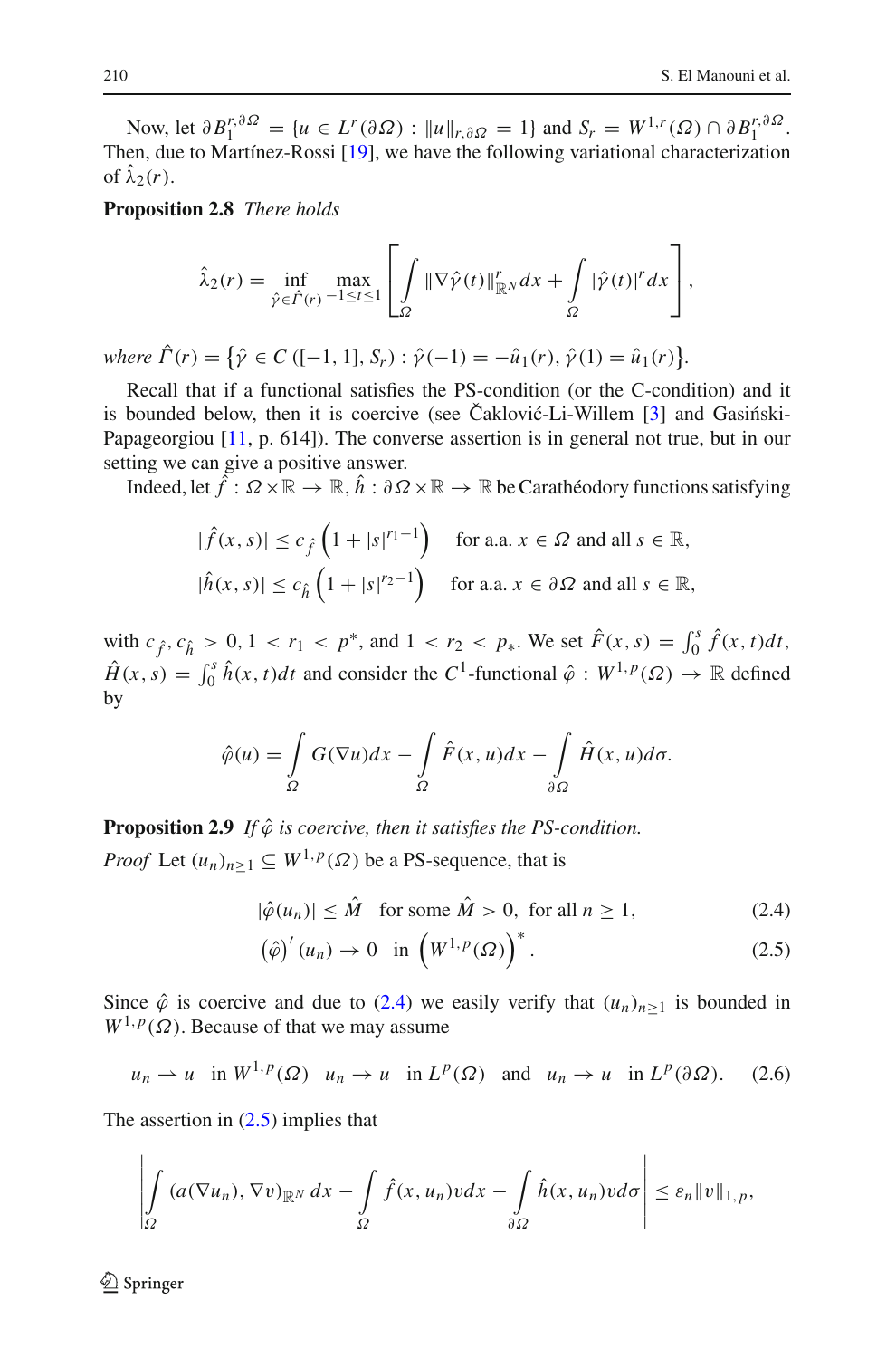for all  $v \in W^{1,p}(\Omega)$  with  $\varepsilon_n \to 0^+$ . Now, choosing  $v = u_n - u$ , passing to the limit as  $n \to \infty$ , and using the convergence properties in [\(2.6\)](#page-7-2), we have

$$
\lim_{n\to\infty} \langle A(u_n), u_n - u \rangle = \lim_{n\to\infty} \int_{\Omega} (a(\nabla u_n), \nabla (u_n - u))_{\mathbb{R}^N} dx = 0,
$$

which by the (S)<sub>+</sub>-property of *A* (see Proposition [2.7\)](#page-5-1) gives  $u_n \to u$  in  $W^{1,p}(\Omega)$  proving that  $\hat{\omega}$  satisfies the PS-condition proving that  $\hat{\varphi}$  satisfies the PS-condition.

Finally, for  $s \in \mathbb{R}$ , we set  $s^{\pm} = \max\{\pm s, 0\}$  and for  $u \in W^{1, p}(\Omega)$  we define  $u^{\pm}(\cdot) = u(\cdot)^{\pm}$ . Recall that

$$
u^{\pm} \in W^{1,p}(\Omega), \quad |u| = u^{+} + u^{-}, \quad u = u^{+} - u^{-}.
$$

The Lebesgue measure on  $\mathbb{R}^N$  is given by  $|\cdot|_N$ .

## <span id="page-8-0"></span>**3 Three solutions depending on Steklov eigenvalues**

We are now interested in the existence of weak solutions to Eq.  $(1.1)$  depending on Steklov eigenvalues of the *q*-Laplacian with  $1 < q \le p < \infty$ . In order to prove this we need some additional assumptions on the map  $a : \mathbb{R}^N \to \mathbb{R}^N$ .

- H(a)<sub>1</sub>:  $a(\xi) = a_0 \left( \|\xi\|_{\mathbb{R}^N} \right) \xi$  for all  $\xi \in \mathbb{R}^N$  with  $a_0(t) > 0$  for all  $t > 0$ , hypotheses  $H(a)$ <sub>1</sub>(i)–(iii) are the same as the corresponding hypotheses  $H(a)(i)$ –(iii) and
	- (iv) if  $G_0(t) = \int_0^t s a_0(s) ds$  for all  $t > 0$ , then  $t \mapsto G_0\left(t^{\frac{1}{q}}\right)$  is convex in  $(0, +\infty)$ and

<span id="page-8-2"></span>
$$
\limsup_{t\to 0^+}\frac{G_0(t)}{t^q}<+\infty.
$$

<span id="page-8-1"></span>*Remark 3.1* The examples presented in Sect. [2](#page-1-1) still satisfy hypotheses  $H(a)_1$ . Note that by hypothesis  $H(a)<sub>1</sub>(iv)$  we find  $c<sub>7</sub> > 0$  such that

$$
G(\xi) \le c_7 \left( \|\xi\|_{\mathbb{R}^N}^q + \|\xi\|_{\mathbb{R}^N}^p \right) \quad \text{for all} \quad \xi \in \mathbb{R}^N. \tag{3.1}
$$

The hypotheses on the Carathéodory functions  $f : \Omega \times \mathbb{R} \to \mathbb{R}$ ,  $h : \partial \Omega \times \mathbb{R} \to \mathbb{R}$ and the number  $\chi$  read as follows.

(H1) *f* is bounded on bounded sets;

- (H2)  $\lim_{s \to \pm \infty} \frac{f(x, s)}{|s|^{p-2} s}$  $\frac{f(x, y)}{|s|^{p-2}s}$  = +∞ uniformly for a.a. *x*  $\in \Omega$ ;
- (H3)  $\lim_{s\to 0} \frac{f(x, s)}{|s|^{p-2}s} = 0$  uniformly for a.a.  $x \in \Omega$ ;

(H4) *h* is bounded on bounded sets;

(H5)  $\lim_{s \to \pm \infty} \frac{h(x, s)}{|s|^{p-2} s}$  $\frac{f(x, y)}{|s|^{p-2}s}$  = +∞ uniformly for a.a. *x*  $\in \partial \Omega$ ;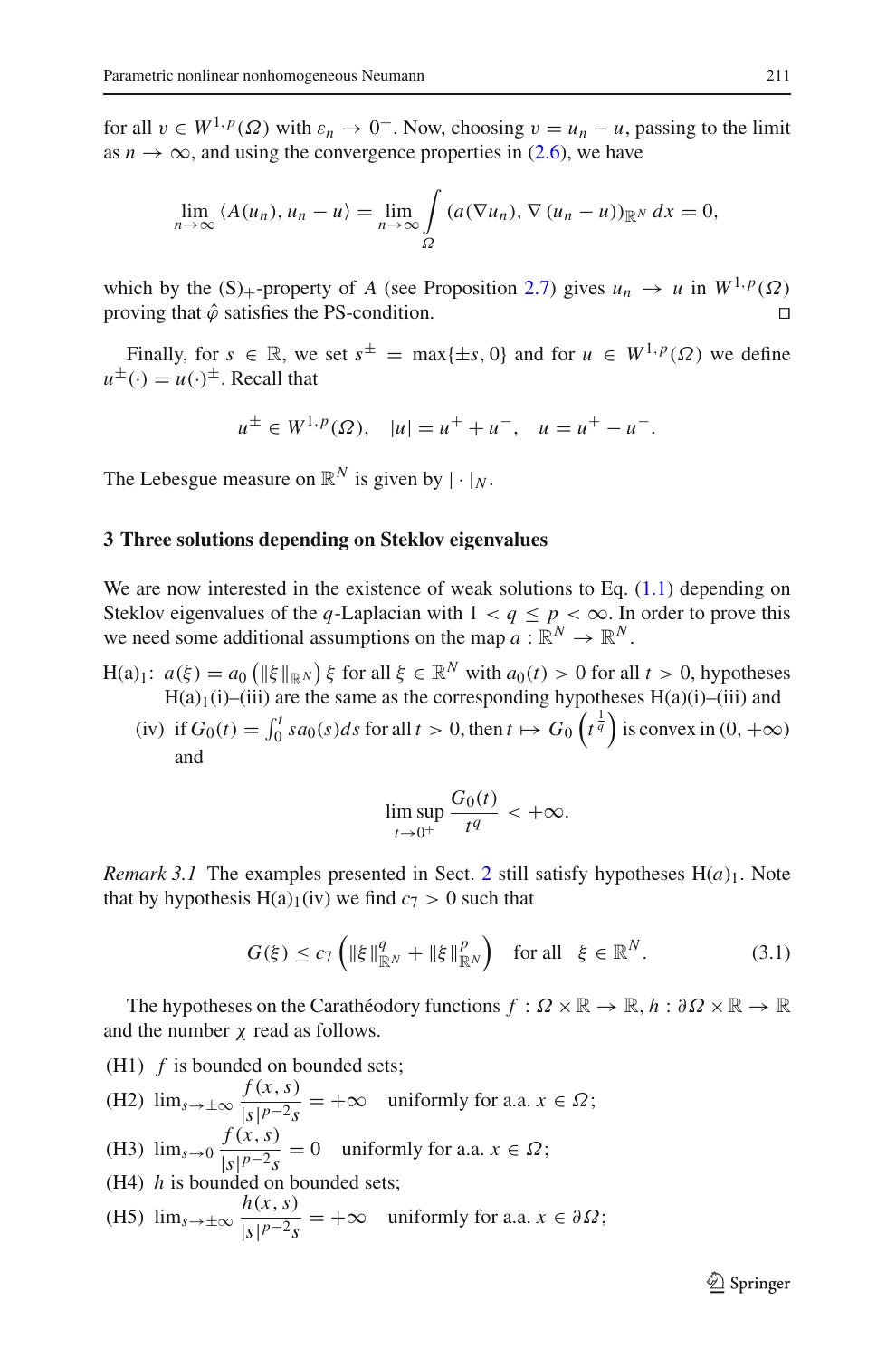(H6)  $\lim_{s\to 0} \frac{h(x, s)}{|s|^q-2s}$  $\sqrt{|s|^{q-2}s} = 0$  uniformly for a.a.  $x \in \partial \Omega$ ; (H7) *h* satisfies the condition

$$
|h(x_1, s_1) - h(x_2, s_2)| \le L\bigg[|x_1 - x_2|^{\alpha} + |s_1 - s_2|^{\alpha}\bigg],
$$

for all pairs  $(x_1, s_1)$ ,  $(x_2, s_2)$  in  $\partial \Omega \times [-K, K]$ , where K is a positive constant and  $\alpha \in (0, 1]$ ;

(H8)  $\chi$  is a real fixed number such that

$$
0 < \chi \begin{cases} < +\infty & \text{if } q < p \\ \leq 2pc_7 & \text{if } q = p \end{cases}
$$

where  $c_7$  is the positive constant given in Remark [3.1.](#page-8-1)

*Remark 3.2* Note that hypothesis (H7) is needed for the usage of the  $C^1$ -regularity results of Lieberman [\[15](#page-30-9)]. It is obvious that  $s \mapsto \lambda |s|^{q-2} s$  fulfills condition (H7) for  $\lambda > 0$  and  $1 < q \leq p$ . We also point out that no growth condition is imposed on f, h and thanks to (H3), (H6) we easily verify that  $f(x, 0) = h(x, 0) = 0$  for a.a.  $x \in \Omega$ , resp.,  $x \in \partial \Omega$ . Hence,  $u = 0$  is a solution of problem [\(1.1\)](#page-1-0).

A function  $u \in W^{1,p}(\Omega)$  is said to be a (weak) solution of [\(1.1\)](#page-1-0) if it satisfies the equation

$$
\int_{\Omega} (a(\nabla u), \nabla \varphi)_{\mathbb{R}^N} dx
$$
\n
$$
= \int_{\Omega} \left( -\chi |u|^{q-2} u - f(x, u) \right) \varphi dx + \int_{\partial \Omega} \left( \lambda |u|^{q-2} u - h(x, u) \right) \varphi d\sigma
$$

for all test functions  $\varphi \in W^{1,p}(\Omega)$  while  $d\sigma$  denotes the usual  $(N-1)$ -surface measure.

The conditions in (H2), (H5) imply the existence of constants  $M_1$ ,  $M_2 = M_2(\lambda) > 1$ such that

<span id="page-9-1"></span>
$$
f(x, s)s \ge |s|^p \text{ for a.a. } x \in \Omega \text{ and all } |s| \ge M_1,
$$
  
\n
$$
h(x, s)s \ge \lambda |s|^p \text{ for a.a. } x \in \Omega \text{ and all } |s| \ge M_2.
$$
\n(3.2)

<span id="page-9-0"></span>Let  $M_3 = \max(M_1, M_2)$ . Taking  $\overline{u} \equiv \varsigma \in [M_3, +\infty)$  and applying [\(3.2\)](#page-9-0),  $q \leq p$ , and  $M_3 > 1$ , we conclude

$$
0 \ge -f(x, \overline{u}) \quad \text{a.e. in } \Omega \quad \text{and} \quad 0 \ge \lambda \overline{u}^{q-1} - h(x, \overline{u}) \quad \text{a.e. in} \quad \partial \Omega. \tag{3.3}
$$

In the same way, choosing  $v \equiv -\zeta$ , we obtain

 $0 \le -f(x, y)$  a.e. in  $\Omega$  and  $0 \le \lambda |y|^{q-2}y - h(x, y)$  a.e. in  $\partial \Omega$ .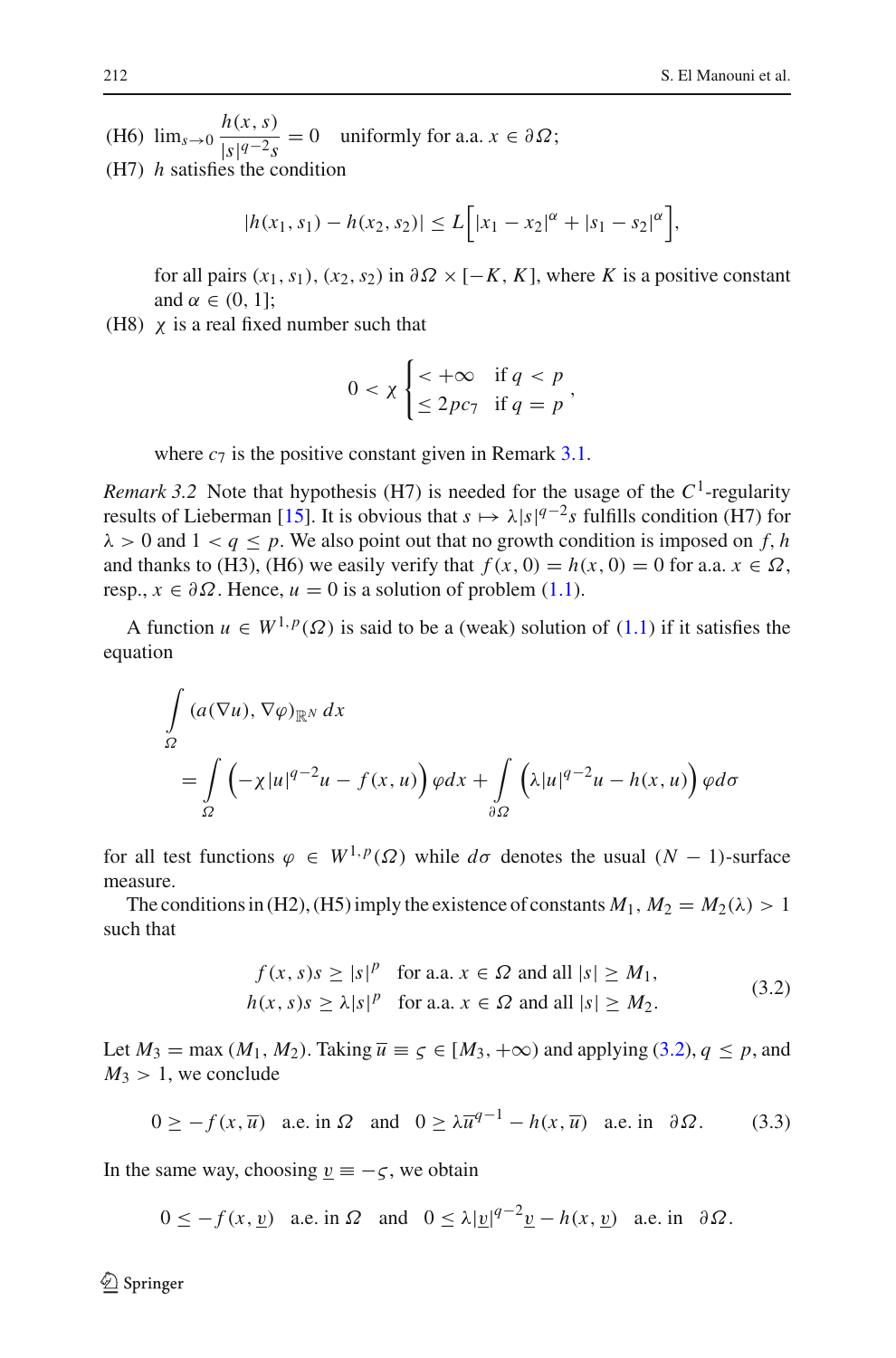<span id="page-10-0"></span>Now, we introduce the truncation functions

$$
b^{+}(x,s) = \begin{cases} 0 & \text{if } s < 0 \\ -f(x,s) & \text{if } 0 \le s \le \overline{u} \\ -f(x,\overline{u}) & \text{if } \overline{u} < s \end{cases} \tag{3.4}
$$
\n
$$
b_{\lambda}^{+}(x,s) = \begin{cases} 0 & \text{if } s < 0 \\ \lambda s^{q-1} - h(x,s) & \text{if } 0 \le s \le \overline{u} \\ \lambda \overline{u}^{q-1} - h(x,\overline{u}) & \text{if } \overline{u} < s \end{cases} \tag{3.4}
$$

and

$$
b^{-}(x, s) = \begin{cases} -f(x, \underline{v}) & \text{if } s < \underline{v} \\ -f(x, s) & \text{if } \underline{v} \le s \le 0 \\ 0 & \text{if } 0 < s \end{cases},
$$

$$
b_{\lambda}^{-}(x, s) = \begin{cases} \lambda |\underline{v}|^{q-2} \underline{v} - h(x, \underline{v}) & \text{if } s < \underline{v} \\ \lambda |s|^{q-2} s - h(x, s) & \text{if } \underline{v} \le s \le 0 \\ 0 & \text{if } 0 < s \end{cases},
$$

which are well-known to be Carathéodory functions. Setting  $B^{\pm}(x, s) = \int_0^s b^{\pm}(x, t) dt$ ,  $B_{\lambda}^{\pm}(x, s) = \int_0^s b_{\lambda}^{\pm}(x, t)dt$ , we consider the *C*<sup>1</sup>-functionals  $\varphi_{\lambda}^{\pm}: W^{1, p}(\Omega) \to \mathbb{R}$ defined by

$$
\varphi_{\lambda}^{\pm}(u) = \int_{\Omega} G(\nabla u) dx + \frac{\chi}{p} \int_{\Omega} |u|^p dx - \int_{\Omega} B^{\pm}(x, u) dx - \int_{\partial \Omega} B^{\pm}_{\lambda}(x, u) d\sigma.
$$

Furthermore, we write  $F(x, s) = \int_0^s f(x, t)dt$  and  $H(x, s) = \int_0^s h(x, t)dt$ . Recall that  $\hat{u}_1(q) \in \text{int}\left(C^1(\overline{\Omega})_+\right)$  denotes the normalized eigenfunction (i.e.  $\|\hat{u}_1(q)\|_{q,\partial\Omega} =$ 1) corresponding to the first eigenvalue  $\hat{\lambda}_1(q)$  of the Steklov eigenvalue problem of the *q*-Laplacian given in  $(2.3)$ .

<span id="page-10-2"></span>We start with the existence of constant sign solutions to problem  $(1.1)$  provided  $\lambda > 0$  is sufficiently large.

**Proposition 3.3** *Let the assumptions in H(a)*<sup>1</sup> *and (H1)–(H8) be satisfied and suppose that*

$$
\lambda > \begin{cases} qc_7\hat{\lambda}_1(q) & \text{if } q < p \\ 2pc_7\hat{\lambda}_1(p) & \text{if } q = p \end{cases}
$$
 (3.5)

*with the positive constant c*<sup>7</sup> *given in Remark* [3.1](#page-8-1)*. Then problem* [\(1.1\)](#page-1-0) *has at least two nontrivial constant sign solutions*

$$
u_0 \in [0, \overline{u}] \cap \text{int}\left(C^1(\overline{\Omega})_+\right) \quad \text{and} \quad v_0 \in [\underline{v}, 0] \cap \left(-\text{int}\left(C^1(\overline{\Omega})_+\right)\right).
$$

<span id="page-10-1"></span> $\mathcal{D}$  Springer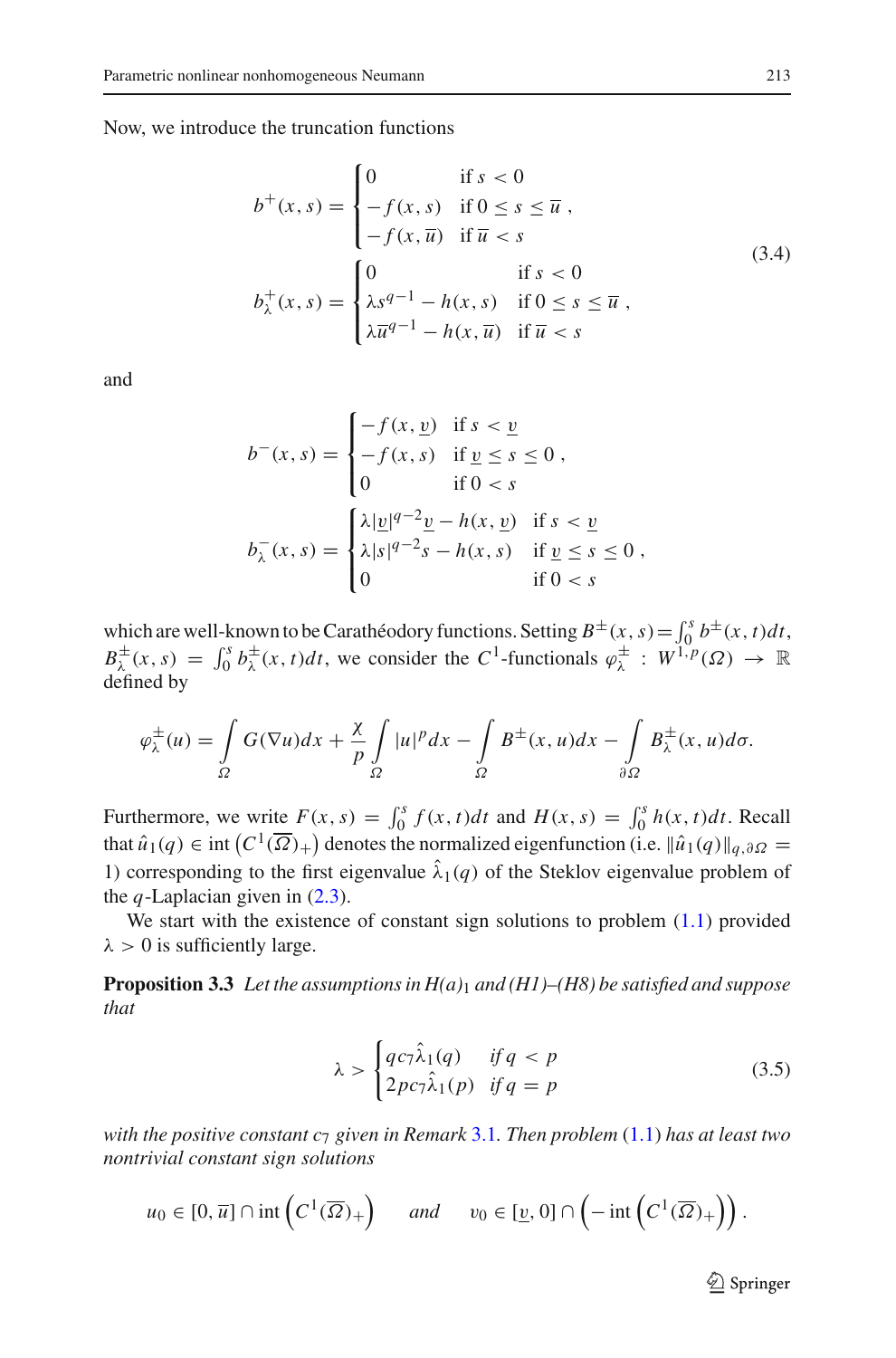*Proof* Let us begin the proof with the existence of the positive solution. By means of the truncation in [\(3.4\)](#page-10-0) standard arguments ensure that  $\varphi_{\lambda}^{+}$  is coercive and sequentially weakly lower semicontinuous. Therefore, the Weierstrass theorem yields the existence of  $u_0 \in W^{1,p}(\Omega)$  such that

<span id="page-11-2"></span>
$$
\varphi_{\lambda}^{+}(u_0) = \inf \left[ \varphi_{\lambda}^{+}(u) : u \in W^{1,p}(\Omega) \right] = m_{\lambda}^{+}.
$$
 (3.6)

Given  $\varepsilon_1$ ,  $\varepsilon_2 > 0$ , from Hypotheses (H3), (H6) we find  $\delta_1 = \delta_1(\varepsilon_1)$ ,  $\delta_2 = \delta_2(\varepsilon_2) \in$  $(0, \overline{u})$  such that

$$
F(x, s) \le \frac{\varepsilon_1}{p} |s|^p \quad \text{for a.a. } x \in \Omega \text{ and for all } |s| \le \delta_1,
$$
  

$$
H(x, s) \le \frac{\varepsilon_2}{q} |s|^q \quad \text{for a.a. } x \in \partial \Omega \text{ and for all } |s| \le \delta_2.
$$
 (3.7)

<span id="page-11-0"></span>Let  $\delta := \min(\delta_1, \delta_2)$ . Since  $\hat{u}_1(q) \in \text{int}\left(C^1(\overline{\Omega})_+\right)$ , we may choose  $t \in (0, 1)$  small enough such that  $t\hat{u}_1(q)(x) \in [0, \delta]$  for all  $x \in \overline{\Omega}$ . Because of [\(3.1\)](#page-8-2), [\(3.4\)](#page-10-0), [\(3.7\)](#page-11-0) along with  $\|\hat{u}_1(q)\|_{q,\partial\Omega} = 1$  and  $\delta < \overline{u}$  it follows

<span id="page-11-1"></span>
$$
\varphi_{\lambda}^{+}(t\hat{u}_{1}(q)) = \int_{\Omega} G(\nabla(t\hat{u}_{1}(q)))dx + \frac{\chi}{p} \int_{\Omega} |t\hat{u}_{1}(q)|^{p} dx - \int_{\Omega} B^{+}(x, t\hat{u}_{1}(q))dx \n- \int_{\partial\Omega} B_{\lambda}^{+}(x, t\hat{u}_{1}(q))d\sigma \n= \int_{\Omega} G(\nabla(t\hat{u}_{1}(q)))dx + \frac{t^{p} \chi}{p} ||\hat{u}_{1}(q)||_{p,\Omega}^{p} + \int_{\Omega} F(x, t\hat{u}_{1}(q)) dx \n- \frac{\lambda t^{q}}{q} + \int_{\partial\Omega} H(x, t\hat{u}_{1}(q)) d\sigma \n\leq c_{7} \left( t^{q} || \nabla(\hat{u}_{1}(q)) ||_{q,\Omega}^{q} + t^{p} || \nabla(\hat{u}_{1}(q)) ||_{p,\Omega}^{p} \right) + \frac{t^{p} \chi}{p} ||\hat{u}_{1}(q)||_{p,\Omega}^{p} \quad (3.8) \n+ \frac{\varepsilon_{1} t^{p}}{p} ||\hat{u}_{1}(q)||_{q,\Omega}^{p} - \frac{\lambda t^{q}}{q} + \frac{\varepsilon_{2} t^{q}}{q} \n\leq c_{7} \left( -t^{q} ||\hat{u}_{1}(q)||_{q,\Omega}^{q} + t^{q} \hat{\lambda}_{1}(q) + t^{p} || \nabla(\hat{u}_{1}(q)) ||_{p,\Omega}^{p} \right) \n+ \frac{t^{p} \chi}{p} ||\hat{u}_{1}(q)||_{p,\Omega}^{p} + \frac{\varepsilon_{1} t^{p}}{p} ||\hat{u}_{1}(q)||_{p,\Omega}^{p} - \frac{\lambda t^{q}}{q} + \frac{\varepsilon_{2} t^{q}}{q} \n= t^{q} \left( \frac{-c_{7} q}{q} \right) ||\hat{u}_{1}(q)||_{q,\Omega}^{q} + t^{q} \left( \frac{qc_{7} \hat{\lambda}_{1}(q) - \lambda + \varepsilon_{2}}{q} \right) \n+ t^{p} \left( c_{7} || \nabla(\hat{u}_{1}(q)) ||_{p,\Omega}^{p} + \frac{\chi + \varepsilon_{1}}{p} ||\hat{u}_{1}(q
$$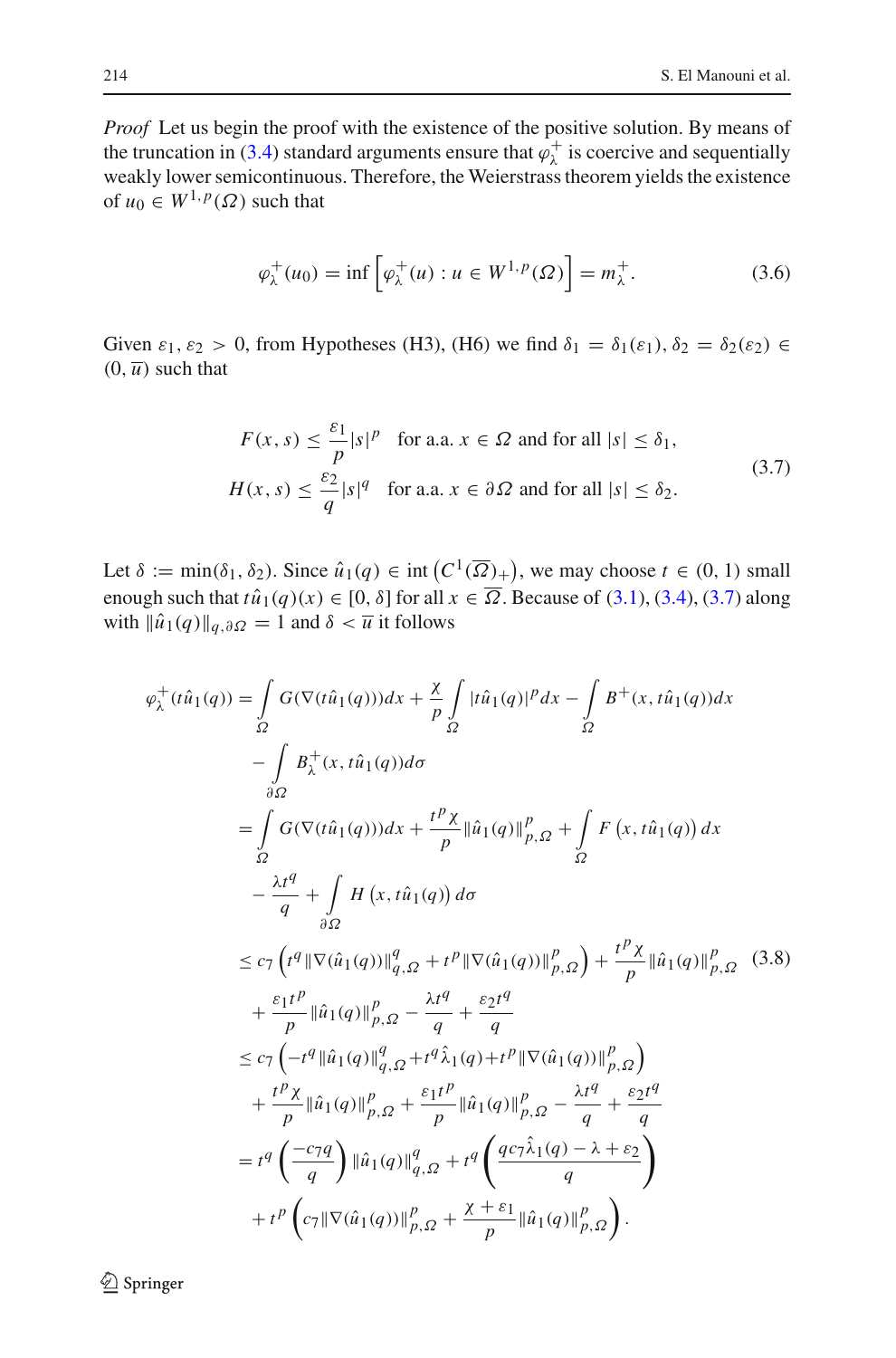If  $q < p$  we may choose  $\varepsilon_1$ ,  $\varepsilon_2$  such that

$$
0 < \varepsilon_1 < \infty \quad \text{and} \quad 0 < \varepsilon_2 < \lambda - q c_7 \lambda_1(q)
$$

(see  $(3.5)$ ), then  $(3.8)$  becomes

<span id="page-12-1"></span><span id="page-12-0"></span>
$$
\varphi_{\lambda}^{+}(t\hat{u}_{1}(q)) \le -t^{q}M_{4} + t^{p}M_{5}
$$
\n(3.9)

with some  $M_4$ ,  $M_5 > 0$ . Since  $q < p$ , [\(3.9\)](#page-12-0) implies

$$
\varphi_{\lambda}^{+}(t\hat{u}_{1}(q)) < 0 \quad \text{for all sufficiently small } t > 0. \tag{3.10}
$$

<span id="page-12-2"></span>If  $q = p$ , [\(3.8\)](#page-11-1) reduces to

$$
\varphi_{\lambda}^{+}(t\hat{u}_{1}(p)) \leq t^{p} \left( \frac{-2pc_{7} + \chi + \varepsilon_{1}}{p} \right) \left\| \hat{u}_{1}(p) \right\|_{p,\Omega}^{p} + t^{p} \left( \frac{2pc_{7}\hat{\lambda}_{1}(p) - \lambda + \varepsilon_{2}}{p} \right).
$$
\n(3.11)

If  $2pc_7 > \chi$  we may choose

$$
0 < \varepsilon_1 < 2pc_7 - \chi \quad \text{and} \quad 0 < \varepsilon_2 < \lambda - 2pc_7 \hat{\lambda}_1(p)
$$

(see (H8) and [\(3.5\)](#page-10-1)) to obtain again [\(3.10\)](#page-12-1). Finally, if  $2pc_7 = \chi$ , [\(3.11\)](#page-12-2) becomes

$$
\varphi_{\lambda}^{+}(t\hat{u}_{1}(p)) \leq t^{p} \left( \frac{\varepsilon_{1}}{p} \|\hat{u}_{1}(p)\|_{p,\Omega}^{p} + \frac{2c_{7} p\hat{\lambda}_{1}(p) - \lambda + \varepsilon_{2}}{p} \right).
$$

Choosing  $0 < \varepsilon_2 < \lambda - 2pc_7\hat{\lambda}_1(p)$  we find a constant  $M_6 = M_6(\lambda) > 0$  such that

$$
\varphi_{\lambda}^{+}(t\hat{u}_1(p)) \leq t^p \left(\frac{\varepsilon_1}{p} \|\hat{u}_1(p)\|_{p,\Omega}^p - M_6\right).
$$

Taking  $0 < \varepsilon_1 < \frac{M_6 p}{\|\hat{u}_1(p)\|_{p,\Omega}^p}$  provides inequality [\(3.10\)](#page-12-1) again in this case. In summary the choices of  $\varepsilon_1$ ,  $\varepsilon_2$  above lead to (see also [\(3.6\)](#page-11-2))

$$
\varphi_{\lambda}^+(u_0) < 0 = \varphi_{\lambda}^+(0),
$$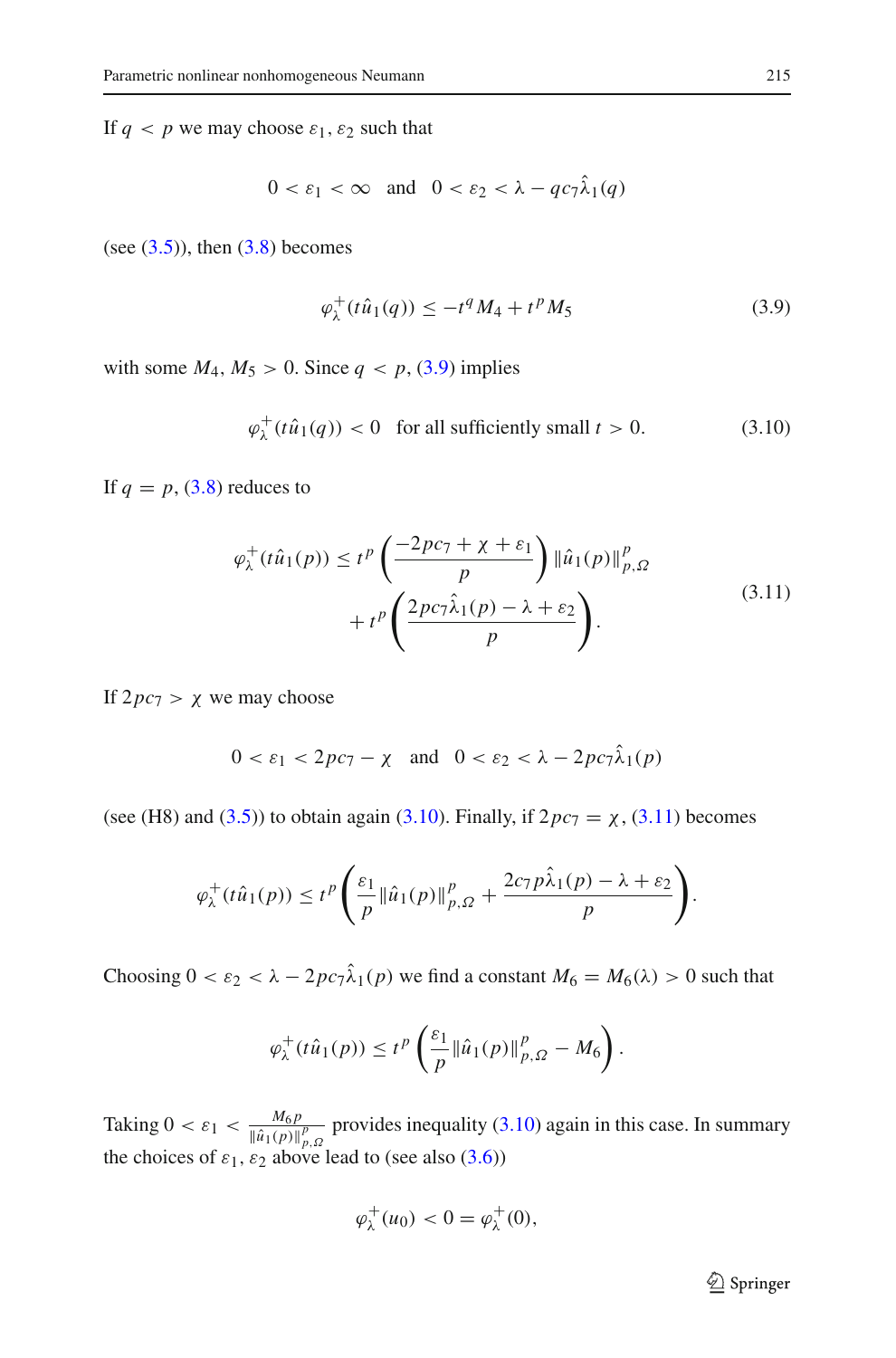implying  $u_0 \neq 0$ . Moreover, as  $u_0$  is the global minimizer of  $\varphi_\lambda^+$ , there holds  $(\varphi_{\lambda}^{+})'(u_0) = 0$  meaning that

$$
\int_{\Omega} (a(\nabla u_0), \nabla \varphi)_{\mathbb{R}^N} dx + \chi \int_{\Omega} |u_0|^{p-2} u_0 \varphi dx
$$
\n
$$
= \int_{\Omega} b^+(x, u_0) \varphi dx + \int_{\partial \Omega} b^+_x(x, u_0) \varphi d\sigma,
$$
\n(3.12)

<span id="page-13-0"></span>for all  $\varphi \in W^{1,p}(\Omega)$ . We take  $\varphi = -u_0^- \in W^{1,p}(\Omega)$  as test function in [\(3.12\)](#page-13-0) and by virtue of Lemma [2.4\(](#page-3-0)iii) in combination with the definition of the truncations (see  $(3.4)$ , we obtain

$$
\min\left(\frac{c_2}{p-1}, \chi\right) \left( \|\nabla u_0^-\|_{p,\Omega}^p + \|u_0^-\|_{p,\Omega}^p \right) \le 0,
$$

which means that  $u_0 \ge 0$ . Choosing  $\varphi = (u_0 - \overline{u})^+ \in W^{1,p}(\Omega)$  in [\(3.12\)](#page-13-0) and making use of  $(3.3)$  as well as  $(3.4)$ , it follows

$$
\int_{\Omega} \left( a(\nabla u_0), \nabla (u_0 - \overline{u})^+ \right)_{\mathbb{R}^N} dx + \chi \int_{\Omega} u_0^{p-1} (u_0 - \overline{u})^+ dx
$$
\n
$$
= \int_{\Omega} b^+ (x, u_0) (u_0 - \overline{u})^+ dx + \int_{\partial \Omega} b^+_{\lambda} (x, u_0) (u_0 - \overline{u})^+ d\sigma
$$
\n
$$
= \int_{\Omega} (-f(x, \overline{u})) (u_0 - \overline{u})^+ dx + \int_{\partial \Omega} \left( \lambda \overline{u}^{q-1} - h(x, \overline{u}) \right) (u_0 - \overline{u})^+ d\sigma
$$
\n
$$
\leq 0.
$$

This gives, due to Lemma [2.4\(](#page-3-0)iii),

$$
0 \geq \int_{\{u_0 > \overline{u}\}} (a(\nabla u_0), \nabla u_0)_{\mathbb{R}^N} dx + \chi \int_{\{u_0 > \overline{u}\}} u_0^{p-1} (u_0 - \overline{u}) dx
$$
  
\n
$$
\geq \frac{c_2}{p-1} \int_{\{u_0 > \overline{u}\}} \|\nabla u_0\|_{\mathbb{R}^N}^p dx + \int_{\{u_0 > \overline{u}\}} (u_0 - \overline{u})^p dx
$$
  
\n
$$
\geq \int_{\Omega} ((u_0 - \overline{u})^+)^p dx
$$
  
\n
$$
\geq 0.
$$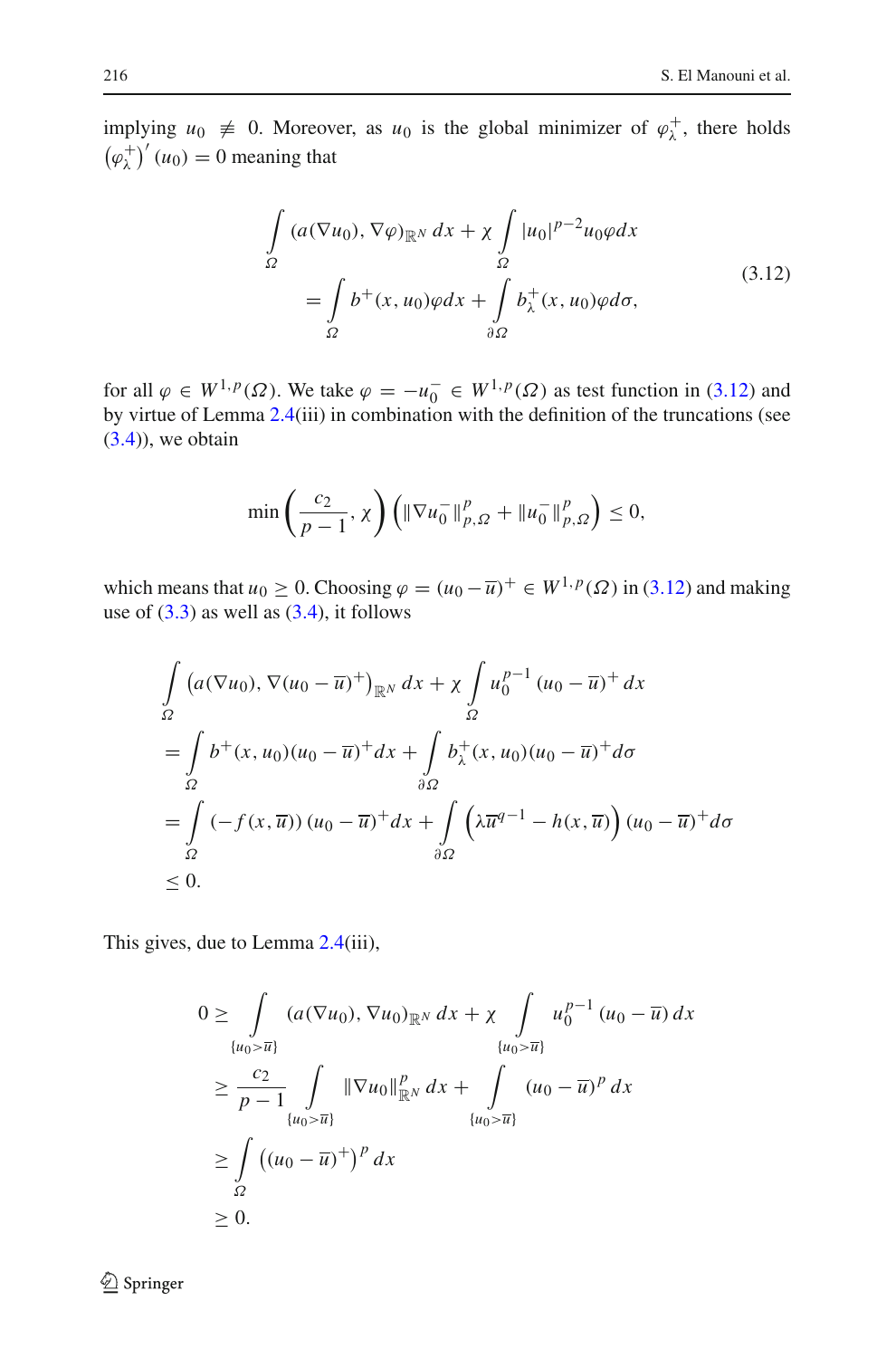Hence  $|\{u_0 > \overline{u}\}\|_N = 0$ , that is  $u_0 \leq \overline{u}$ . We conclude that  $u_0 \in [0, \overline{u}]$  with  $u_0 \neq 0$ . Then, by means of the truncations in  $(3.4)$ , Eq.  $(3.12)$  becomes

$$
\int_{\Omega} (a(\nabla u_0), \nabla \varphi)_{\mathbb{R}^N} dx + \chi \int_{\Omega} u_0^{p-1} \varphi dx
$$
\n
$$
= \int_{\Omega} (-f(x, u_0)) \varphi dx + \int_{\partial \Omega} \left( \lambda u_0^{q-1} - h(x, u_0) \right) \varphi d\sigma
$$

<span id="page-14-0"></span>which means that  $u_0 \in W^{1,p}(\Omega)$  solves the problem

$$
-\operatorname{div} a(\nabla u_0) = -\chi u_0^{p-1} - f(x, u_0) \quad \text{in } \Omega,
$$
  

$$
\frac{\partial u}{\partial n_a} = \lambda u_0^{q-1} - h(x, u_0) \quad \text{on } \partial \Omega.
$$
 (3.13)

Since  $u_0 \in [0, \overline{u}]$  we have  $u_0 \in L^{\infty}(\Omega)$  (see also Winkert-Zacher [\[26](#page-30-10), Corollary 1.2]) and from the regularity results of Lieberman [\[15](#page-30-9)] it follows that  $u_0 \in C^1(\overline{\Omega}) \setminus \{0\}$ . Taking into account (H1), (H3) we find a constant  $M_7 > 0$  such that

$$
f(x, s) \le M_7 s^{p-1} \quad \text{for a.a. } x \in \Omega \text{ and for all } 0 \le s \le \overline{u}. \tag{3.14}
$$

Combining  $(3.13)$  and  $(3.14)$  yields

<span id="page-14-1"></span>
$$
\operatorname{div} a(\nabla u_0) \le (\chi + M_7) u_0^{p-1} \quad \text{a.e. in} \quad \Omega.
$$

Now, we may apply the strong maximum principle (see Pucci-Serrin [\[21](#page-30-11), Theorem 2.5.1]) to obtain  $u_0(x) > 0$  for all  $x \in \Omega$ .

Let  $x_0 \in \partial \Omega$  be such that  $u_0(x_0) = 0$ . Applying the boundary point lemma (see again Pucci-Serrin [\[21](#page-30-11), Theorem 5.5.1]) gives

<span id="page-14-2"></span>
$$
\frac{\partial u_0}{\partial n_a}(x_0) = a_0 \left( \|\nabla u_0\|_{\mathbb{R}^N} \right) \frac{\partial u_0}{\partial n}(x_0) < 0,\tag{3.15}
$$

where  $(\partial u_0/\partial n)(x_0)$  stands for the outer normal derivative of  $u_0$  at  $x_0 \in \partial \Omega$ . Since  $h(x_0, u_0(x_0)) = h(x_0, 0) = 0$  we get a contradiction from [\(3.13\)](#page-14-0) and [\(3.15\)](#page-14-2). Hence,  $u_0(x) > 0$  for all  $x \in \overline{\Omega}$  and consequently  $u_0 \in \text{int}\left(C^1(\overline{\Omega})_+\right)$ . That finishes the first part of the theorem.

The second assertion can be shown similarly using  $\varphi_{\lambda}^-$  instead of  $\varphi_{\lambda}^+$  to obtain the existence of a nontrivial negative solution  $v_0 \in [\underline{v}, 0] \cap (-\text{int}(C^1(\overline{\Omega})_+)).$ 

Now we are going to prove the existence of extremal constant sign solutions of  $(1.1)$  provided  $\lambda > 0$  is large enough as before.

To this end, let  $S_+(\lambda)(S_-(\lambda))$  be the set of all nontrivial positive (negative) solutions of problem  $(1.1)$ . Thanks to the monotonicity of *a* (see Lemma [2.4\(](#page-3-0)i)) one can show that  $S_+(\lambda)$  ( $S_-(\lambda)$ ) is downward (upward) directed, that means if  $u_1, u_2 \in S_+(\lambda)$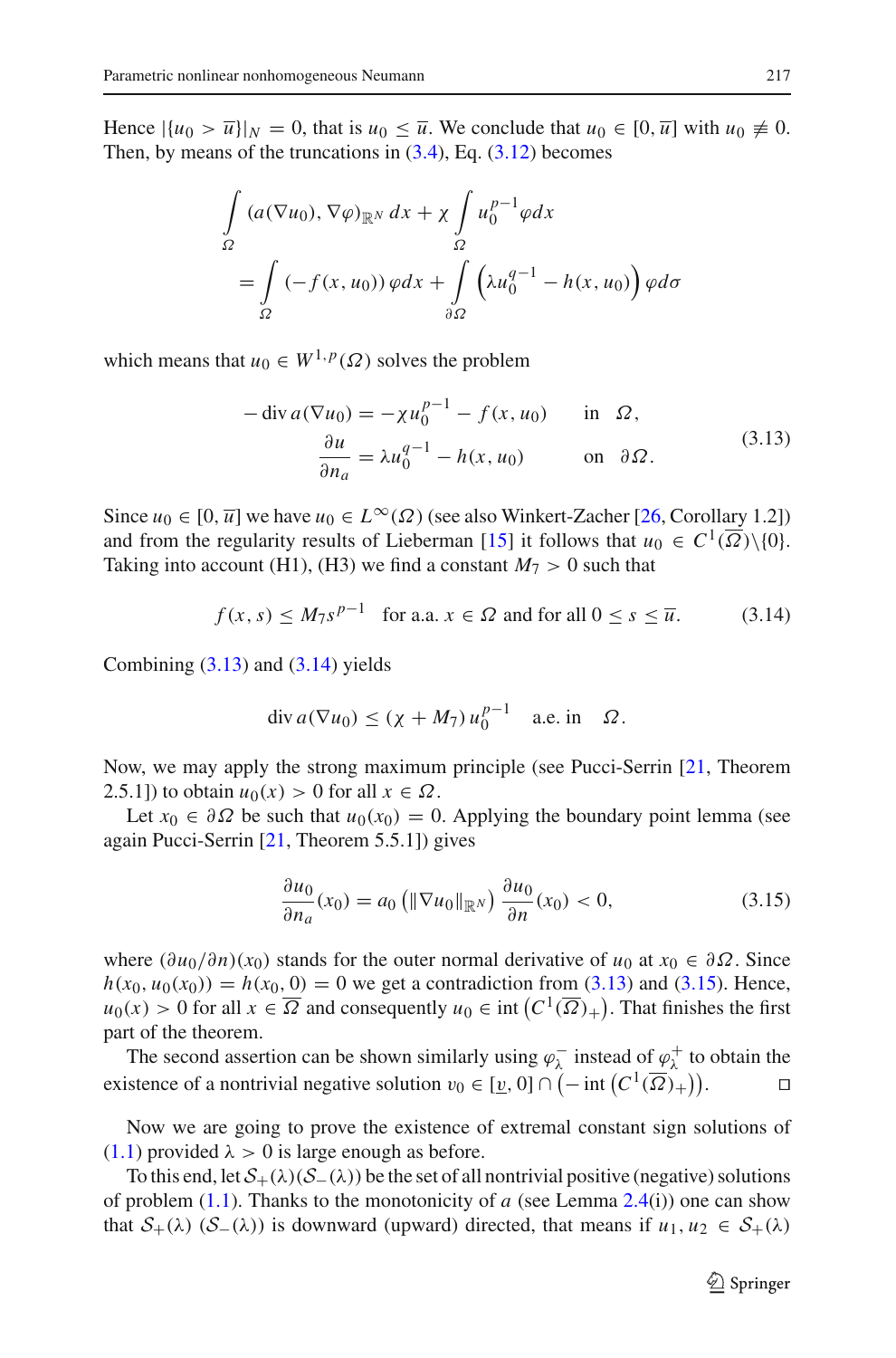$(S_-(\lambda))$ , then there is an element  $\hat{v} \in S_+(\lambda)$   $(S_-(\lambda))$  such that  $\hat{v} \leq (\geq)u_1, \hat{v} \leq (\geq)u_2$ . Therefore, without loss of generality, we can focus on the sets

$$
\hat{S}_+(\lambda) = S_+(\lambda) \cap [0, \overline{u}], \qquad \hat{S}_-(\lambda) = S_-(\lambda) \cap [\underline{v}, 0].
$$

As a consequence of Proposition [3.3](#page-10-2) we know that both sets are nonempty, i.e.,  $S_+(\lambda) \neq \emptyset$  and  $S_-(\lambda) \neq \emptyset$ . We can further suppose, without loss of generality, that

$$
|f(x, s)| \le M_8 \text{ for a.a. } x \in \Omega \text{ and all } s \in \mathbb{R},
$$
  

$$
|h(x, s)| \le M_9 \text{ for a.a. } x \in \partial \Omega \text{ and all } s \in \mathbb{R},
$$
  
(3.16)

<span id="page-15-0"></span>with positive constants  $M_8$ ,  $M_9$  which can be seen by truncation of  $f(x, \cdot)$ ,  $h(x, \cdot)$ at v (from below) and  $\overline{u}$  (from above) combined with (H1), (H4). Then, taking into account hypotheses (H3), (H6) along with [\(3.16\)](#page-15-0) we find for given  $\varepsilon_1$ ,  $\varepsilon_2 > 0$  and  $r_1 \in (p, p^*)$ ,  $r_2 \in (p, p_*)$  numbers  $M_{10} = M_{10}(\varepsilon_1, r_1), M_{11} = M_{11}(\varepsilon_2, r_2) > 0$ such that

$$
f(x, s)s \le \varepsilon_1|s|^p + M_{10}|s|^{r_1} \quad \text{for a.a. } x \in \Omega \text{ and all } s \in \mathbb{R},
$$
  
\n
$$
h(x, s)s \le \varepsilon_2|s|^q + M_{11}|s|^{r_2} \quad \text{for a.a. } x \in \Omega \text{ and all } s \in \mathbb{R}.
$$
 (3.17)

<span id="page-15-2"></span>In order to prove the existence of a smallest positive and a greatest negative solution to [\(1.1\)](#page-1-0) we will consider an auxiliary problem. To this end, let  $\lambda > 0$ ,  $\varepsilon_1 > 0$ ,  $\varepsilon_2 \in$  $(0, \lambda)$  and consider the subsequent equation

$$
-\operatorname{div}(a(\nabla u)) = -(\chi + \varepsilon_1)|u|^{p-2}u - M_{10}|u|^{r_1-2}u \quad \text{in } \Omega,
$$
  

$$
\frac{\partial u}{\partial n_a} = (\lambda - \varepsilon_2)|u|^{q-2}u - M_{11}|u|^{r_2-2}u \quad \text{on } \partial\Omega.
$$
 (3.18)

<span id="page-15-1"></span>We are going to prove the uniqueness of constant sign solutions of problem  $(3.18)$ .

<span id="page-15-3"></span>**Proposition 3.4** *Let hypotheses H(a)*<sup>1</sup> *and (H8) be satisfied and suppose*

$$
\lambda > \begin{cases} qc_7\hat{\lambda}_1(q) & \text{if } q < p, \\ 2pc_7\hat{\lambda}_1(p) & \text{if } q = p. \end{cases}
$$

*Then, problem* [\(3.18\)](#page-15-1) *has a unique positive solution*  $u_* \in \text{int}\left(C^1(\overline{\Omega})_+\right)$  *and a unique negative solution*  $v_* \in \text{int}\left(C^1(\overline{\Omega})_+\right)$ .

*Proof* Due to the oddness of [\(3.18\)](#page-15-1) it suffices to prove the existence of a unique positive solution  $u_* \in \text{int}(C^1(\overline{\Omega})_+)$ , the existence of a unique negative solution follows directly by setting  $v_* = -u_* \in -\text{int}\left(C^1(\overline{\Omega})_+\right)$ .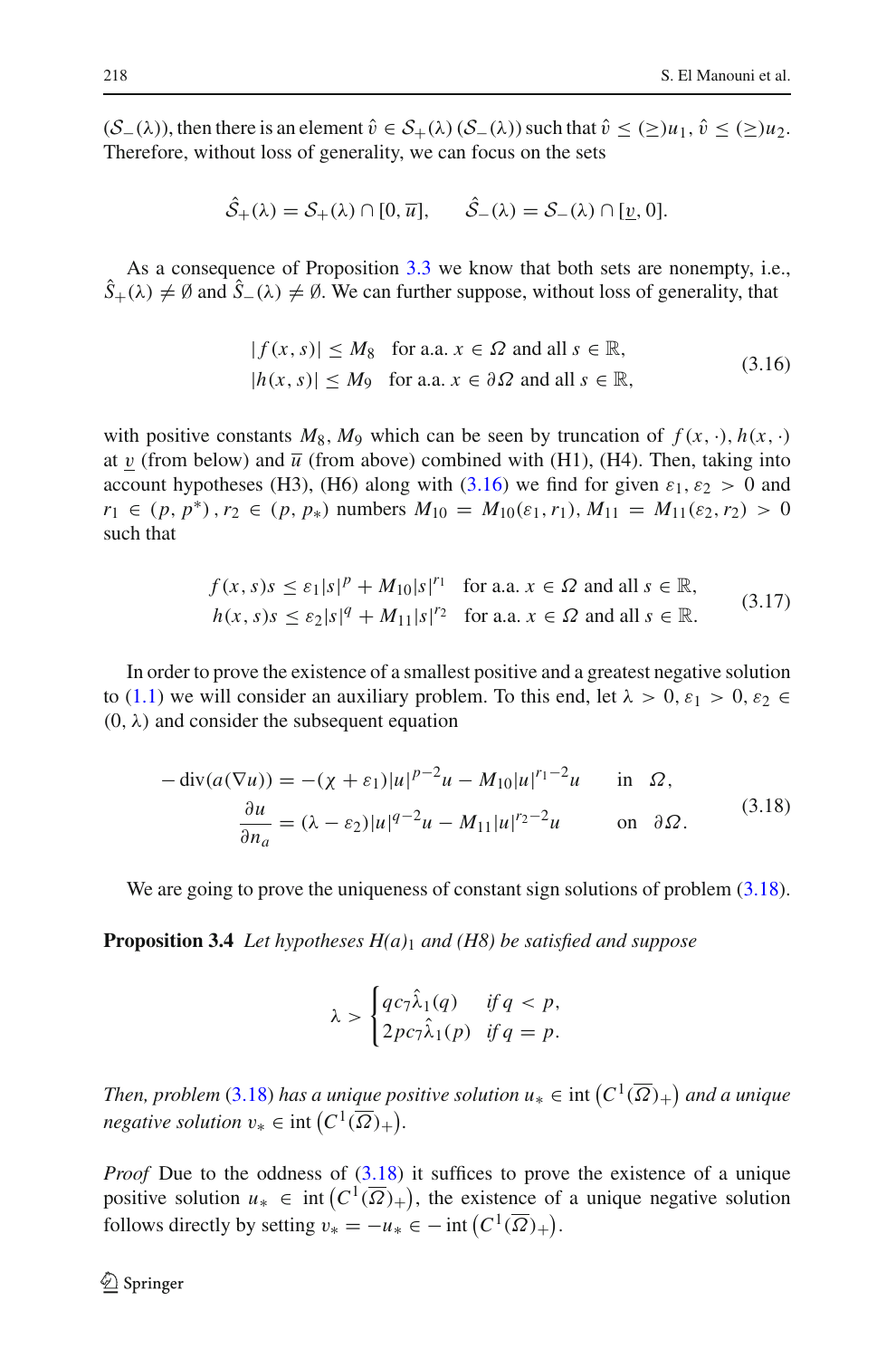Let  $\Psi_{\lambda}^{+}: W^{1,p}(\Omega) \to \mathbb{R}$  be the  $C^1$ -functional defined by

$$
\Psi_{\lambda}^{+}(u) = \int_{\Omega} G(\nabla u) dx + \frac{\chi}{p} ||u||_{p,\Omega}^{p} + \frac{\varepsilon_{1}}{p} ||u^{+}||_{p,\Omega}^{p} + \frac{M_{10}}{r_{1}} ||u^{+}||_{r_{1},\Omega}^{r_{1}} -\frac{\lambda - \varepsilon_{2}}{q} ||u^{+}||_{q,\partial\Omega}^{q} + \frac{M_{11}}{r_{2}} ||u^{+}||_{r_{2},\partial\Omega}^{r_{2}}.
$$

Since  $q \leq p < r_1 < p^*$ ,  $q \leq p < r_2 < p_*$  we note that  $\Psi_{\lambda}^+$  is coercive and sequentially weakly lower semicontinuous. Hence, its global minimizer  $u_* \in W^{1,p}(\Omega)$  exists and as in Proposition [3.3,](#page-10-2) the choice of  $\lambda > 0$  yields

$$
\Psi_{\lambda}^{+}(u_{*})<0=\Psi_{\lambda}^{+}(0)
$$

guaranteeing  $u_* \neq 0$ . Since  $u_*$  is a global minimizer of  $\Psi_\lambda^+$  we have  $(\psi_\lambda^+)'(u_*) = 0$ , that is

$$
\int_{\Omega} (a(\nabla u_*), \nabla \varphi)_{\mathbb{R}^N} dx + \chi \int_{\Omega} |u_*|^{p-2} u_* \varphi dx
$$
\n
$$
= -\varepsilon_1 \int_{\Omega} (u_*^+)^{p-1} \varphi dx - M_{10} \int_{\Omega} (u_*^+)^{r_1-1} \varphi dx
$$
\n
$$
+ (\lambda - \varepsilon_2) \int_{\partial \Omega} (u_*^+)^{q-1} \varphi d\sigma - M_{11} \int_{\partial \Omega} (u_*^+)^{r_2-1} \varphi d\sigma,
$$
\n(3.19)

<span id="page-16-0"></span>for all  $\varphi \in W^{1,p}(\Omega)$ . Taking  $\varphi = -u^-_+ \in W^{1,p}(\Omega)$  and applying Lemma [2.4\(](#page-3-0)iii), we get  $u_* \ge 0$  (cf. the proof of Proposition [3.3\)](#page-10-2). Then,  $(3.19)$  becomes

$$
\int_{\Omega} (a(\nabla u_*), \nabla \varphi)_{\mathbb{R}^N} dx + \chi \int_{\Omega} u_*^{p-1} \varphi dx
$$
\n
$$
= -\varepsilon_1 \int_{\Omega} u_*^{p-1} \varphi dx - M_{10} \int_{\Omega} u_*^{r_1-1} \varphi dx - (\lambda - \varepsilon_2) \int_{\partial \Omega} u_*^{q-1} \varphi d\sigma - M_{11} \int_{\partial \Omega} u_*^{r_2-1} \varphi d\sigma,
$$

meaning that  $u_*$  is a nontrivial positive solution of  $(3.18)$ . Moreover, the nonlinear regularity theory (see Winkert-Zacher [\[26\]](#page-30-10) and Lieberman [\[15\]](#page-30-9)) combined with the nonlinear maximum principle (see Pucci-Serrin [\[21\]](#page-30-11)) yields  $u_* \in \text{int}\left(C^1(\overline{\Omega})_+\right)$  (similar to the proof of Proposition [3.3\)](#page-10-2).

We are done with the proof provided  $u<sub>*</sub>$  is shown to be the unique positive solution of [\(3.18\)](#page-15-1). Let  $\Upsilon_+ : L^1(\Omega) \to \mathbb{R} \cup {\infty}$  be the integral functional defined by

$$
\gamma_{+}(u) = \begin{cases} \int_{\Omega} G\left(\nabla u^{\frac{1}{q}}\right) dx + \frac{M_{11}}{r_2} \int_{\partial\Omega} |u|^{\frac{r_2}{q}} d\sigma & \text{if } u \ge 0, u^{\frac{1}{q}} \in W^{1,p}(\Omega), \\ +\infty & \text{otherwise.} \end{cases}
$$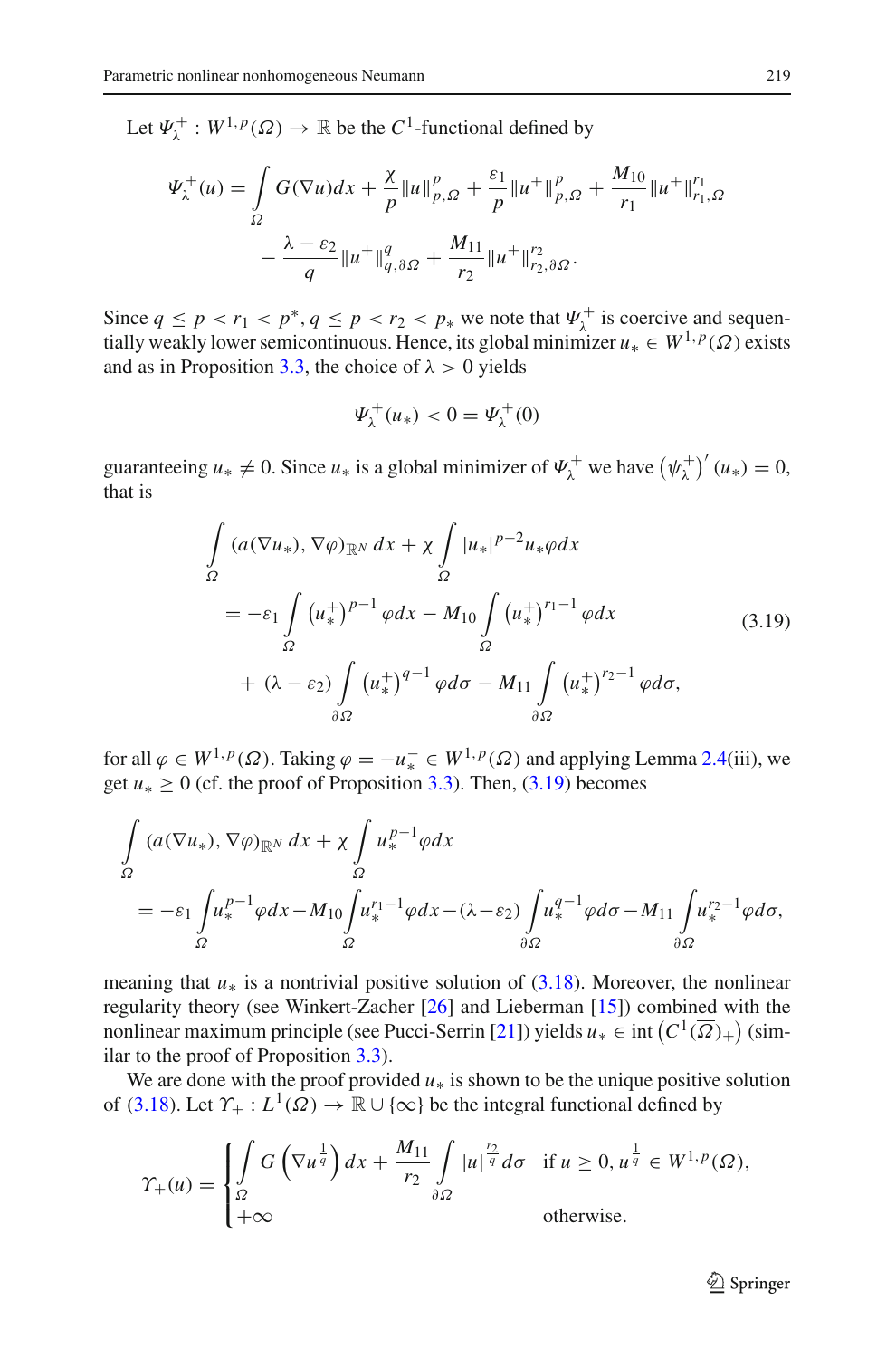Let *u*<sub>1</sub>, *u*<sub>2</sub> be in the domain of  $\Upsilon_+$ , i.e. *u*<sub>1</sub>, *u*<sub>2</sub>  $\in$  dom( $\Upsilon_+$ )  $=$   $\{u \in L^1(\Omega): \Upsilon_+(u)$   $\lt +\infty\}$ and let further  $u = (tu_1 + (1-t)u_2)^{\frac{1}{q}}$  with  $t \in [0, 1]$ . Applying Lemma 1 in Díaz-Saá [\[4](#page-29-12)] there holds

$$
\|\nabla u(x)\|_{\mathbb{R}^N}\leq \left(t\left\|\nabla u_1(x)^{\frac{1}{q}}\right\|_{\mathbb{R}^N}^q+(1-t)\left\|\nabla u_2(x)^{\frac{1}{q}}\right\|_{\mathbb{R}^N}^q\right)^{\frac{1}{q}}\quad\text{a.e. in }\Omega.
$$

Since  $G_0$  is increasing and thanks to condition  $H(a)_1$ (iv) it follows

$$
G_{0} (\|\nabla u(x)\|_{\mathbb{R}^{N}})\n\n\leq G_{0} \left( \left( t \left\|\nabla u_{1}(x)^{\frac{1}{q}}\right\|_{\mathbb{R}^{N}}^{q} + (1-t) \left\|\nabla u_{2}(x)^{\frac{1}{q}}\right\|_{\mathbb{R}^{N}}^{q} \right)^{\frac{1}{q}} \right) \\
\leq t G_{0} \left( \left\|\nabla u_{1}(x)^{\frac{1}{q}}\right\|_{\mathbb{R}^{N}} \right) + (1-t)G_{0} \left( \left\|\nabla u_{2}(x)^{\frac{1}{q}}\right\|_{\mathbb{R}^{N}} \right) \text{ a.e. in } \Omega.
$$

By definition  $G(\xi) = G_0(\|\xi\|)$  for all  $\xi \in \mathbb{R}^N$ , hence

$$
G(\nabla u(x)) \leq tG\left(\nabla u_1(x)^{\frac{1}{q}}\right) + (1-t)G\left(\nabla u_2(x)^{\frac{1}{q}}\right) \quad \text{a.e. in } \Omega.
$$

Therefore,  $\Upsilon_+$  is convex and due to Fatou's lemma it is also lower semicontinuous.

Now, taking two positive solutions  $u, v \in W^{1,p}(\Omega)$  of [\(3.18\)](#page-15-1) and recalling that  $u, v \in \text{int}(C^1(\overline{\Omega})_+)$  (see the first part of the proof) we have  $u, v \in \text{dom}(\Upsilon_+)$ . For  $h \in$  $C^1(\overline{\Omega})$  and  $t \in (0, 1)$  sufficiently small we see that  $u^q + th$ ,  $v^q + th \in \text{int}(C^1(\overline{\Omega})_+)$ . Thus,  $\gamma_+$  is Gateaux differentiable at  $u^q$  and  $v^q$  in the direction *h*. Applying the chain rule and the nonlinear Green's identity (see, for example, Gasinski-Papageorgiou [\[11](#page-29-5), p. 210]) yields

<span id="page-17-0"></span>
$$
\Upsilon_{+}'\left(u^{q}\right)(h) = \frac{1}{q} \int_{\Omega} \frac{-\operatorname{div} a(\nabla u)}{u^{q-1}} h dx + \frac{\lambda - \varepsilon_{2}}{q} \int_{\partial\Omega} h d\sigma, \tag{3.20}
$$

<span id="page-17-1"></span>
$$
\Upsilon'_{+}\left(v^{q}\right)(h) = \frac{1}{q} \int_{\Omega} \frac{-\operatorname{div} a(\nabla v)}{v^{q-1}} h dx + \frac{\lambda - \varepsilon_{2}}{q} \int_{\partial\Omega} h d\sigma. \tag{3.21}
$$

Since  $\gamma'_{+}$  is monotone (follows from the convexity of  $\gamma_{+}$ ) and thanks to [\(3.20\)](#page-17-0) as well as  $(3.21)$ , we obtain

$$
0 \leq \left\langle Y'_{+}\left(u^{q}\right) - Y'_{+}\left(v^{q}\right), u^{q} - v^{q}\right\rangle_{L^{1}(\Omega)}
$$
  
= 
$$
\frac{1}{q} \int_{\Omega} \left( \frac{-\operatorname{div} a(\nabla u)}{u^{q-1}} - \frac{-\operatorname{div} a(\nabla v)}{v^{q-1}} \right) \left(u^{q} - v^{q}\right) dx
$$

 $\mathcal{L}$  Springer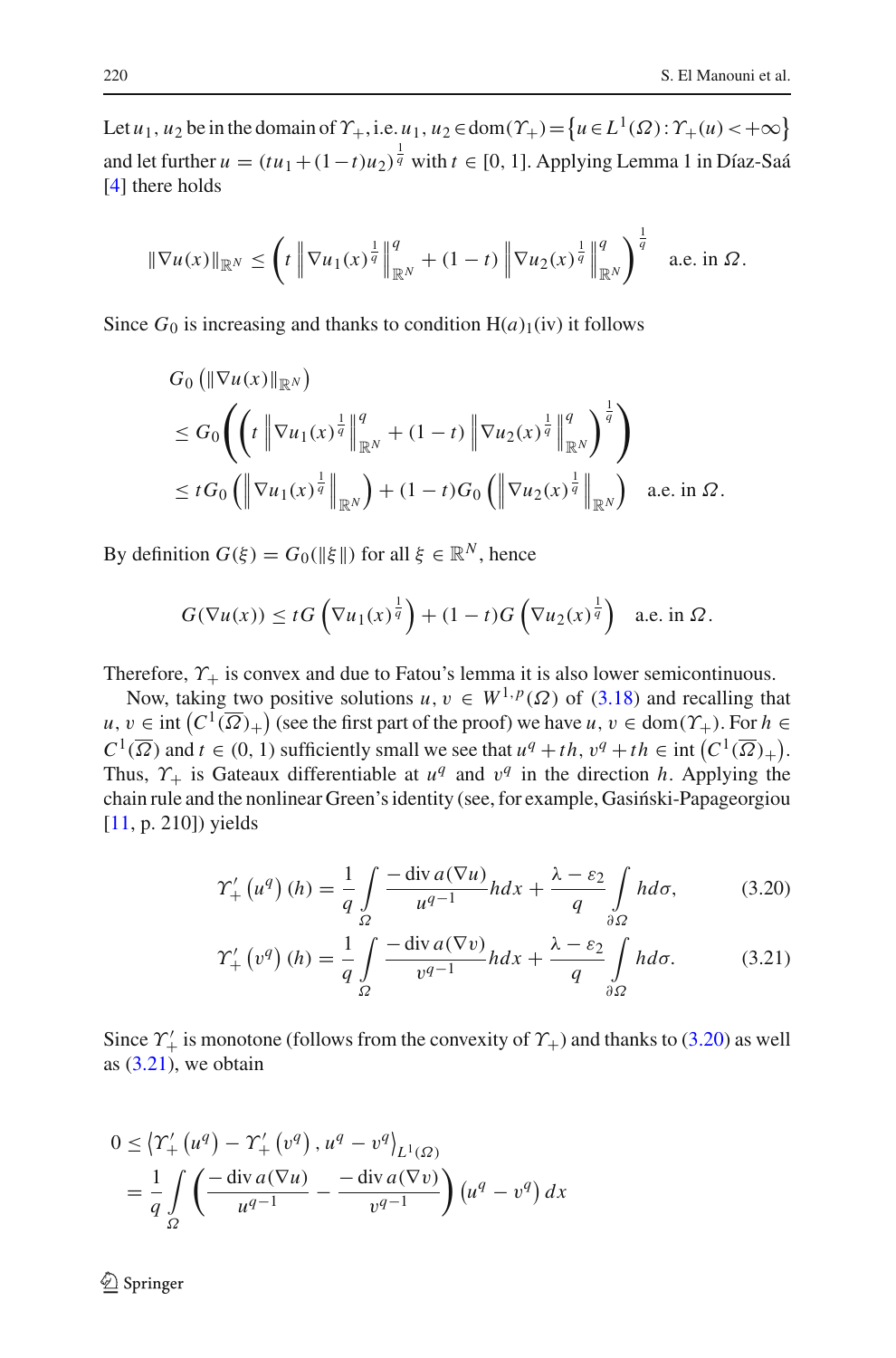$$
= \frac{1}{q} \int_{\Omega} \left( \frac{-(\chi + \varepsilon_1)u^{p-1} - M_{10}u^{r_1-1}}{u^{q-1}} - \frac{-(\chi + \varepsilon_1)v^{p-1} - M_{10}v^{r_1-1}}{v^{q-1}} \right) (u^q - v^q) dx
$$
  

$$
= \frac{M_{10}}{q} \int_{\Omega} \left( v^{r_1-q} - u^{r_1-q} \right) (u^q - v^q) dx + \frac{\chi + \varepsilon_1}{q} \int_{\Omega} \left( v^{p-q} - u^{p-q} \right) (u^q - v^q) dx.
$$

Since  $s \mapsto s^{r_1-q}$  and  $s \mapsto s^{p-q}$  are strictly increasing in  $(0, \infty)$  we obtain that  $u = v$  and therefore,  $u_* \in \text{int } (C^1(\overline{\Omega})_+)$  is the unique positive solution of (3.18). and therefore,  $u_* \in \text{int}(C^1(\overline{\Omega})_+)$  is the unique positive solution of [\(3.18\)](#page-15-1). □

With the aid of these solutions obtained in the last proposition we are now in the position to prove the existence of extremal constant sign solutions of our original problem [\(1.1\)](#page-1-0) provided  $\lambda > 0$  is sufficiently large.

<span id="page-18-2"></span>**Proposition 3.5** *Let the assumptions in H(a)*<sup>1</sup> *and (H1)–(H8) be satisfied and assume*

$$
\lambda > \begin{cases} qc_7\hat{\lambda}_1(q) & \text{if } q < p, \\ 2pc_7\hat{\lambda}_1(p) & \text{if } q = p. \end{cases}
$$

*Then problem* [\(1.1\)](#page-1-0) has a smallest positive solution  $u_+ \in \text{int}\left(C^1(\overline{\Omega})_+\right)$  and a greatest *negative solution*  $v_-\in$  − int  $(C^1(\overline{\Omega})_+).$ 

*Proof* As mentioned before it is enough to prove the existence of these extremal solutions in the sets  $\hat{S}_+(\lambda) = S_+(\lambda) \cap [0, \overline{u}] \subseteq \text{int} \left( C^1(\overline{\Omega})_+ \right)$  and  $\hat{S}_-(\lambda) = S_-(\lambda) \cap$  $[\underline{v}, 0] \subseteq -\text{int}\left(C^1(\overline{\Omega})_+\right).$ 

First, we are going to prove that  $u_* \le u$  for all  $u \in S_+(\lambda)$ . For this purpose, let  $\hat{v} \in \mathbb{R}$  $\hat{S}_+(\lambda)$  and define the Carathéodory functions  $\zeta^+:\Omega\times\mathbb{R}\to\mathbb{R}, \zeta^+_\lambda:\partial\Omega\times\mathbb{R}\to\mathbb{R}$ through

<span id="page-18-0"></span>
$$
\zeta^{+}(x,s) = \begin{cases}\n0 & \text{if } s < 0 \\
-\varepsilon_1 s^{p-1} - M_{10} s^{r_1 - 1} & \text{if } 0 \le s \le \hat{v}(x) , \\
-\varepsilon_1 \hat{v}(x)^{p-1} - M_{10} \hat{v}(x)^{r_1 - 1} & \text{if } \hat{v}(x) < s\n\end{cases}
$$
\n(3.22)

and

$$
\zeta_{\lambda}^{+}(x,s) = \begin{cases}\n0 & \text{if } s < 0 \\
(\lambda - \varepsilon_{2})s^{q-1} - M_{11}s^{r_{2}-1} & \text{if } 0 \le s \le \hat{v}(x) . \\
(\lambda - \varepsilon_{2})\hat{v}(x)^{q-1} - M_{11}\hat{v}(x)^{r_{2}-1} & \text{if } \hat{v}(x) < s\n\end{cases}
$$
\n(3.23)

Moreover, we define the  $C^1$ -functional  $\Xi_\lambda^+ : W^{1,p}(\Omega) \to \mathbb{R}$  given by

$$
\Xi_{\lambda}^{+}(u) = \int_{\Omega} G(\nabla u) dx + \frac{\chi}{p} \int_{\Omega} |u|^p dx - \int_{\Omega} Z^{+}(x, u) dx - \int_{\partial \Omega} Z^{+}_{\lambda}(x, u) d\sigma
$$

<span id="page-18-1"></span> $\mathcal{D}$  Springer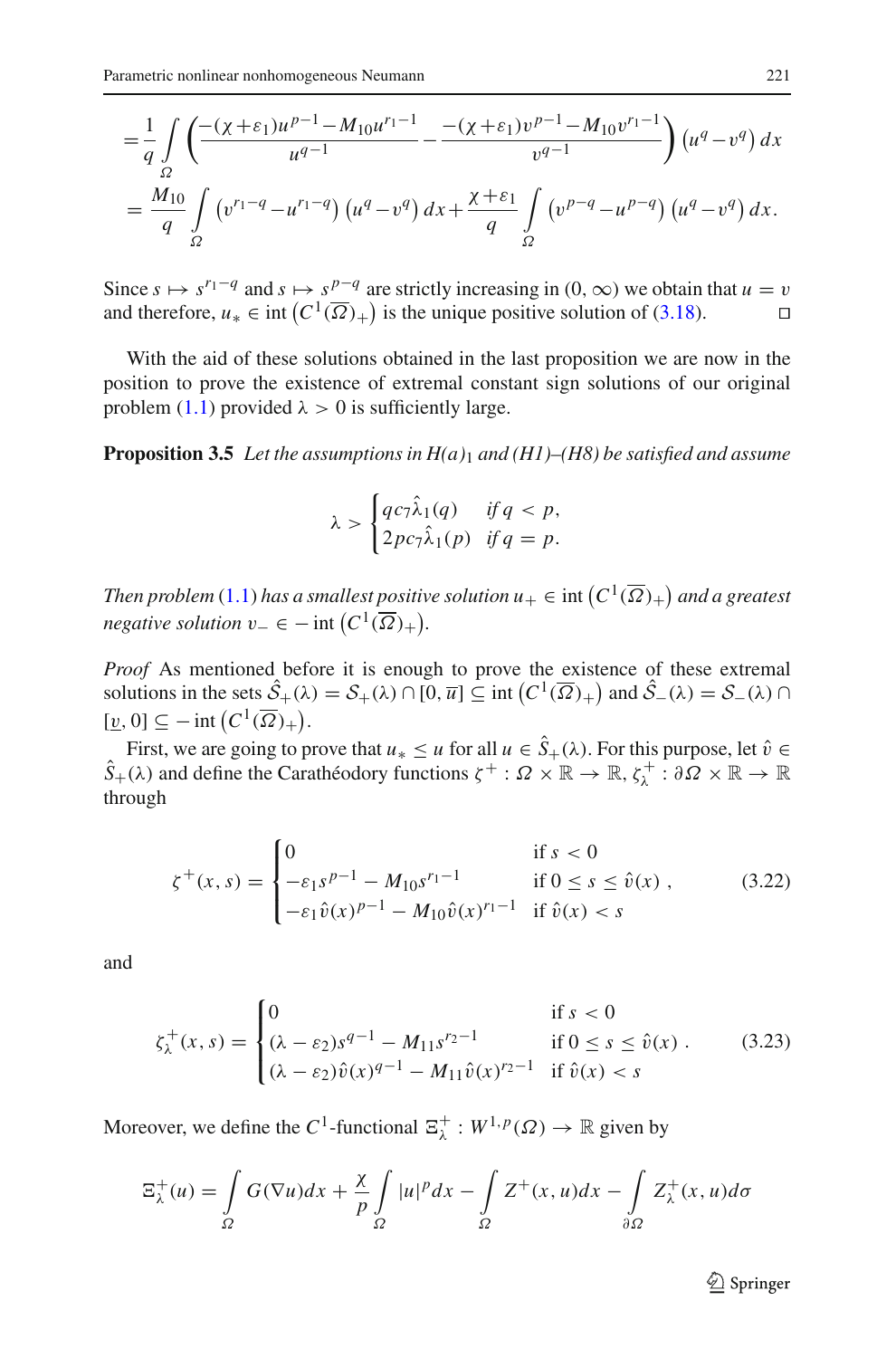with  $Z^+(x, s) = \int_0^s \zeta^+(x, t)dt$  and  $Z^+_{\lambda}(x, s) = \int_0^s \zeta^+_{\lambda}(x, t)dt$ . Thanks to the truncations we easily verify that  $\Xi_{\lambda}^{+}$  is coercive and sequentially weakly lower semicontinuous. Hence, there exists the global minimizer of  $\Xi_{\lambda}^{+}$  on  $W^{1,p}(\Omega)$ , i.e.

$$
\Xi_{\lambda}^{+}(\hat{u}_{*}) = \inf \left[ \Xi_{\lambda}^{+}(u) : u \in W^{1,p}(\Omega) \right]. \tag{3.24}
$$

As in the proof of Proposition [3.3](#page-10-2) we can show that

<span id="page-19-0"></span>
$$
\Xi_{\lambda}^{+}(\hat{u}_{*})<0=\Xi_{\lambda}^{+}(0),
$$

<span id="page-19-1"></span>meaning  $\hat{u}_* \neq 0$ . Moreover, due to [\(3.24\)](#page-19-0), there holds

$$
\int_{\Omega} \left( a(\nabla \hat{u}_*), \nabla \varphi \right)_{\mathbb{R}^N} dx + \chi \int_{\Omega} |\hat{u}_*|^{p-2} \hat{u}_* \varphi dx
$$
\n
$$
= \int_{\Omega} \zeta^+ (x, \hat{u}_*) \varphi dx + \int_{\partial \Omega} \zeta^+_{\lambda} (x, \hat{u}_*) \varphi d\sigma,
$$
\n(3.25)

for all  $\varphi \in W^{1,p}(\Omega)$ . Taking  $\varphi = -\hat{u}_*^- \in W^{1,p}(\Omega)$  in [\(3.25\)](#page-19-1) and applying Lemma [2.4\(](#page-3-0)iii) we derive

$$
\min\left(\frac{c_2}{p-1}, \chi\right) \left( \|\nabla \hat{u}_*^-\|_{p,\Omega}^p + \|\hat{u}_*^-\|_{p,\Omega}^p \right) \le 0,
$$

<span id="page-19-2"></span>which implies  $\hat{u}_* \geq 0$ . Since  $\hat{v}$  is a positive solution of [\(1.1\)](#page-1-0) it satisfies

$$
\int_{\Omega} \left( a\left(\nabla \hat{v}\right), \nabla \varphi \right)_{\mathbb{R}^N} dx + \chi \int_{\Omega} \hat{v}^{p-1} \varphi dx
$$
\n
$$
= \int_{\Omega} \left( -f\left(x, \hat{v}\right) \right) \varphi dx + \int_{\partial \Omega} \left( \lambda \hat{v}^{q-1} - h\left(x, \hat{v}\right) \right) \varphi d\sigma, \tag{3.26}
$$

for all  $\varphi \in W^{1,p}(\Omega)$ . Choosing  $(\hat{u}_* - \hat{v})^+ \in W^{1,p}(\Omega)$  in [\(3.25\)](#page-19-1) and [\(3.26\)](#page-19-2), subtracting  $(3.26)$  from  $(3.25)$ , and making use of  $(3.17)$ ,  $(3.22)$  as well as  $(3.23)$  we derive

$$
\int_{\Omega} \left( a \left( \nabla \hat{u}_* \right) - a \left( \nabla \hat{v} \right), \nabla \left( \hat{u}_* - \hat{v} \right)^+ \right)_{\mathbb{R}^N} dx + \chi \int_{\Omega} \left( (\hat{u}_*)^{p-1} - \hat{v}^{p-1} \right) \left( \hat{u}_* - \hat{v} \right)^+ dx
$$
\n
$$
= \int_{\Omega} \left( \zeta^+ (x, \hat{u}_*) + f \left( x, \hat{v} \right) \right) \left( \hat{u}_* - \hat{v} \right)^+ dx
$$
\n
$$
+ \int_{\partial \Omega} \left( \zeta^+_{\lambda} (x, \hat{u}_*) - \lambda \hat{v}^{q-1} + h \left( x, \hat{v} \right) \right) \left( \hat{u}_* - \hat{v} \right)^+ d\sigma
$$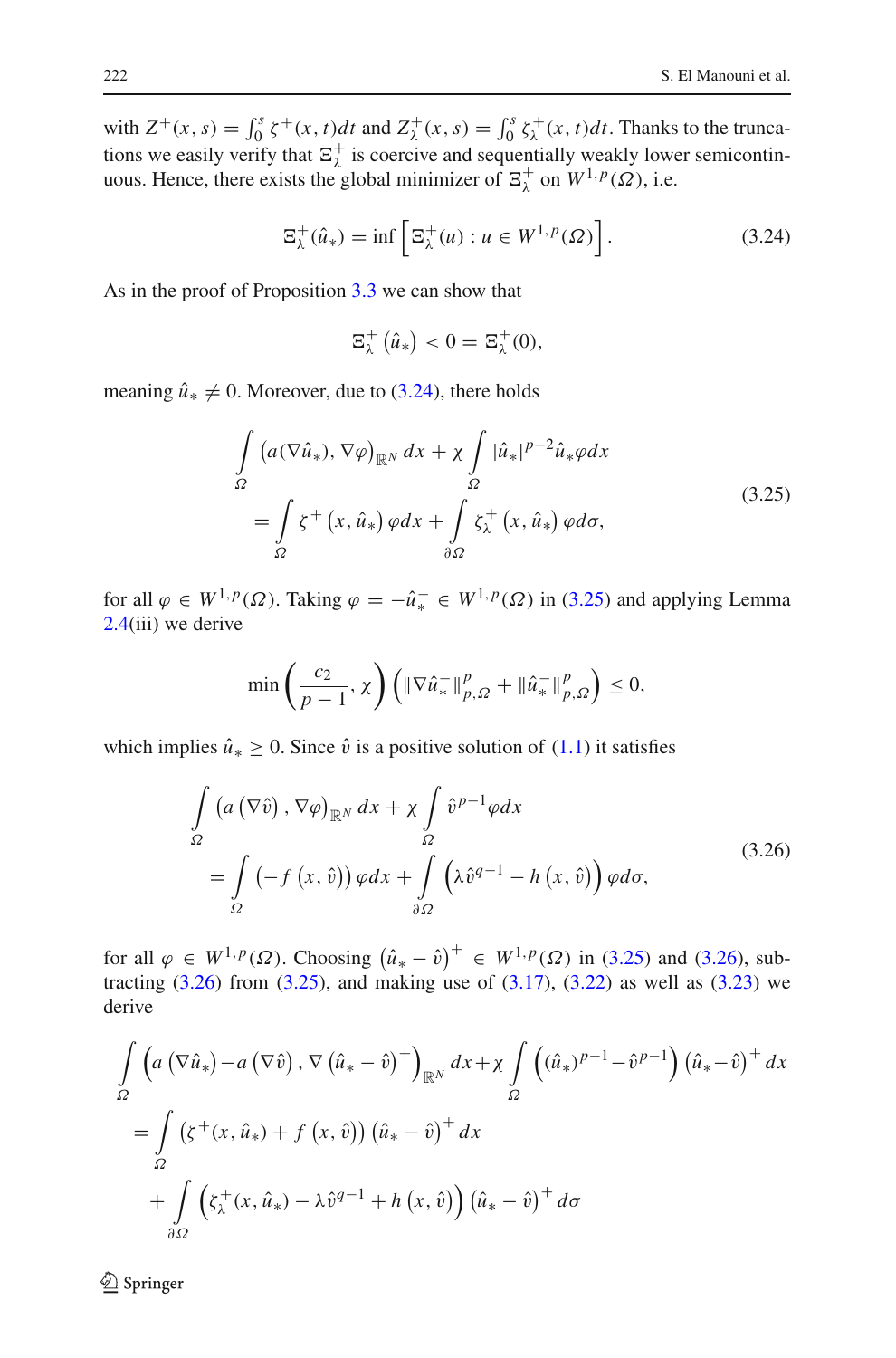$$
\begin{aligned} &= \int\limits_{\Omega} \left( -\varepsilon_1 \hat{v}^{p-1} - M_{10} \hat{v}^{r_1-1} + f\left(x, \hat{v}\right) \right) \left( \hat{u}_* - \hat{v} \right)^+ dx \\ &+ \int\limits_{\partial\Omega} \left( (\lambda - \varepsilon_2) \hat{v}^{q-1} - M_{11} \hat{v}^{r_2-1} - \lambda \hat{v}^{q-1} + h\left(x, \hat{v}\right) \right) \left( \hat{u}_* - \hat{v} \right)^+ d\sigma \\ &\le 0. \end{aligned}
$$

This implies for  $\hat{u}_* > \hat{v}$ , due to Lemma [2.4\(](#page-3-0)i),

$$
0 \geq \int_{\Omega} \left( a \left( \nabla \hat{u}_* \right) - a \left( \nabla \hat{v} \right), \nabla \left( \hat{u}_* - \hat{v} \right)^+ \right)_{\mathbb{R}^N} dx
$$

$$
+ \chi \int_{\Omega} \left( \left( \hat{u}_* \right)^{p-1} - \hat{v}^{p-1} \right) \left( \hat{u}_* - \hat{v} \right)^+ dx
$$

$$
> 0,
$$

which is a contradiction. Therefore  $\hat{u}_* \leq \hat{v}$ . To sum up, we have shown that  $\hat{u}_* \in [0, \hat{v}]$ and  $\hat{u}_* \neq 0$ . Then, by definition of the truncations, we obtain that  $\hat{u}_*$  is a positive solution of [\(3.18\)](#page-15-1) which by Proposition [3.4](#page-15-3) implies that  $\hat{u}_* = u_* \in \text{int} (C^1(\overline{\Omega})_+).$ Hence

<span id="page-20-0"></span>
$$
u_* \le u \qquad \text{for all} \quad u \in \hat{S}_+(\lambda). \tag{3.27}
$$

Now let  $C \subseteq S_+(\lambda)$  be a chain, that means, a totally ordered subset of  $S_+(\lambda)$ . Then there exists a sequence  $(u_n)_{n \geq 1} \subseteq S_+(\lambda)$  (see Dunford-Schwartz [\[5](#page-29-13), p. 336]) such that inf  $C = \inf_{n>1} u_n$ . As  $u_n$  is a positive solution of [\(1.1\)](#page-1-0) we have

$$
\int_{\Omega} (a(\nabla u_n), \nabla \varphi)_{\mathbb{R}^N} dx
$$
\n
$$
= \int_{\Omega} \left( -\chi u_n^{p-1} - f(x, u_n) \right) \varphi dx + \int_{\partial \Omega} \left( \lambda u_n^{q-1} - h(x, u_n) \right) \varphi d\sigma,
$$
\n(3.28)

<span id="page-20-1"></span>for all  $\varphi \in W^{1,p}(\Omega)$  with  $u_* \leq u_n \leq \overline{u}$  for all  $n \geq 1$  (see [\(3.27\)](#page-20-0)). Since f and h are bounded on bounded sets we obtain the boundedness of  $u_n$  in  $W^{1,p}(\Omega)$ . Therefore, we may assume that

$$
u_n \rightharpoonup u
$$
 in  $W^{1,p}(\Omega)$ ,  $u_n \rightharpoonup u$  in  $L^p(\Omega)$ ,  $u_n \rightharpoonup u$  in  $L^p(\partial \Omega)$ . (3.29)

Taking  $\varphi = u_n - u \in W^{1,p}(\Omega)$  in [\(3.28\)](#page-20-1) and passing to the limit as  $n \to \infty$ , one gets, thanks to the convergence properties in [\(3.29\)](#page-20-2),

$$
\lim_{n \to \infty} \langle A(u_n), u_n - u \rangle = \lim_{n \to \infty} \int_{\Omega} \left( a(\nabla u_n), \nabla (u_n - u) \right)_{\mathbb{R}^N} dx = 0. \tag{3.30}
$$

<span id="page-20-3"></span><span id="page-20-2"></span> $\mathcal{D}$  Springer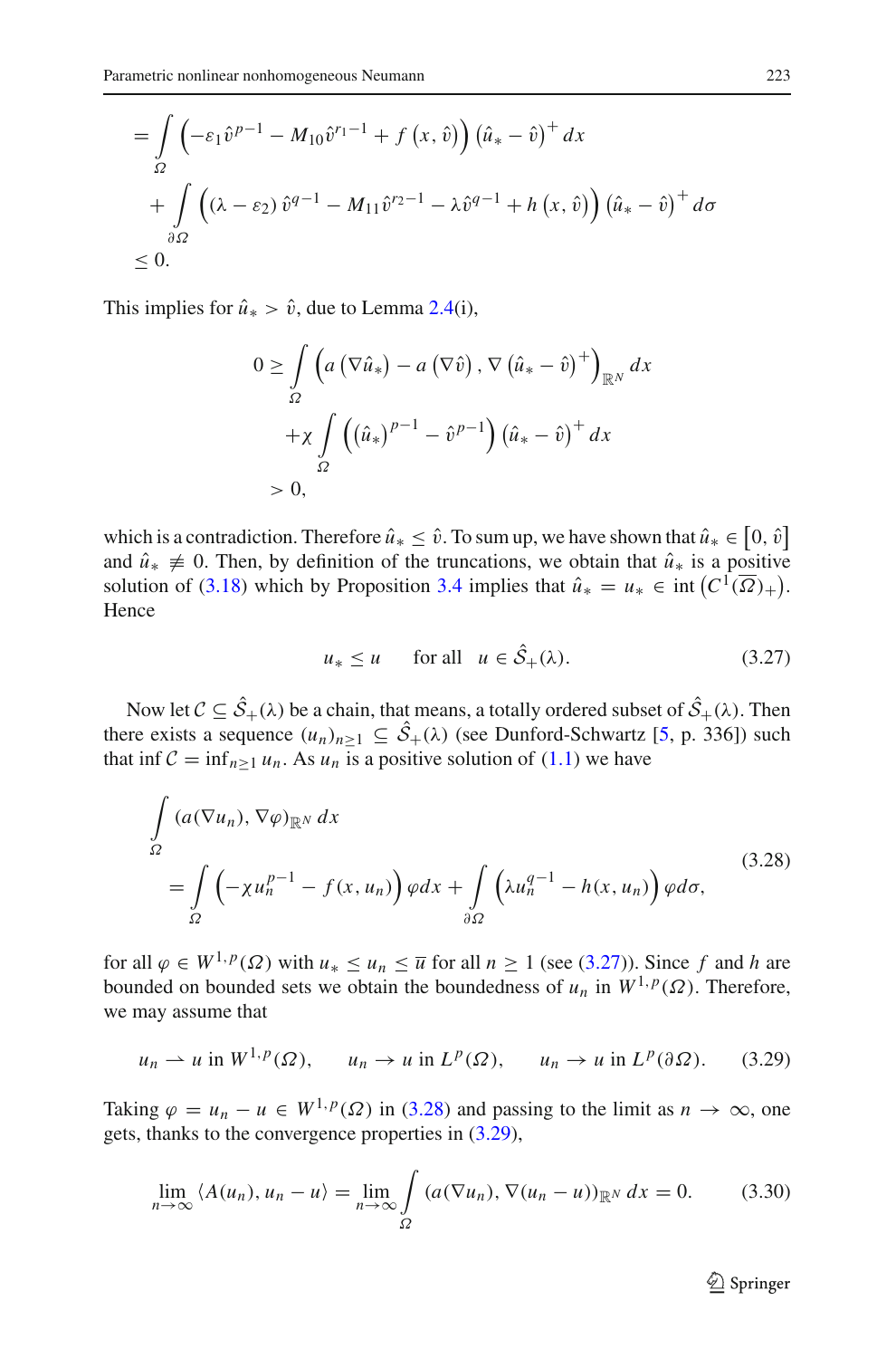Since *A* satisfies the  $(S_+)$ -property (see Proposition [2.7\)](#page-5-1), [\(3.29\)](#page-20-2) and [\(3.30\)](#page-20-3) imply  $u_n \to u$  in  $W^{1,p}(\Omega)$ . Using this fact we can pass again to the limit in [\(3.28\)](#page-20-1) which gives

$$
\int_{\Omega} (a(\nabla u), \nabla \varphi)_{\mathbb{R}^N} dx = \int_{\Omega} (-\chi u^{p-1} - f(x, u)) \varphi dx + \int_{\partial \Omega} (\lambda u^{q-1} - h(x, u)) \varphi d\sigma
$$

with  $u_* \le u \le \overline{u}$ . That means  $u \in S_+(\lambda)$  and  $u = \inf \mathcal{C}$ . Then, the Kuratowski-Zorn Lemma implies that  $S_+(\lambda)$  has a minimal element  $u_+ \in S_+(\lambda)$  and since  $S_+(\lambda)$  is downward directed, we infer that  $u_+$  is the smallest positive solution of [\(1.1\)](#page-1-0).

The existence of a greatest negative solution  $v_-\in$  − int  $(C^1(\overline{\Omega})_+)$  of [\(1.1\)](#page-1-0) can be shown in the same way, working with the set  $S_-(\lambda)$  instead of  $S_+(\lambda)$ . The proof is complete.

<span id="page-21-2"></span>Now, we are going to prove the existence of a nontrivial solution  $y_0$  of  $(1.1)$  which turns out to be a sign changing solution.

**Proposition 3.6** *If hypotheses H(a)*<sup>1</sup> *and (H1)–(H8) hold and if*

$$
\lambda > \begin{cases} qc_7\hat{\lambda}_2(q) & \text{if } q < p \\ 2pc_7\hat{\lambda}_2(p) & \text{if } q = p \end{cases}
$$

*is satisfied, then problem* [\(1.1\)](#page-1-0) *has a nodal solution*  $y_0 \in C^1(\overline{\Omega})$ *.* 

*Proof* Recall that  $u_+ \in \text{int}\left(C^1(\overline{\Omega})_+\right)$  and  $v_- \in -\text{int}\left(C^1(\overline{\Omega})_+\right)$  are the two extremal constant sign solutions of [\(1.1\)](#page-1-0) obtained by Proposition [3.5.](#page-18-2) Let  $\vartheta : \Omega \times \mathbb{R} \to \mathbb{R}$ ,  $\vartheta_{\lambda}$ :  $\partial \Omega \times \mathbb{R} \to \mathbb{R}$ , be truncation functions defined by

<span id="page-21-1"></span><span id="page-21-0"></span>
$$
\vartheta(x, s) = \begin{cases}\n-f(x, v_{-}(x)) & \text{if } s < v_{-}(x) \\
-f(x, s) & \text{if } v_{-}(x) \le s \le u_{+}(x) \\
-f(x, u_{+}(x)) & \text{if } u_{+}(x) < s\n\end{cases}
$$
\n(3.31)

and

$$
\vartheta_{\lambda}(x,s) = \begin{cases} \lambda |v_{-}(x)|^{q-2} v_{-}(x) - h(x, v_{-}(x)) & \text{if } s < v_{-}(x) \\ \lambda |s|^{q-2} s - h(x,s) & \text{if } v_{-}(x) \le s \le u_{+}(x) \\ \lambda u_{+}(x)^{q-1} - h(x, u_{+}(x)) & \text{if } u_{+}(x) < s \end{cases}
$$
(3.32)

 $\circled{2}$  Springer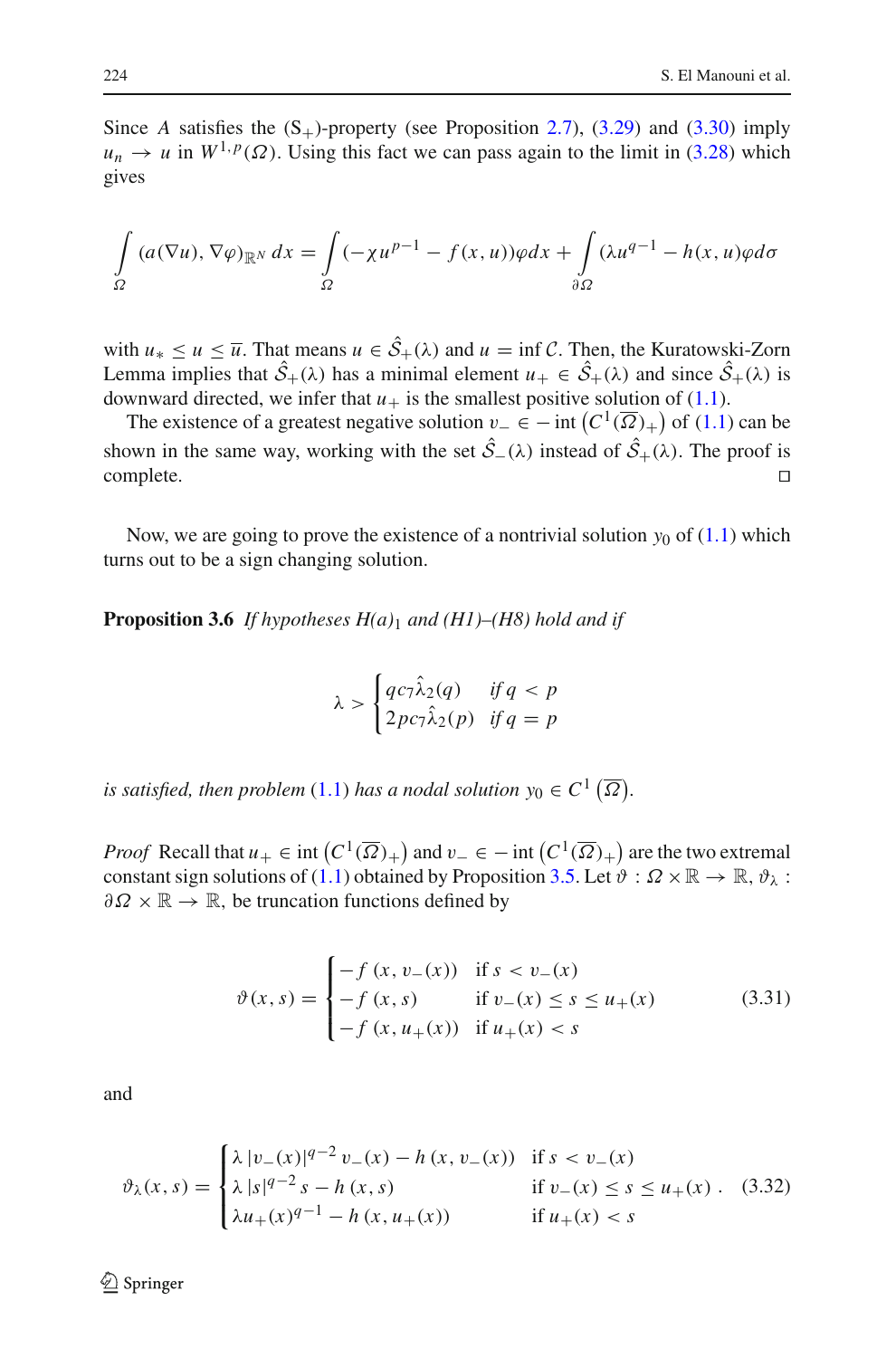Furthermore, let  $\vartheta^{\pm}(x, s) = \vartheta(x, \pm s^{\pm}), \vartheta^{\pm}_{\lambda}(x, s) = \vartheta_{\lambda}(x, \pm s^{\pm})$  and define

$$
\Theta(x, s) = \int_{0}^{s} \vartheta(x, t) dt, \qquad \Theta_{\lambda}(x, s) = \int_{0}^{s} \vartheta_{\lambda}(x, t) dt,
$$

$$
\Theta^{\pm}(x, s) = \int_{0}^{s} \vartheta^{\pm}(x, t) dt, \qquad \Theta_{\lambda}^{\pm}(x, s) = \int_{0}^{s} \vartheta_{\lambda}^{\pm}(x, t) dt.
$$

We consider the *C*<sup>1</sup>-functionals  $\Phi_{\lambda}$ ,  $\Phi_{\lambda}^{\pm}$  :  $W^{1,p}(\Omega) \to \mathbb{R}$  defined by

$$
\Phi_{\lambda}(u) = \int_{\Omega} G(\nabla u) dx + \frac{\chi}{p} \int_{\Omega} |u|^p dx - \int_{\Omega} \Theta(x, u) dx - \int_{\partial \Omega} \Theta_{\lambda}(x, u) d\sigma,
$$
  

$$
\Phi_{\lambda}^{\pm}(u) = \int_{\Omega} G(\nabla u) dx + \frac{\chi}{p} \int_{\Omega} |u|^p dx - \int_{\Omega} \Theta^{\pm}(x, u) dx - \int_{\partial \Omega} \Theta^{\pm}_{\lambda}(x, u) d\sigma.
$$

First, we will prove that

<span id="page-22-2"></span>
$$
K_{\Phi_{\lambda}} \subseteq [v_-, u_+], \quad K_{\Phi_{\lambda}^+} = \{0, u_+\}, \quad K_{\Phi_{\lambda}^-} = \{v_-, 0\}.
$$
 (3.33)

To this end, let  $u \in K_{\Phi_{\lambda}}$ , that is

$$
\int_{\Omega} (a(\nabla u), \nabla \varphi)_{\mathbb{R}^N} dx + \chi \int_{\Omega} |u|^{p-2} u \varphi dx
$$
\n
$$
= \int_{\Omega} \vartheta(x, u) \varphi dx + \int_{\partial \Omega} \vartheta_{\lambda}(x, u) \varphi d\sigma \quad \text{for all} \quad \varphi \in W^{1, p}(\Omega). \tag{3.34}
$$

<span id="page-22-1"></span><span id="page-22-0"></span>Since  $u_+$  is a positive solution of  $(1.1)$ , we have

$$
\int_{\Omega} (a(\nabla u_+), \nabla \varphi)_{\mathbb{R}^N} dx + \chi \int_{\Omega} u_+^{p-1} \varphi dx
$$
\n
$$
= \int_{\Omega} (-f(x, u_+)) \varphi dx + \int_{\partial \Omega} \left( \lambda u_+^{p-1} - h(x, u_+) \right) \varphi d\sigma,
$$
\n(3.35)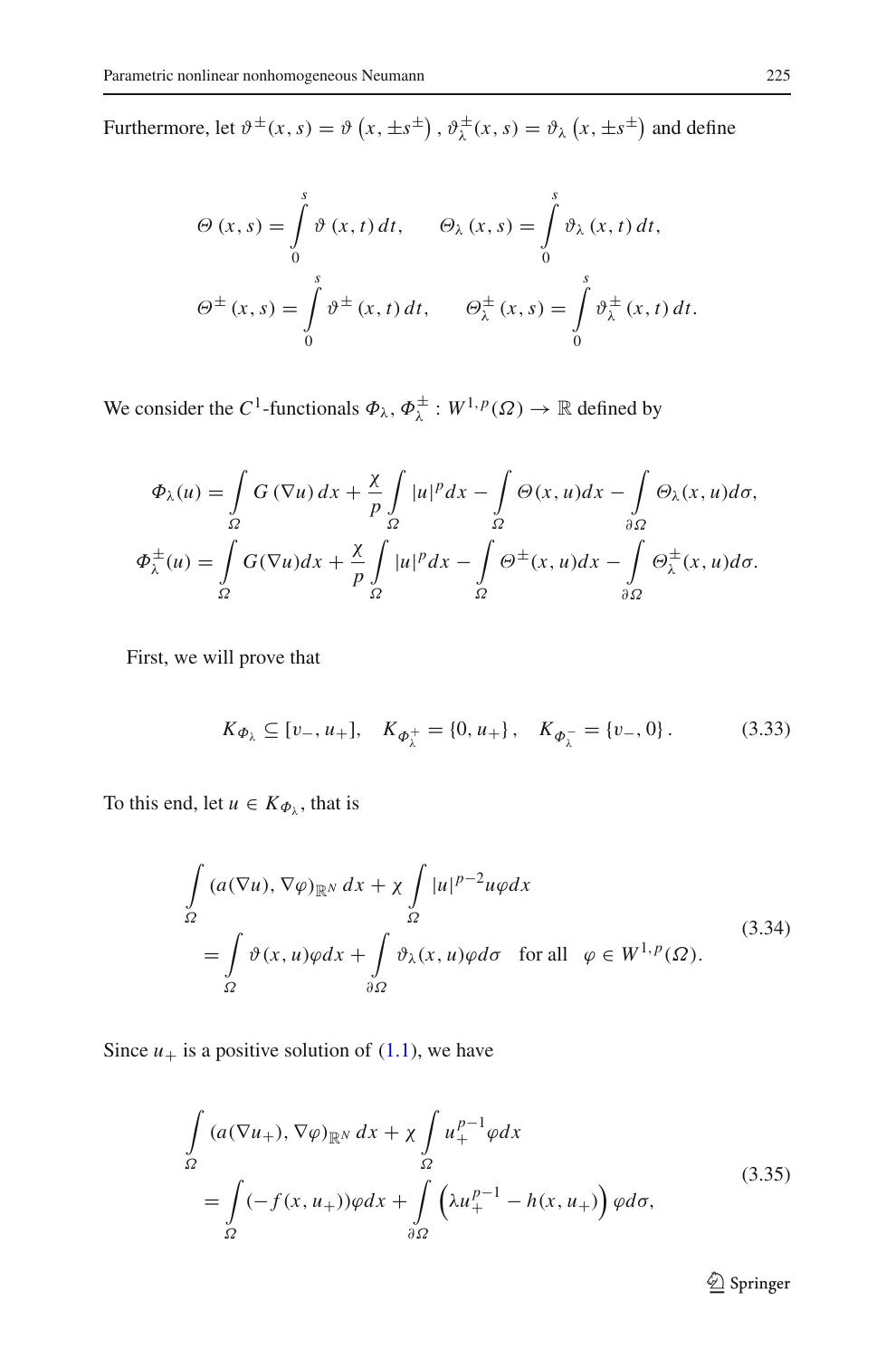for all  $\varphi \in W^{1,p}(\Omega)$ . Choosing  $\varphi = (u - u_+)^+ \in W^{1,p}(\Omega)$  in [\(3.34\)](#page-22-0) and [\(3.35\)](#page-22-1) and subtracting [\(3.35\)](#page-22-1) from [\(3.34\)](#page-22-0) results in

$$
\int_{\Omega} \left( a(\nabla u) - a(\nabla u_+), \nabla (u - u_+)^{+} \right)_{\mathbb{R}^N} dx + \chi \int_{\Omega} \left( |u|^{p-2} u - u_+^{p-1} \right) (u - u_+)^{+} dx
$$
  
\n
$$
= \int_{\Omega} (\vartheta(x, u) + f(x, u_+)) (u - u_+)^{+} dx
$$
  
\n
$$
+ \int_{\partial \Omega} \left( \vartheta_{\lambda}(x, u) - \lambda u_+^{p-1} + h(x, u_+) \right) (u - u_+)^{+} d\sigma
$$
  
\n
$$
= 0,
$$

due to the definition of the truncations in [\(3.31\)](#page-21-0) and [\(3.32\)](#page-21-1). Since  $a : \mathbb{R}^N \to \mathbb{R}^N$  is strictly monotone (see Lemma [2.4\(](#page-3-0)i)), we derive for  $u > u_+$ 

$$
0 = \int_{\Omega} (a(\nabla u) - a(\nabla u_+), \nabla (u - u_+)^+)_{\mathbb{R}^N} + \chi \int_{\Omega} (|u|^{p-2}u - u_+^{p-1}) (u - u_+)^+ dx
$$
  
> 0,

which is a contradiction. This gives  $u \leq u_+$ .

Acting on [\(3.34\)](#page-22-0) and [\(3.35\)](#page-22-1) with  $\varphi = (\nu_- - u)^+ \in W^{1,p}(\Omega)$  and subtracting again we obtain v<sup>−</sup> ≤ *u*. Hence

$$
K_{\varPhi_{\lambda}}\subseteq [v_-,u_+].
$$

Following the same ideas we can prove that

$$
K_{\varPhi_{\lambda}^+} \subseteq [0, u_+] \quad \text{and} \quad K_{\varPhi_{\lambda}^-} \subseteq [v_-, 0].
$$

By Proposition [3.5](#page-18-2) we have that  $u_+$  and  $v_-$  are the extremal constant sign solutions of [\(1.1\)](#page-1-0). Therefore

$$
K_{\phi_{\lambda}^+} = \{0, u_+\}\
$$
 and  $K_{\phi_{\lambda}^-} = \{v_-, 0\}.$ 

This proves [\(3.33\)](#page-22-2).

Next, we are going to show that

$$
u_+ \in \text{int}\left(C^1(\overline{\Omega})_+\right) \text{ and } v_- \in -\text{int}\left(C^1(\overline{\Omega})_+\right) \text{ are local}
$$
  
minimizers of  $\Phi_\lambda$ . (3.36)

<span id="page-23-0"></span>We easily verify that the functional  $\Phi_{\lambda}^{+}$  is coercive and sequentially weakly lower semicontinuous. Then, by the Weierstrass theorem, there exists  $\hat{u} \in W^{1,p}(\Omega)$  such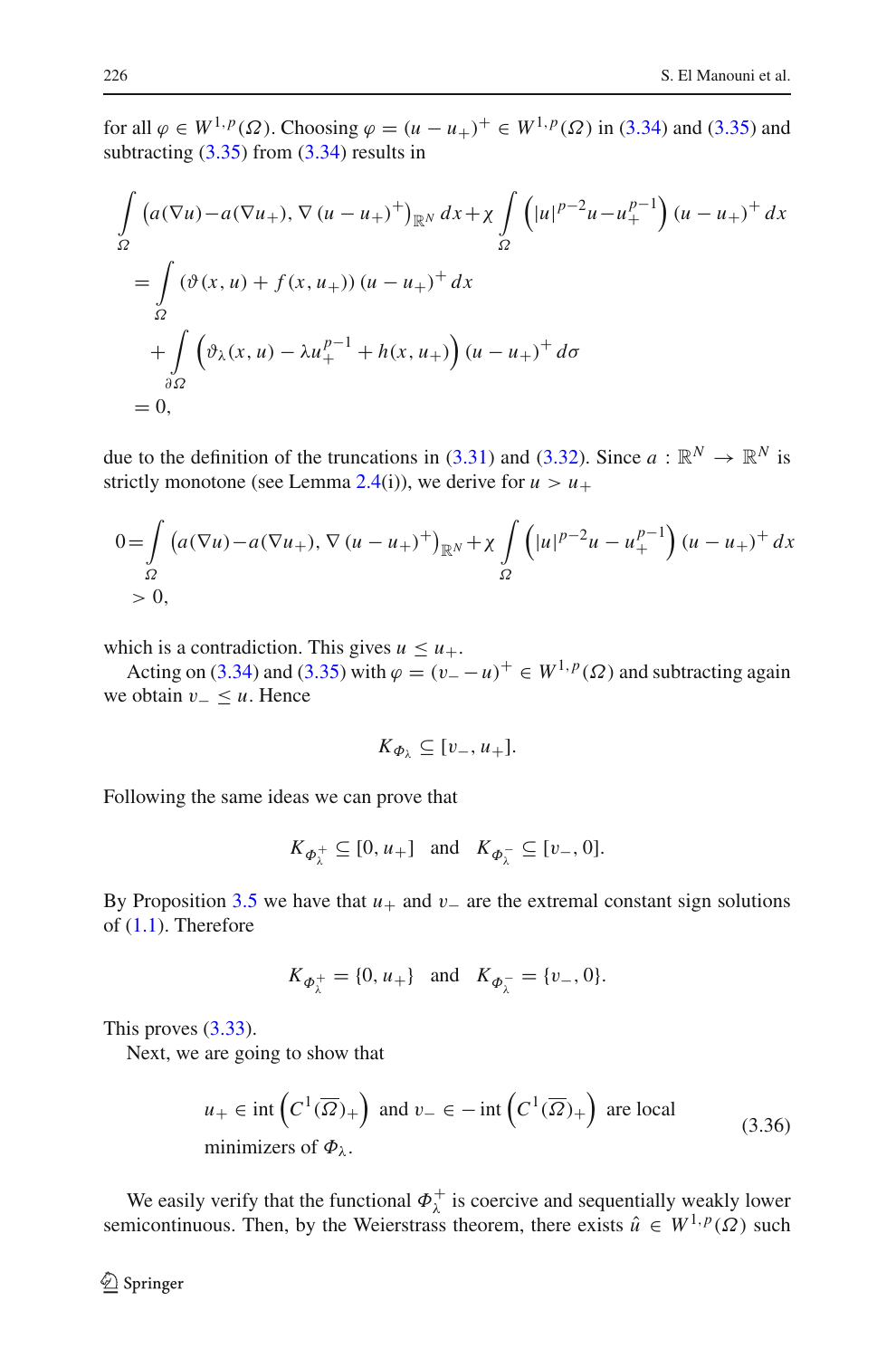that

$$
\Phi_{\lambda}^+(\hat{u}) = \inf \left\{ \Phi_{\lambda}^+(u) : u \in W^{1,p}(\Omega) \right\}.
$$

Applying the same arguments as in the proof of Proposition [3.3,](#page-10-2) we can show that  $\Phi_{\lambda}^{+}(\hat{u}) \leq 0 = \Phi_{\lambda}^{+}(0)$  which implies  $\hat{u} \neq 0$ . Hence, because of [\(3.33\)](#page-22-2),  $\hat{u} = u_{+} \in$  $\int \int_C C^1(\overline{\Omega})_+^{\mathbf{I}}$ . Since  $\Phi_\lambda|_{C^1(\overline{\Omega})_+} = \Phi_\lambda^+|_{C^1(\overline{\Omega})_+}$  we know that  $u_+ \in \text{int}\left(C^1(\overline{\Omega})_+\right)$  is a local  $C^1(\overline{\Omega})$ -minimizer of  $\Phi_\lambda$  and thanks to Proposition [2.6](#page-5-2) it follows that  $u_+$  is a local  $W^{1,p}(\Omega)$ -minimizer of  $\Phi_{\lambda}$ . The assertion for  $\Phi_{\lambda}^-$  can be shown using similar arguments. This proves [\(3.36\)](#page-23-0).

Now, we may assume, without loss of generality, that  $\Phi_{\lambda}(v_{-}) \leq \Phi_{\lambda}(u_{+})$  and that  $u_+$  is an isolated element of  $K_{\Phi_1}$ , otherwise we would have a whole sequence of distinct nontrivial solutions of [\(1.1\)](#page-1-0). Then, we can find a number  $\rho \in (0, 1)$  such that  $||v_ - - u_+||_{1,p} > ρ$  and

$$
\Phi_{\lambda}(v_{-}) \leq \Phi_{\lambda}(u_{+}) < \inf \left[ \Phi_{\lambda}(u) : \|u - u_{+}\|_{1, p} = \rho \right] = m_{\rho}^{\lambda}.
$$
 (3.37)

From Proposition [2.9](#page-7-3) we have that  $\Phi_{\lambda}$  satisfies the PS-condition because it is coercive. This fact along with  $(3.37)$  allow us the application of the mountain pass theorem stated in Theorem [2.2](#page-2-0) which guarantees the existence of  $y_0 \in W^{1,p}(\Omega)$  such that

<span id="page-24-1"></span><span id="page-24-0"></span>
$$
y_0 \in K_{\Phi_\lambda}
$$
 and  $m_\rho^\lambda \le \Phi_\lambda(y_0).$  (3.38)

Note that the first assertion in [\(3.38\)](#page-24-1) combined with [\(3.33\)](#page-22-2) and the definition of the truncations in  $(3.31)$ ,  $(3.32)$  implies that  $y_0$  is a solution of problem  $(1.1)$ . The second assertion in [\(3.38\)](#page-24-1) along with [\(3.37\)](#page-24-0) gives  $y_0 \notin \{v_-, u_+\}$  and the nonlinear regularity theory yields that  $y_0 \in C^1(\overline{\Omega})$ . Since  $v_-$  and  $u_+$  are the extremal constant sign solutions of [\(1.1\)](#page-1-0) we know that *y*<sub>0</sub> ∈ [*v*<sub>−</sub>, *u*<sub>+</sub>]\{*v*<sub>−</sub>, *u*<sub>+</sub>} has changing sign provided  $y_0 \neq 0$ .

Moreover, since *y*<sub>0</sub> is of mountain pass type, we obtain, due to Theorem [2.2,](#page-2-0)

<span id="page-24-2"></span>
$$
\Phi_{\lambda}(y_0) = \inf_{\gamma \in \Gamma} \max_{0 \le t \le 1} \Phi_{\lambda}(\gamma(t)), \tag{3.39}
$$

where  $\Gamma = \{ \gamma \in C \left[ [0, 1], W^{1, p}(\Omega) \right) : \gamma(0) = v_-, \gamma(1) = u_+ \}.$  In order to complete the proof we have to show that  $y_0$  is unequal zero which is satisfied if there exists a path  $\gamma_* \in \Gamma$  such that (see [\(3.39\)](#page-24-2))

$$
\Phi_{\lambda}(\gamma_*(t)) \neq 0 \quad \text{for all} \quad t \in [0, 1].
$$

Taking hypotheses (H3), (H6) into account, for given  $\varepsilon_1$ ,  $\varepsilon_2 > 0$ , there exist numbers  $\delta_1 = \delta_1(\epsilon_1), \delta_2 = \delta_2(\epsilon_2) > 0$  such that

$$
|f(x, s)| \le \varepsilon_1 |s|^{p-1} \quad \text{for a.a. } x \in \Omega \text{ and all } |s| \le \delta_1,
$$
  

$$
|h(x, s)| \le \varepsilon_2 |s|^{q-1} \quad \text{for a.a. } x \in \partial \Omega \text{ and all } |s| \le \delta_2,
$$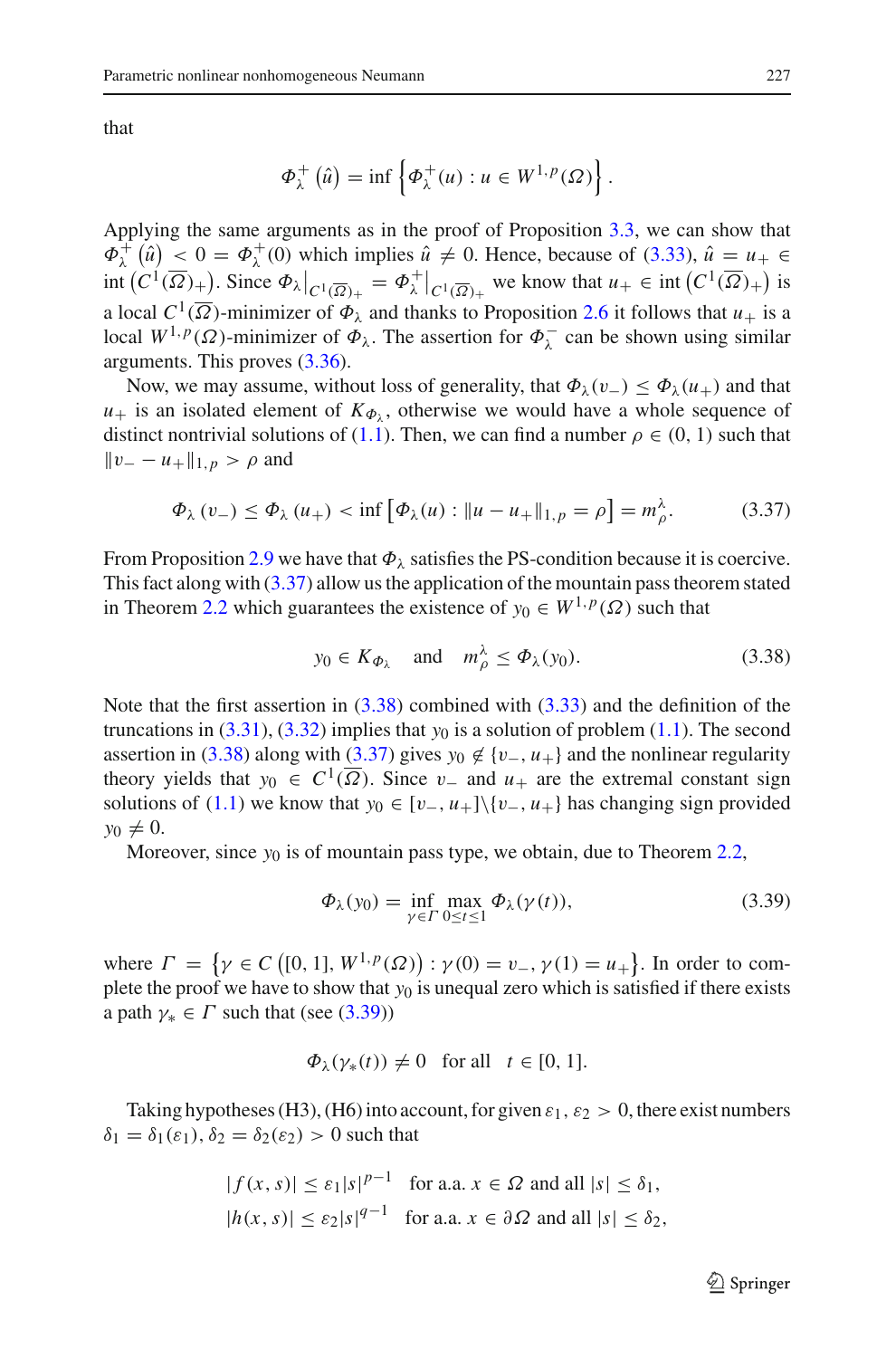<span id="page-25-2"></span>which implies that

$$
F(x, s) \le \frac{\varepsilon_1}{p} |s|^p \quad \text{for a.a. } x \in \Omega \text{ and all } |s| \le \delta_1,
$$
  

$$
H(x, s) \le \frac{\varepsilon_2}{q} |s|^q \quad \text{for a.a. } x \in \partial \Omega \text{ and all } |s| \le \delta_2.
$$
 (3.40)

Let  $S_q = W^{1,q}(\Omega) \cap \partial B_1^{q,\partial\Omega}$  and  $S_q^c = S_q \cap C^1(\overline{\Omega})$  be equipped with the relative  $W^{1,p}(\Omega)$ -topology and the relative  $C^1(\overline{\Omega})$ -topology, respectively. Recall that  $\partial B_1^{q, \partial \Omega} = \left\{ u \in L^q(\partial \Omega) : ||u||_{q, \partial \Omega} = 1 \right\}$  and

$$
\hat{\Gamma}(q) = \left\{ \hat{\gamma} \in C \left( [-1, 1], S_q \right) : \hat{\gamma}(-1) = -\hat{u}_1(q), \hat{\gamma}(1) = \hat{u}_1(q) \right\}.
$$

Moreover, we consider the set of continuous paths

$$
\hat{\Gamma}_c(q) = \left\{ \hat{\gamma} \in C \left( [-1, 1], S_q^c \right) : \hat{\gamma}(-1) = -\hat{u}_1(q), \hat{\gamma}(1) = \hat{u}_1(q) \right\}.
$$

Let  $\delta := \min {\delta_1, \delta_2}$ . From the variational characterization of the second eigenvalue  $\hat{\lambda}_2(q)$  (see Proposition [2.8\)](#page-7-4), we find  $\hat{\gamma} \in \hat{\Gamma}(q)$  such that

<span id="page-25-0"></span>
$$
\max_{-1 \le t \le 1} \|\hat{\gamma}(t)\|_{1,q}^q < \hat{\lambda}_2(q) + \frac{\delta}{2}.\tag{3.41}
$$

It is well known that  $S_q^c$  is dense in  $S_q$ . This implies the density of  $\hat{\Gamma}_c(q)$  in  $\hat{\Gamma}(q)$  (see, for example, Winkert [\[22,](#page-30-12) Proof of Theorem 3.1.16]). Therefore, for a given  $\varepsilon > 0$ , there exists  $\hat{\gamma}_0 \in \Gamma_c(q)$  such that

<span id="page-25-1"></span>
$$
\max_{-1 \le t \le 1} \| \hat{\gamma}(t) - \hat{\gamma}_0(t) \|_{1,q} < \varepsilon. \tag{3.42}
$$

Selecting 
$$
\varepsilon \in \left(0, \left(\hat{\lambda}_2(q) + \delta\right)^{\frac{1}{q}} - \left(\hat{\lambda}_2(q) + \frac{\delta}{2}\right)^{\frac{1}{q}}\right)
$$
 we derive from (3.41) and (3.42)  
\n
$$
\|\hat{\gamma}_0(t)\|_{1,q} \le \|\hat{\gamma}_0(t) - \hat{\gamma}(t)\|_{1,q} + \|\hat{\gamma}(t)\|_{1,q}
$$
\n
$$
< \varepsilon + \left(\hat{\lambda}_2(q) + \frac{\delta}{2}\right)^{\frac{1}{q}}
$$
\n
$$
< \left(\hat{\lambda}_2(q) + \delta\right)^{\frac{1}{q}} \quad \text{for all} \quad t \in [-1, 1],
$$

which results in

<span id="page-25-3"></span>
$$
\max_{-1 \le t \le 1} \|\hat{\gamma}_0(t)\|_{1,q}^q < \hat{\lambda}_2(q) + \delta. \tag{3.43}
$$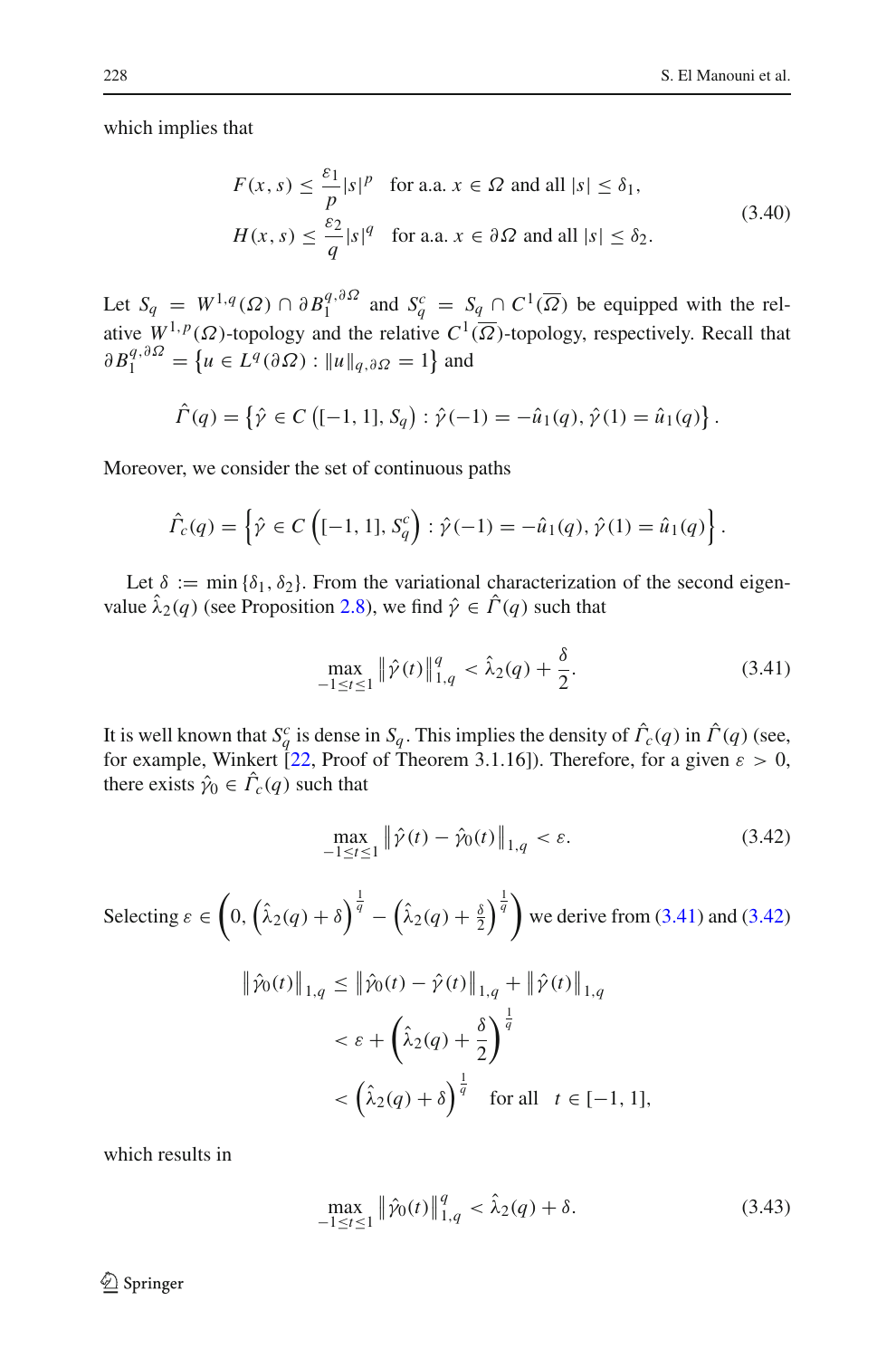Recall that  $u_+ \in \text{int}\left(C^1(\overline{\Omega})_+\right)$  and  $v_- \in -\text{int}\left(C^1(\overline{\Omega})_+\right)$ . Then, since  $\hat{\gamma}_0$  ([-1, 1])  $\subseteq$  $C^1(\overline{\Omega})$  is compact, there exists a number  $\xi \in (0, 1)$  such that

$$
|\xi u(x)| \le \delta \quad \text{for all} \quad x \in \overline{\Omega}, \text{ for all} \quad u \in \hat{\gamma}_0 \left( [-1, 1] \right), \tag{3.44}
$$

and

<span id="page-26-0"></span>
$$
\xi u \in [v_-, u_+]
$$
 for all  $u \in \hat{\gamma}_0([-1, 1])$ .

Due to [\(3.1\)](#page-8-2) along with  $||u||_{q,∂Ω} = 1$ , [\(3.31\)](#page-21-0), [\(3.32\)](#page-21-1), [\(3.40\)](#page-25-2), [\(3.43\)](#page-25-3), [\(3.44\)](#page-26-0), and  $u \in \hat{\gamma}_0$  ([-1, 1]), it follows

<span id="page-26-2"></span>
$$
\Phi_{\lambda}(\xi u) = \int_{\Omega} G(\nabla(\xi u)) dx + \frac{\chi}{p} \int_{\Omega} |\xi u|^p dx - \int_{\Omega} \Theta(x, \xi u) dx - \int_{\partial \Omega} \Theta_{\lambda}(x, \xi u) d\sigma
$$
  
\n
$$
\leq c_7 \left( \xi^q \|\nabla u\|_{q,\Omega}^q + \xi^p \|\nabla u\|_{p,\Omega}^p \right) + \frac{\chi \xi^p}{p} \|u\|_{p,\Omega}^p
$$
  
\n
$$
+ \int_{\Omega} F(x, \xi u) dx - \frac{\lambda \xi^q}{q} + \int_{\partial \Omega} H(x, \xi u) d\sigma
$$
  
\n
$$
\leq c_7 \left( \xi^q \|\nabla u\|_{q,\Omega}^q + \xi^q \|u\|_{q,\Omega}^q + \xi^p \|\nabla u\|_{p,\Omega}^p \right) - \xi^q c_7 \|u\|_{q,\Omega}^q \qquad (3.45)
$$
  
\n
$$
+ \frac{\chi \xi^p}{p} \|u\|_{p,\Omega}^p + \frac{\varepsilon_1 \xi^p}{p} \|u\|_{p,\Omega}^p - \frac{\lambda \xi^q}{q} + \frac{\varepsilon_2}{q} \xi^q
$$
  
\n
$$
\leq \xi^q \left[ \frac{qc_7 \left( \hat{\lambda}_2(q) + \delta \right) - \lambda + \varepsilon_2}{q} \right] - \xi^q c_7 \|u\|_{q,\Omega}^q
$$
  
\n
$$
+ \xi^p \left( c_7 \|\nabla u\|_{p,\Omega}^p + \frac{\chi + \varepsilon_1}{p} \|u\|_{p,\Omega}^p \right).
$$

Furthermore, since  $\hat{\gamma}_0$  ([−1, 1])  $\subseteq C^1(\overline{\Omega})$  is compact, we find a number  $\xi^* > 0$  such that

<span id="page-26-1"></span>
$$
||u||_{1,p}^{p} \le \xi^* \quad \text{for all} \quad u \in \hat{\gamma}_0([-1, 1]). \tag{3.46}
$$

First, suppose that  $q < p$ . We choose  $\varepsilon_1 \in (0, \infty)$ ,  $\varepsilon_2 > 0$  and  $\delta \in (0, \varepsilon_2)$  such that  $qc_7\delta + \varepsilon_2 < \lambda - qc_7\hat{\lambda}_2(q)$ . Taking [\(3.46\)](#page-26-1) into account, [\(3.45\)](#page-26-2) becomes

$$
\Phi_{\lambda}(\xi u) \le -\xi^q M_{12} + \xi^p M_{13}
$$
 for some  $M_{12}, M_{13} > 0$ .

Since  $q < p$ , by choosing  $\xi \in (0, 1)$  small enough, we obtain

<span id="page-26-3"></span>
$$
\Phi_{\lambda}(\xi u) < 0 \quad \text{for all} \quad u \in \hat{\gamma}_0([-1, 1]). \tag{3.47}
$$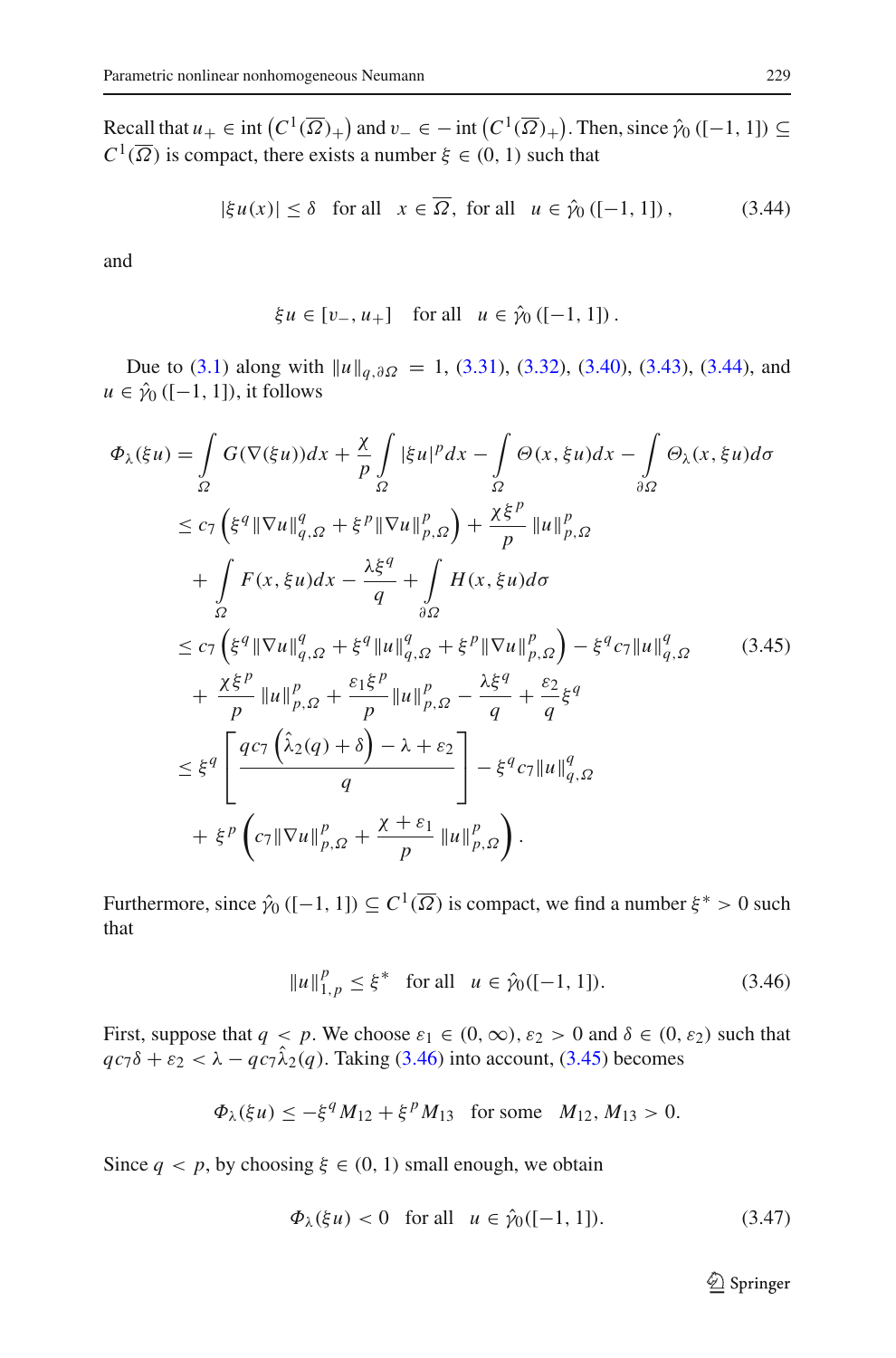If  $q = p$ , by applying [\(3.46\)](#page-26-1) and again [\(3.43\)](#page-25-3), estimate [\(3.45\)](#page-26-2) becomes

<span id="page-27-0"></span>
$$
\Phi_{\lambda}(\xi u) \leq \xi^{p} \left[ \frac{pc_{7} \left( \hat{\lambda}_{2}(p) + \delta \right) - \lambda + \varepsilon_{2}}{p} \right] - \xi^{p} c_{7} \| u \|_{p,\Omega}^{p}
$$
  
+ 
$$
\xi^{p} \left( c_{7} \left( \| \nabla u \|_{p,\Omega}^{p} + \| u \|_{p,\Omega}^{p} \right) - c_{7} \| u \|_{p,\Omega}^{p} + \frac{\chi + \varepsilon_{1}}{p} \| u \|_{p,\Omega}^{p} \right) (3.48)
$$
  

$$
\leq \xi^{p} \left[ \frac{2pc_{7} \left( \hat{\lambda}_{2}(p) + \delta \right) - \lambda + \varepsilon_{2}}{p} \right] + \xi^{p} \frac{\chi + \varepsilon_{1} - 2pc_{7}}{p} \xi^{*}.
$$

If  $2pc_7 > \chi$ , we choose  $0 < \varepsilon_1 < 2pc_7 - \chi$  as well as  $\varepsilon_2 > 0$  and  $\delta \in (0, \varepsilon_2)$  such that  $pc_7\delta + \varepsilon_2 < \lambda - pc_7\hat{\lambda}_2(p)$  which proves [\(3.47\)](#page-26-3). If  $2pc_7 = \chi$ , then we select again  $\varepsilon_2 > 0$  and  $\delta \in (0, \varepsilon_2)$  such that  $pc_7\delta + \varepsilon_2 < \lambda - pc_7\hat{\lambda}_2(p)$  for which [\(3.48\)](#page-27-0) results in

$$
\Phi_{\lambda}(\xi u) \le \xi^{p} \left[ -M_{14} + \frac{\varepsilon_1}{p} \xi^* \right] \tag{3.49}
$$

with some  $M_{14} > 0$ . Choosing  $0 < \varepsilon_1 < \frac{pM_{14}}{\xi^*}$  proves [\(3.47\)](#page-26-3) in this case, too. Now, we set  $\gamma_0 = \xi \hat{\gamma}_0$  which is a continuous path in  $W^{1,p}(\Omega)$  connecting  $-\xi \hat{u}_1(q)$ and  $\xi \hat{u}_1(q)$  and which fulfills

<span id="page-27-4"></span><span id="page-27-1"></span>
$$
\left.\Phi_\lambda\right|_{\gamma_0} < 0.\tag{3.50}
$$

Recall that, due to [\(3.33\)](#page-22-2),  $K_{\phi_{\lambda}^+} = \{0, u_+\}$ . Moreover, the proof of [\(3.36\)](#page-23-0) shows that

$$
\Phi_{\lambda}^{+}(u_{+}) = \inf_{u \in W^{1,p}(\Omega)} \Phi_{\lambda}^{+}(u) < 0 = \Phi_{\lambda}^{+}(0). \tag{3.51}
$$

Now we may apply the second deformation theorem stated in Theorem [2.3](#page-2-1) with  $\varphi = \Phi_{\lambda}^{+}, a = \Phi_{\lambda}^{+}(u_{+}) < 0 = \Phi_{\lambda}^{+}(0) = b$  to find a continuous map  $h : [0, 1] \times$  $((\phi_{\lambda}^+)^0 \setminus \{0\}) \to (\phi_{\lambda}^+)^0$  such that, because of [\(3.51\)](#page-27-1) and [\(3.33\)](#page-22-2),

<span id="page-27-3"></span><span id="page-27-2"></span>
$$
\hat{h}\left(1,\left(\Phi_{\lambda}^{+}\right)^{0}\setminus\{0\}\right)=\{u_{+}\}\tag{3.52}
$$

and

$$
\Phi_{\lambda}^{+}(\hat{h}(t, u)) \le \Phi_{\lambda}^{+}(u) \quad \text{for all} \quad t \in [0, 1] \quad \text{and all} \quad u \in \left(\Phi_{\lambda}^{+}\right)^{0} \setminus \{0\}. \tag{3.53}
$$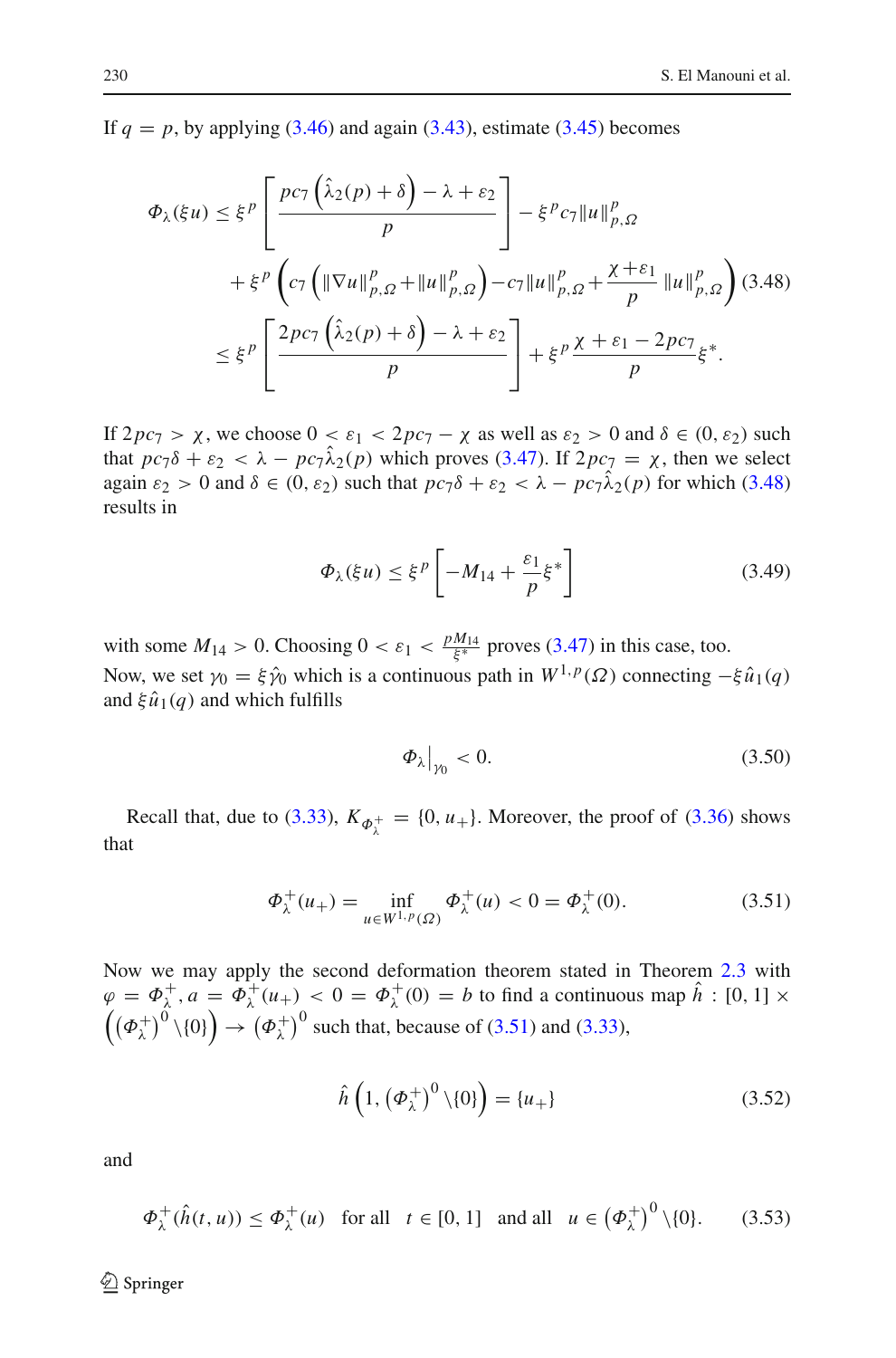Defining  $\gamma_+(t) := (\hat{h}(t, \xi \hat{u}_1(q)))$ <sup>+</sup> for all  $t \in [0, 1]$ , it is clear that  $\gamma_+$  is a continuous path in  $W^{1,p}(\Omega)$  satisfying

$$
\gamma_{+}(0) = (\hat{h}(0, \xi \hat{u}_1(q)))^{+} = \xi \hat{u}_1(q)
$$

and, due to [\(3.52\)](#page-27-2),

$$
\gamma_{+}(1) = \left(\hat{h}(1, \xi \hat{u}_1(q))\right)^{+} = u_{+}.
$$

In addition, thanks to  $(3.53)$  and  $(3.50)$ , one gets

$$
\Phi_{\lambda}^{+}(\gamma_{+}(t)) \le \Phi_{\lambda}^{+}(\xi \hat{u}_{1}(q)) < 0 \text{ for all } t \in [0, 1]
$$

implying  $\Phi_{\lambda}^{+}\big|_{\gamma_+} < 0$ . Moreover, since

$$
\Phi_{\lambda}|_{W_+^p} = \Phi_{\lambda}^+|_{W_+^p}
$$
 and  $\operatorname{im} \gamma_+ \subseteq W_+^p$ ,

with  $W_+^p = \{u \in W^{1,p}(\Omega) : u(x) \ge 0 \text{ a.e. in } \Omega\}$ , we have

<span id="page-28-0"></span>
$$
\left.\Phi_\lambda\right|_{\gamma_+} < 0.\tag{3.54}
$$

Following the same ideas we can construct a continuous path  $\gamma$  in  $W^{1,p}(\Omega)$  which joins v<sup>−</sup> and −ξ*u*ˆ1(*q*) satisfying

<span id="page-28-1"></span>
$$
\left.\Phi_\lambda\right|_{\gamma_-} < 0.\tag{3.55}
$$

The union of the curves  $\gamma_-, \gamma_0$ , and  $\gamma_+$  forms a continuous path  $\gamma_* \in \Gamma$  such that, because of [\(3.50\)](#page-27-4), [\(3.54\)](#page-28-0), and [\(3.55\)](#page-28-1),

$$
\Phi_\lambda\big|_{\gamma_*}<0.
$$

This implies that *y*<sub>0</sub> ∈  $C^1(\overline{\Omega}) \cap [v_-, u_+]$  is a nodal solution of [\(1.1\)](#page-1-0).

<span id="page-28-2"></span>Combining the results in Propositions [3.3,](#page-10-2) [3.5,](#page-18-2) and [3.6](#page-21-2) we have the following multiplicity result.

**Theorem 3.7** *Let hypotheses H(a)*<sup>1</sup> *and (H1)–(H8) be satisfied and assume*

$$
\lambda > \begin{cases} qc_7\hat{\lambda}_2(q) & \text{if } q < p, \\ 2pc_7\hat{\lambda}_2(p) & \text{if } q = p. \end{cases}
$$

*Then problem* [\(1.1\)](#page-1-0) *has at least three nontrivial solutions*  $u_0 \in \text{int}\left(C^1(\overline{\Omega})_+\right)$ ,  $v_0 \in$  $-$  int  $(C^1(\overline{\Omega})_+)$  and a nodal solution  $y_0 \in [v_0, u_0] \cap C^1(\overline{\Omega})$ . Additionally,  $(1.1)$  has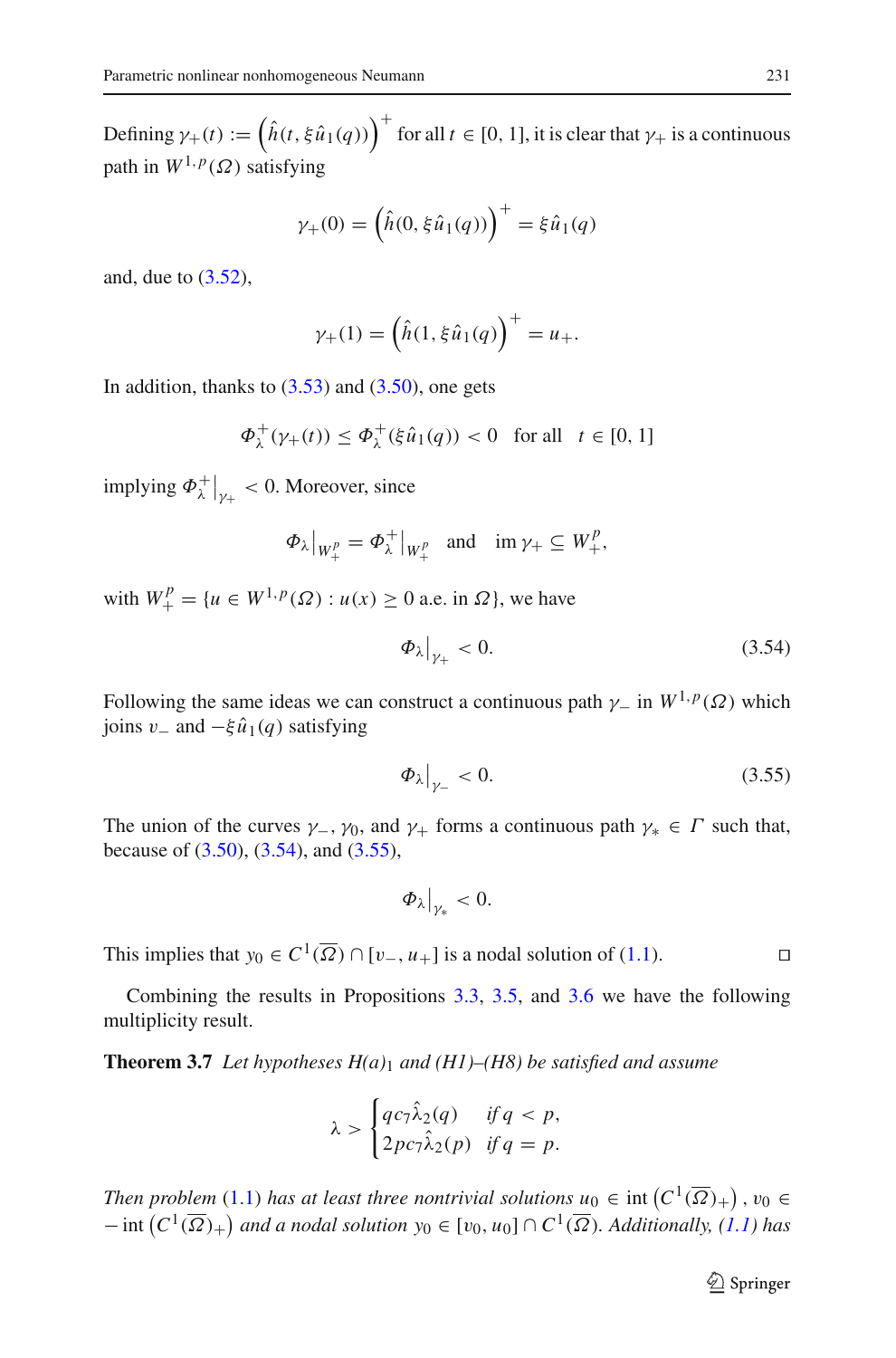*a smallest nontrivial positive solution*  $u_+ \in \text{int}\left(C^1(\overline{\Omega})_+\right)$  and a greatest nontrivial  $v_-\in$  $-$  *int*  $(C^1(\overline{\Omega})_+).$ 

*Remark 3.8* As mentioned in the Introduction recall that the results in Theorem [3.7](#page-28-2) recover those ones obtained in Winkert [\[23\]](#page-30-2). Indeed, if  $q = p$  and  $a(\xi) = ||\xi||_{\mathbb{R}^N}^{p-2} \xi$ for all  $\xi \in \mathbb{R}^N$  is the *p*-Laplacian, then  $c_7 = \frac{1}{2p}$  and  $2pc_7\hat{\lambda}_2(p) = \hat{\lambda}_2(p)$  being the second eigenvalue of the *p*-Laplacian with Steklov boundary condition. In this case problem [\(1.1\)](#page-1-0) becomes

$$
-\Delta_p u = -\chi |u|^{p-2} u - f(x, u) \quad \text{in } \Omega,
$$
  

$$
\|\nabla u\|_{\mathbb{R}^N}^{p-2} \frac{\partial u}{\partial n} = \lambda |u|^{p-2} u - h(x, u) \quad \text{on } \partial \Omega.
$$

with

$$
0 < \chi \leq 1.
$$

In contrast to [\[23](#page-30-2)] we have on the one hand a more general operator being possibly nonhomogeneous and on the other hand we do not need a sign-changing condition on *f* near the origin.

### <span id="page-29-0"></span>**References**

- 1. Abreu, E.A.M., Marcos do Ó, J., Medeiros, E.S.: Multiplicity of positive solutions for a class of quasilinear nonhomogeneous Neumann problems. Nonlinear Anal. **60**(8), 1443–1471 (2005)
- <span id="page-29-6"></span>2. Brezis, H., Nirenberg, L.: *H*<sup>1</sup> versus *C*<sup>1</sup> local minimizers. C. R. Acad. Sci. Paris Sér. I Math. **317**(5), 465–472 (1993)
- <span id="page-29-11"></span>3. Čaklović, L., Li, S.J., Willem, M.: A note on Palais-Smale condition and coercivity. Diffe. Integral Equ. **3**(4), 799–800 (1990)
- <span id="page-29-12"></span>4. Díaz, J.I., Saá, J.E.: Existence et unicité de solutions positives pour certaines équations elliptiques quasilinéaires. C. R. Acad. Sci. Paris Sér. I Math. **305**(12), 521–524 (1987)
- <span id="page-29-13"></span>5. Dunford, N., Schwartz, J.T.: Linear Operators. I. General Theory. Interscience Publishers, Inc., New York (1958)
- <span id="page-29-1"></span>6. Fernández Bonder, J., Rossi, J.D.: Existence results for the *p*-Laplacian with nonlinear boundary conditions. J. Math. Anal. Appl. **263**(1), 195–223 (2001)
- <span id="page-29-2"></span>7. Fernández Bonder, J.: Multiple positive solutions for quasilinear elliptic problems with sign-changing nonlinearities. Abstr. Appl. Anal. **2004**(12), 1047–1055 (2004)
- <span id="page-29-3"></span>8. Fernández Bonder, J.: Multiple solutions for the *p*-Laplace equation with nonlinear boundary conditions. Electron. J. Differ. Equ. **37**, 1–7 (2006)
- <span id="page-29-7"></span>9. García Azorero, J.P., Peral Alonso, I., Manfredi, J.J.: Sobolev versus Hölder local minimizers and global multiplicity for some quasilinear elliptic equations. Commun. Contemp. Math. **2**(3), 385–404 (2000)
- <span id="page-29-9"></span>10. Gasiński, L., Papageorgiou, N.S.: Nonsmooth Critical Point Theory and Nonlinear Boundary Value Problems. Chapman & Hall/CRC, Boca Raton, FL (2005)
- 11. Gasiński, L., Papageorgiou, N.S.: Nonlinear Analysis. Chapman & Hall/CRC, Boca Raton, FL (2006)
- <span id="page-29-8"></span><span id="page-29-5"></span>12. Khan, A.A., Motreanu, D.: Local minimizers versus *X*-local minimizers. Optim. Lett. **7**(5), 1027–1033 (2013)
- <span id="page-29-10"></span>13. Lê, A.: Eigenvalue problems for the *p*-Laplacian. Nonlinear Anal. **64**(5), 1057–1099 (2006)
- <span id="page-29-4"></span>14. Li, C., Li, S.: Multiple solutions and sign-changing solutions of a class of nonlinear elliptic equations with Neumann boundary condition. J. Math. Anal. Appl. **298**(1), 14–32 (2004)